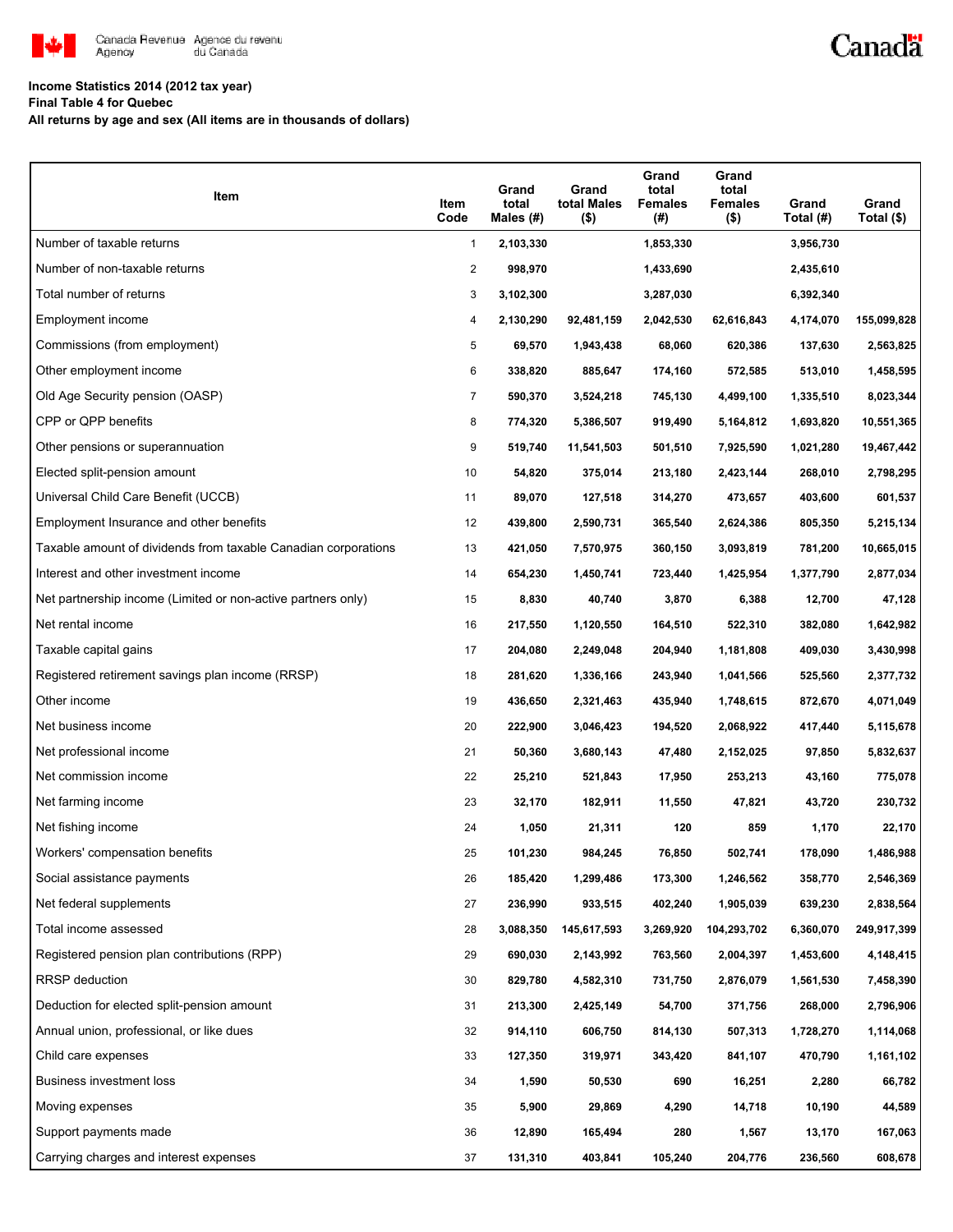

#### **Income Statistics 2014 (2012 tax year)**

**Final Table 4 for Quebec**

**All returns by age and sex (All items are in thousands of dollars)**

| Item                                                                                           | Item<br>Code | Grand<br>total<br>Males (#) | Grand<br>total Males<br>$($ \$) | Grand<br>total<br><b>Females</b><br>(#) | Grand<br>total<br><b>Females</b><br>$($ \$) | Grand<br>Total (#) | Grand<br>Total (\$) |
|------------------------------------------------------------------------------------------------|--------------|-----------------------------|---------------------------------|-----------------------------------------|---------------------------------------------|--------------------|---------------------|
| Deductions for CPP/QPP contributions on self-employment and other<br>earnings                  | 38           | 206,100                     | 177,153                         | 180,740                                 | 127,411                                     | 386,850            | 304,580             |
| Deductions for provincial parental insurance plan (PPIP) premiums on<br>self-employment income | 39           | 231,030                     | 20,137                          | 203,400                                 | 14,438                                      | 434,450            | 34,577              |
| Exploration and development expenses                                                           | 40           | 7,320                       | 125,940                         | 3,150                                   | 34,450                                      | 10,470             | 160,390             |
| Other employment expenses                                                                      | 41           | 86,290                      | 432,900                         | 32,650                                  | 127,656                                     | 118,940            | 560,556             |
| Clergy residence deduction                                                                     | 42           | 1,880                       | 18,337                          | 250                                     | 2,038                                       | 2,140              | 20,375              |
| Other deductions                                                                               | 43           | 106,300                     | 202,022                         | 90,390                                  | 278,292                                     | 196,700            | 480,439             |
| Total deductions before adjustments                                                            | 44           | 1,860,860                   | 11,705,158                      | 1,643,910                               | 7,424,498                                   | 3,504,860          | 19,129,921          |
| Social benefits repayment                                                                      | 45           | 78,550                      | 180,296                         | 25,430                                  | 72,431                                      | 103,980            | 252,727             |
| Net income after adjustments                                                                   | 46           | 3,080,630                   | 133,840,101                     | 3,260,610                               | 96,901,543                                  | 6,343,030          | 230,747,545         |
| Canadian Forces personnel and police deduction                                                 | 47           | 1,010                       | 16,723                          | 140                                     | 2,553                                       | 1,150              | 19,275              |
| Security options deductions                                                                    | 48           | 4,690                       | 302,210                         | 1,970                                   | 38,081                                      | 6,660              | 340,290             |
| Other payments deductions                                                                      | 49           | 512,060                     | 3,216,694                       | 644,800                                 | 3,653,758                                   | 1,156,920          | 6,870,784           |
| Non-capital losses of other years                                                              | 50           | 3,260                       | 33,507                          | 2,960                                   | 17,573                                      | 6,230              | 51,080              |
| Net capital losses of other years                                                              | 51           | 52,870                      | 146,402                         | 44,580                                  | 72,003                                      | 97,450             | 218,458             |
| Capital gains deduction                                                                        | 52           | 7,830                       | 595,385                         | 3,950                                   | 233,984                                     | 11,780             | 829,369             |
| Northern residents deductions                                                                  | 53           | 17,450                      | 61,367                          | 11,100                                  | 37,459                                      | 28,550             | 98,827              |
| Additional deductions                                                                          | 54           | 19,460                      | 157,329                         | 28,150                                  | 251,371                                     | 47,630             | 409,387             |
| Farming/fishing losses of prior years                                                          | 55           | 1,260                       | 10,565                          | 420                                     | 2,909                                       | 1,670              | 13,474              |
| Total deductions from net income                                                               | 56           | 605,070                     | 4,542,283                       | 718,360                                 | 4,310,189                                   | 1,323,520          | 8,853,546           |
| Taxable income assessed                                                                        | 57           | 2,975,230                   | 129,310,306                     | 3,166,210                               | 92,608,642                                  | 6,143,180          | 221,923,782         |
| Basic personal amount                                                                          | 58           | 3,102,230                   | 33,410,831                      | 3,286,970                               | 35,416,767                                  | 6,392,200          | 68,855,132          |
| Age amount                                                                                     | 59           | 563,040                     | 3,438,808                       | 732,460                                 | 4,635,409                                   | 1,295,570          | 8,074,658           |
| Spouse or common-law partner amount                                                            | 60           | 340,840                     | 2,285,060                       | 97,830                                  | 675,385                                     | 438,830            | 2,961,903           |
| Amount for eligible dependant                                                                  | 61           | 45,310                      | 447,023                         | 177,170                                 | 1,775,937                                   | 222,500            | 2,223,061           |
| Amount for children 17 and under                                                               | 62           | 483,190                     | 1,891,270                       | 380,300                                 | 1,346,468                                   | 863,580            | 3,238,009           |
| Amount for infirm dependants age 18 or older                                                   | 63           | 1,030                       | 3,658                           | 910                                     | 3,543                                       | 1,930              | 7,201               |
| CPP or QPP contributions through employment                                                    | 64           | 1,923,090                   | 3,024,989                       | 1,777,190                               | 2,349,060                                   | 3,700,330          | 5,374,084           |
| CPP or QPP contributions on self-employment and other earnings                                 | 65           | 206,100                     | 177,153                         | 180,740                                 | 127,411                                     | 386,850            | 304,580             |
| Employment Insurance premiums                                                                  | 66           | 1,860,090                   | 885,217                         | 1,785,540                               | 733,747                                     | 3,645,670          | 1,618,977           |
| PPIP premiums paid                                                                             | 67           | 1,938,270                   | 411,816                         | 1,802,470                               | 312,551                                     | 3,740,790          | 724,372             |
| PPIP premiums payable on employment income                                                     | 68           | 63,500                      | 13,190                          | 47,480                                  | 9,294                                       | 110,990            | 22,486              |
| PPIP premiums payable on self-employment income                                                | 69           | 234,140                     | 25,969                          | 205,890                                 | 18,615                                      | 440,050            | 44,587              |
| Volunteer firefighters' amount                                                                 | 70           | 6,340                       | 19,017                          | 300                                     | 891                                         | 6,640              | 19,908              |
| Canada employment amount                                                                       | 71           | 2,156,490                   | 2,261,509                       | 1,985,030                               | 2,093,134                                   | 4,141,640          | 4,354,762           |
| Public transit amount                                                                          | 72           | 234,440                     | 180,221                         | 261,110                                 | 191,167                                     | 495,640            | 371,437             |
| Children's fitness amount                                                                      | 73           | 217,020                     | 99,329                          | 152,820                                 | 63,272                                      | 369,840            | 162,604             |
| Children's arts amount                                                                         | 74           | 56,480                      | 21,610                          | 41,360                                  | 14,768                                      | 97,840             | 36,378              |

Canadä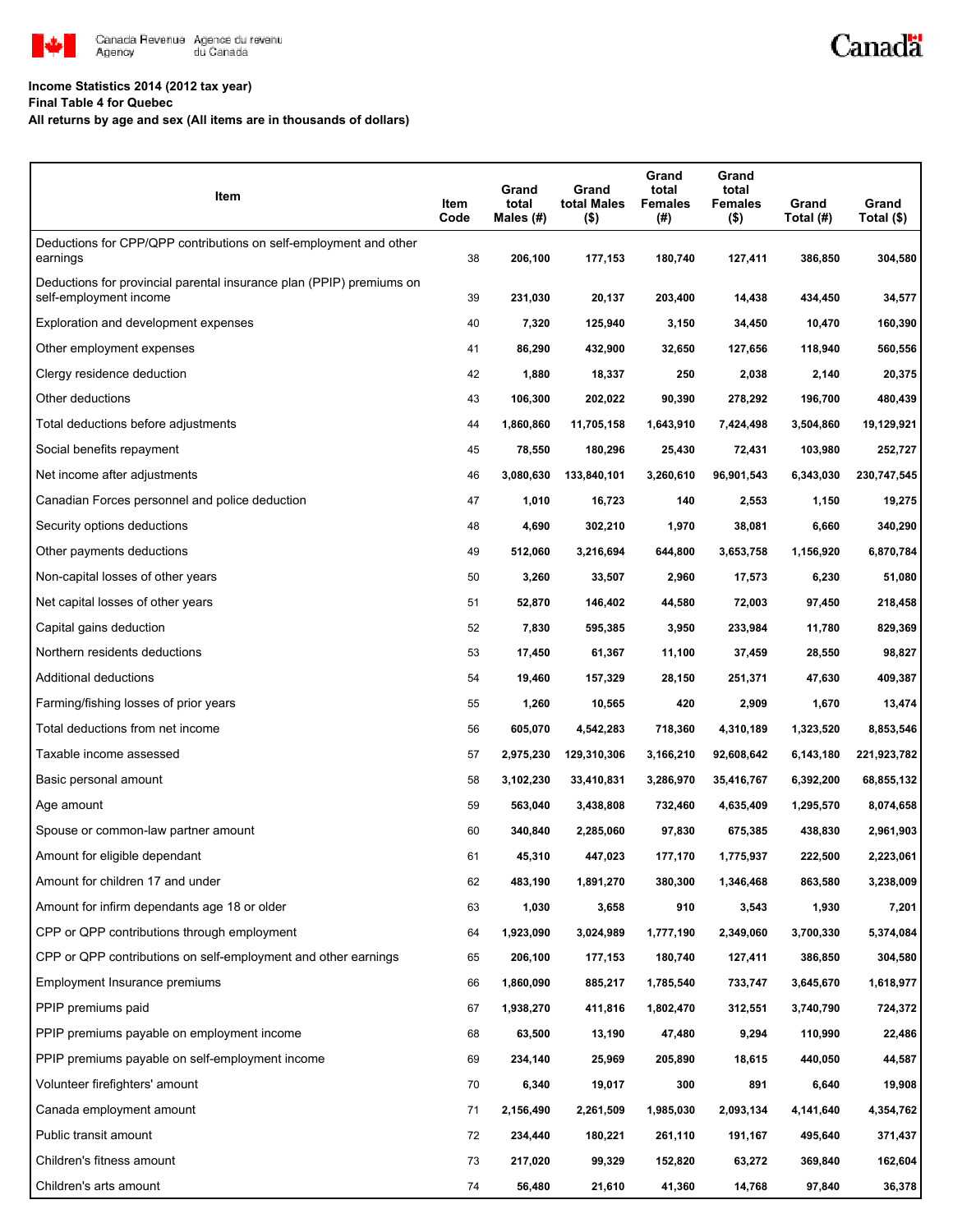

# Canadä

#### **Income Statistics 2014 (2012 tax year)**

**Final Table 4 for Quebec**

**All returns by age and sex (All items are in thousands of dollars)**

| <b>Item</b>                                                       | Item<br>Code | Grand<br>total<br>Males (#) | Grand<br>total Males<br>$($ \$) | Grand<br>total<br><b>Females</b><br>(#) | Grand<br>total<br><b>Females</b><br>$($ \$) | Grand<br>Total (#) | Grand<br>Total (\$) |
|-------------------------------------------------------------------|--------------|-----------------------------|---------------------------------|-----------------------------------------|---------------------------------------------|--------------------|---------------------|
| Home buyers' amount                                               | 75           | 31,350                      | 138,704                         | 22,240                                  | 93,295                                      | 53,580             | 232,004             |
| Pension income amount                                             | 76           | 552,910                     | 1,049,137                       | 633,490                                 | 1,187,891                                   | 1,186,430          | 2,237,089           |
| Caregiver amount                                                  | 77           | 21,900                      | 103,796                         | 19,250                                  | 85,303                                      | 41,150             | 189,099             |
| Disability amount                                                 | 78           | 45,400                      | 342,354                         | 43,470                                  | 327,127                                     | 88,870             | 669,519             |
| Disability amount transferred from a dependant                    | 79           | 21,410                      | 218,542                         | 18,010                                  | 173,657                                     | 39,420             | 392,199             |
| Interest paid on student loans                                    | 80           | 58,100                      | 22,364                          | 81,020                                  | 29,147                                      | 139,120            | 51,511              |
| Tuition, education, and textbook amounts                          | 81           | 181,330                     | 692,005                         | 238,590                                 | 821,721                                     | 419,960            | 1,514,030           |
| Tuition, education, and textbook amounts transferred from a child | 82           | 111,230                     | 522,681                         | 80,660                                  | 354,248                                     | 191,890            | 876,929             |
| Amounts transferred from spouse or common-law partner             | 83           | 180,430                     | 913,449                         | 112,120                                 | 494,158                                     | 292,740            | 1,408,309           |
| Medical expenses                                                  | 84           | 755,990                     | 1,584,298                       | 1,094,130                               | 2,169,419                                   | 1,850,240          | 3,753,972           |
| Total tax credits on personal amounts                             | 85           | 3,102,270                   | 8,127,915                       | 3,287,000                               | 8,325,682                                   | 6,392,280          | 16,458,309          |
| Allowable charitable donations and government gifts               | 86           | 704,150                     | 626,823                         | 598,450                                 | 333,286                                     | 1,302,610          | 960,121             |
| Eligible cultural and ecological gifts                            | 87           | 1,260                       | 27,695                          | 1,060                                   | 7,670                                       | 2,320              | 35,365              |
| Total tax credit on donations and gifts                           | 88           | 694,890                     | 162,985                         | 588,630                                 | 88,485                                      | 1,283,530          | 251,473             |
| Total federal non-refundable tax credits                          | 89           | 3,102,270                   | 8,290,900                       | 3,287,000                               | 8,414,167                                   | 6,392,280          | 16,709,783          |
| Federal dividend tax credit                                       | 90           | 389,390                     | 1,027,143                       | 316,760                                 | 415,140                                     | 706,150            | 1,442,303           |
| Overseas employment tax credit                                    | 91           | 1,860                       | 17,710                          | 170                                     | 1,152                                       | 2,030              | 18,862              |
| Minimum tax carryover                                             | 92           | 5,810                       | 17,520                          | 2,730                                   | 6,447                                       | 8,540              | 23,967              |
| Basic federal tax                                                 | 93           | 2,108,980                   | 15,270,359                      | 1,861,430                               | 8,277,115                                   | 3,970,480          | 23,547,847          |
| Federal Foreign Tax Credit                                        | 94           | 111,740                     | 78,976                          | 94,540                                  | 22,853                                      | 206,290            | 101,865             |
| Federal Political contribution tax credit                         | 95           | 11,270                      | 1,630                           | 5,020                                   | 587                                         | 16,290             | 2,217               |
| <b>Investment Tax Credit</b>                                      | 96           | 6,180                       | 16,722                          | 2,360                                   | 3,917                                       | 8,540              | 20,639              |
| Labour-sponsored funds tax credit                                 | 97           | 179,320                     | 83,839                          | 137,290                                 | 53,017                                      | 316,610            | 136,857             |
| Alternative minimum tax payable                                   | 98           | 4,640                       | 23,421                          | 1,950                                   | 10,218                                      | 6,600              | 33,638              |
| Net federal tax                                                   | 99           | 2,102,770                   | 15,089,182                      | 1,852,830                               | 8,196,793                                   | 3,955,670          | 23,286,311          |
| CPP contributions on self-employment                              | 100          |                             |                                 |                                         |                                             |                    |                     |
| Social Benefits repayment                                         | 101          | 78,550                      | 180,296                         | 25,430                                  | 72,431                                      | 103,980            | 252,727             |
| Net Provincial Tax                                                | 102          | 2,280                       | 55,650                          | 640                                     | 10,781                                      | 2,920              | 66,431              |
| Total tax payable                                                 | 103          | 2,103,330                   | 15,325,207                      | 1,853,330                               | 8,280,144                                   | 3,956,730          | 23,605,688          |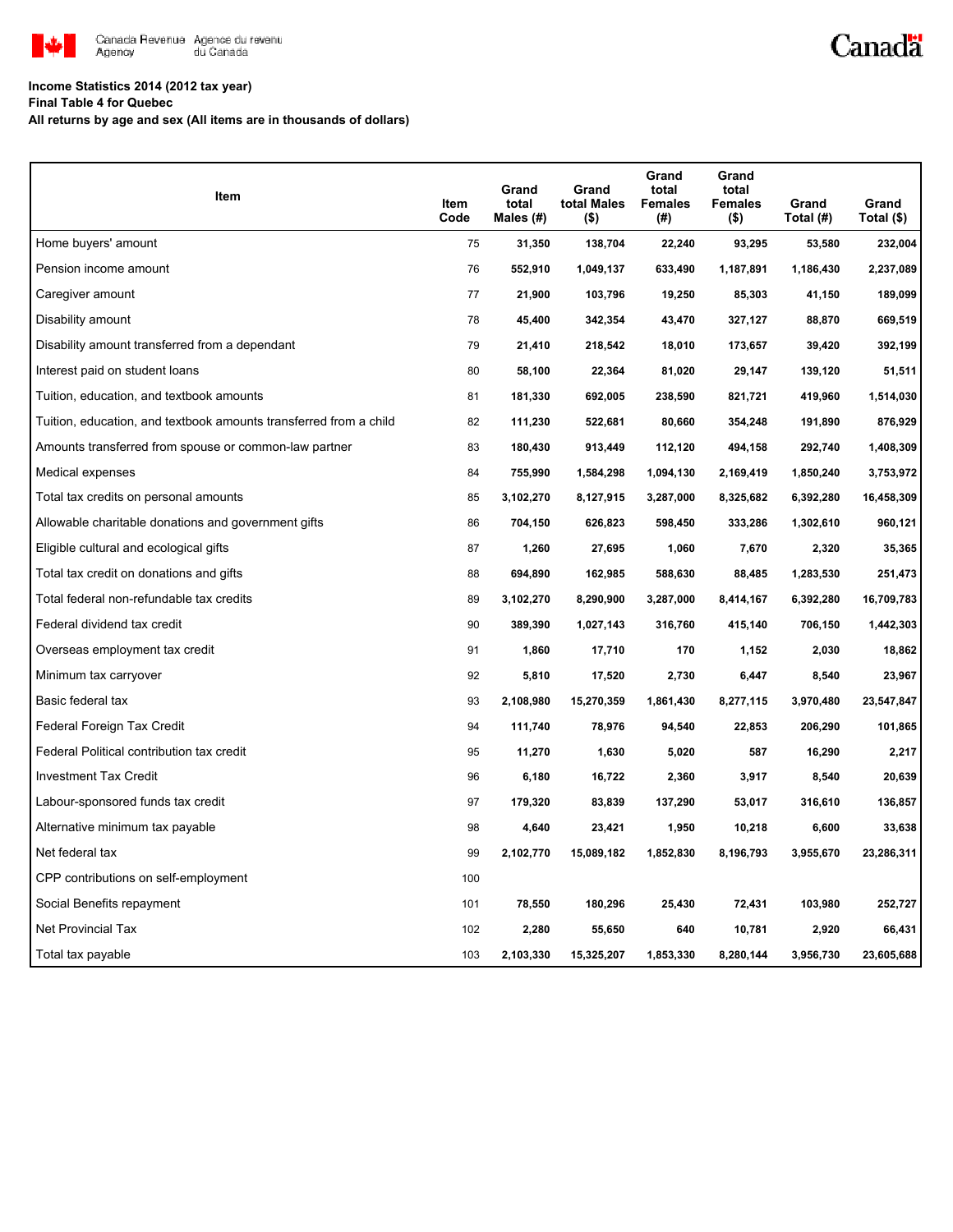| Item                                                                                           | Item<br>Code   | Age<br>group:<br>under 20<br>Males (#) | Age<br>group:<br>under 20<br>Males $(\$)$ | Age<br>group:<br>under 20<br><b>Females</b><br>(#) | Age<br>group:<br>under 20<br><b>Females</b><br>$($ \$) | Age<br>group:<br>under 20<br>total (#) | Age<br>group:<br>under 20<br>total $($ |
|------------------------------------------------------------------------------------------------|----------------|----------------------------------------|-------------------------------------------|----------------------------------------------------|--------------------------------------------------------|----------------------------------------|----------------------------------------|
| Number of taxable returns                                                                      | $\mathbf{1}$   | 20,760                                 |                                           | 10,150                                             |                                                        | 30,910                                 |                                        |
| Number of non-taxable returns                                                                  | $\overline{a}$ | 121,110                                |                                           | 130,900                                            |                                                        | 252,310                                |                                        |
| Total number of returns                                                                        | 3              | 141,870                                |                                           | 141,050                                            |                                                        | 283,230                                |                                        |
| Employment income                                                                              | 4              | 129,840                                | 975,168                                   | 129,520                                            | 823,423                                                | 259,540                                | 1,798,624                              |
| Commissions (from employment)                                                                  | 5              | 2,230                                  | 2,987                                     | 5,630                                              | 3,406                                                  | 7,860                                  | 6,393                                  |
| Other employment income                                                                        | 6              | 2,570                                  | 6,053                                     | 2,080                                              | 5,427                                                  | 4,660                                  | 11,480                                 |
| Old Age Security pension (OASP)                                                                | 7              |                                        |                                           |                                                    |                                                        |                                        |                                        |
| CPP or QPP benefits                                                                            | 8              | 4,450                                  | 7,580                                     | 4,560                                              | 7,812                                                  | 9,020                                  | 15,397                                 |
| Other pensions or superannuation                                                               | 9              | 190                                    | 834                                       | 190                                                | 883                                                    | 390                                    | 1,717                                  |
| Elected split-pension amount                                                                   | 10             |                                        |                                           |                                                    |                                                        |                                        |                                        |
| Universal Child Care Benefit (UCCB)                                                            | 11             | 70                                     | 72                                        | 1,700                                              | 1,710                                                  | 1,780                                  | 1,790                                  |
| Employment Insurance and other benefits                                                        | 12             | 4,410                                  | 17,074                                    | 1,810                                              | 5,975                                                  | 6,220                                  | 23,055                                 |
| Taxable amount of dividends from taxable Canadian corporations                                 | 13             | 3,310                                  | 36,176                                    | 3,070                                              | 37,170                                                 | 6,380                                  | 73,346                                 |
| Interest and other investment income                                                           | 14             | 7,300                                  | 4,444                                     | 6,900                                              | 3,924                                                  | 14,210                                 | 8,369                                  |
| Net partnership income (Limited or non-active partners only)                                   | 15             |                                        |                                           |                                                    |                                                        | 10                                     | 8                                      |
| Net rental income                                                                              | 16             | 150                                    | -335                                      | 110                                                | $-276$                                                 | 260                                    | $-611$                                 |
| Taxable capital gains                                                                          | 17             | 1,540                                  | 11,232                                    | 1,340                                              | 12,999                                                 | 2,880                                  | 24,232                                 |
| Registered retirement savings plan income (RRSP)                                               | 18             | 140                                    | 653                                       | 90                                                 | 856                                                    | 220                                    | 1,509                                  |
| Other income                                                                                   | 19             | 17,730                                 | 59,160                                    | 18,950                                             | 62,467                                                 | 36,680                                 | 121,637                                |
| Net business income                                                                            | 20             | 3,270                                  | 14,836                                    | 2,910                                              | 10,447                                                 | 6,180                                  | 25,283                                 |
| Net professional income                                                                        | 21             | 400                                    | 1,737                                     | 430                                                | 1,767                                                  | 830                                    | 3,516                                  |
| Net commission income                                                                          | 22             | 460                                    | 1,167                                     | 310                                                | 773                                                    | 780                                    | 1,941                                  |
| Net farming income                                                                             | 23             | 100                                    | 522                                       | 70                                                 | 308                                                    | 170                                    | 830                                    |
| Net fishing income                                                                             | 24             |                                        |                                           |                                                    |                                                        |                                        |                                        |
| Workers' compensation benefits                                                                 | 25             | 1,490                                  | 2,390                                     | 1,020                                              | 2,496                                                  | 2,510                                  | 4,887                                  |
| Social assistance payments                                                                     | 26             | 3,950                                  | 22,443                                    | 3,990                                              | 23,240                                                 | 7,940                                  | 45,699                                 |
| Net federal supplements                                                                        | 27             |                                        |                                           |                                                    |                                                        |                                        |                                        |
| Total income assessed                                                                          | 28             | 139,290                                | 1,164,246                                 | 138,590                                            | 1,004,853                                              | 278,070                                | 2,169,191                              |
| Registered pension plan contributions (RPP)                                                    | 29             | 6,000                                  | 3,352                                     | 4,510                                              | 940                                                    | 10,510                                 | 4,292                                  |
| RRSP deduction                                                                                 | 30             | 1,320                                  | 1,810                                     | 610                                                | 701                                                    | 1,930                                  | 2,511                                  |
| Deduction for elected split-pension amount                                                     | 31             |                                        |                                           |                                                    |                                                        |                                        |                                        |
| Annual union, professional, or like dues                                                       | 32             | 36,310                                 | 6,282                                     | 25,250                                             | 3,529                                                  | 61,560                                 | 9,811                                  |
| Child care expenses                                                                            | 33             | 10                                     | 18                                        | 220                                                | 287                                                    | 230                                    | 305                                    |
| <b>Business investment loss</b>                                                                | 34             |                                        |                                           |                                                    |                                                        |                                        |                                        |
| Moving expenses                                                                                | 35             | 80                                     | 54                                        | 90                                                 | 56                                                     | 160                                    | 111                                    |
| Support payments made                                                                          | 36             |                                        |                                           |                                                    |                                                        |                                        |                                        |
| Carrying charges and interest expenses                                                         | 37             | 330                                    | 358                                       | 300                                                | 283                                                    | 630                                    | 641                                    |
| Deductions for CPP/QPP contributions on self-employment and other<br>earnings                  | 38             | 1,730                                  | 321                                       | 1,490                                              | 229                                                    | 3,230                                  | 550                                    |
| Deductions for provincial parental insurance plan (PPIP) premiums on<br>self-employment income | 39             | 3,320                                  | 78                                        | 2,830                                              | 57                                                     | 6,160                                  | 135                                    |
| Exploration and development expenses                                                           | 40             |                                        |                                           |                                                    |                                                        |                                        |                                        |
| Other employment expenses                                                                      | 41             | 380                                    | 598                                       | 90                                                 | 83                                                     | 480                                    | 680                                    |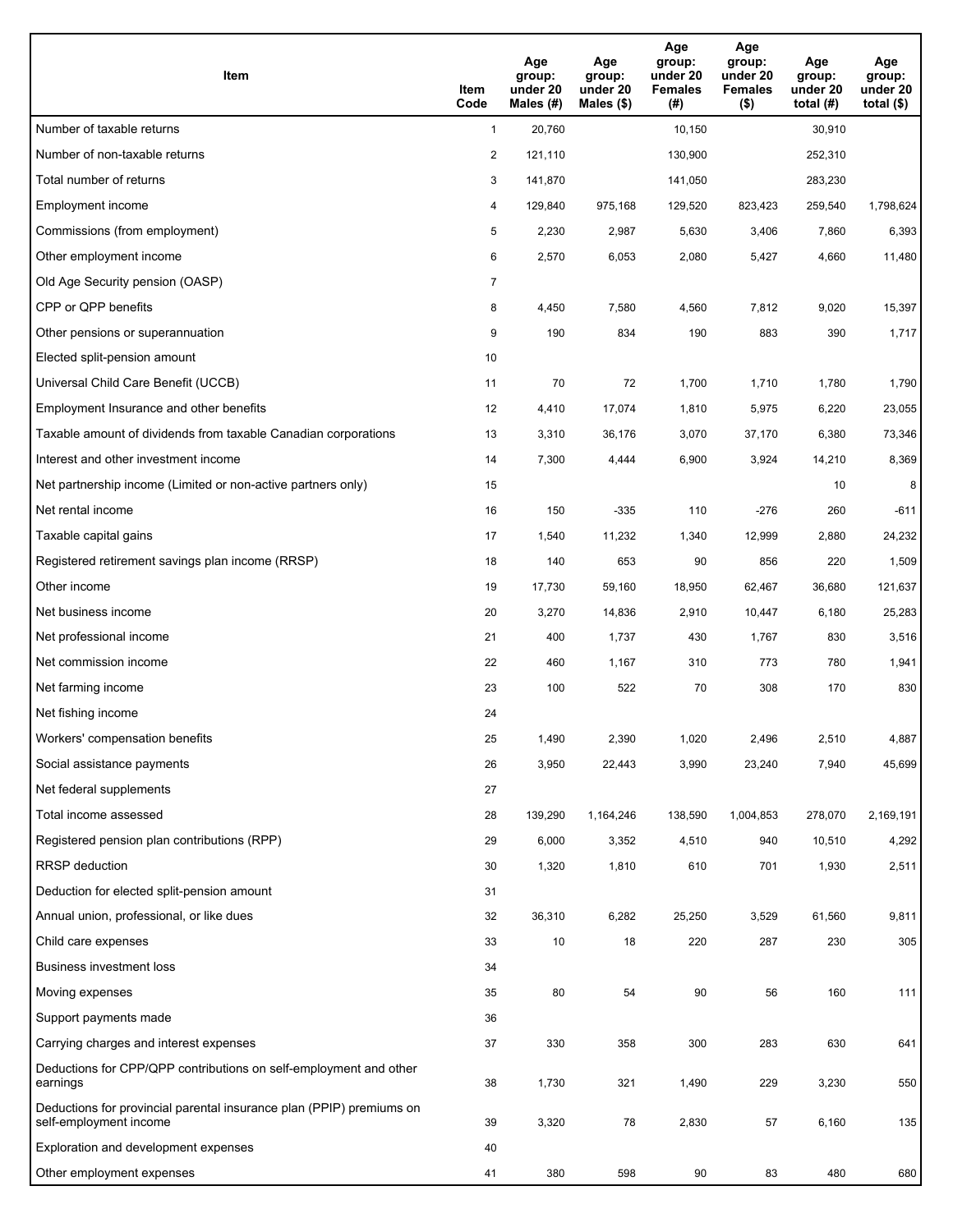| Item                                                              | Item<br>Code | Age<br>group:<br>under 20<br>Males (#) | Age<br>group:<br>under 20<br>Males (\$) | Age<br>group:<br>under 20<br><b>Females</b><br>(#) | Age<br>group:<br>under 20<br><b>Females</b><br>$($ \$) | Age<br>group:<br>under 20<br>total $(H)$ | Age<br>group:<br>under 20<br>total $($)$ |
|-------------------------------------------------------------------|--------------|----------------------------------------|-----------------------------------------|----------------------------------------------------|--------------------------------------------------------|------------------------------------------|------------------------------------------|
| Clergy residence deduction                                        | 42           |                                        |                                         |                                                    |                                                        |                                          |                                          |
| Other deductions                                                  | 43           | 950                                    | 962                                     | 660                                                | 2,192                                                  | 1,610                                    | 3,154                                    |
| Total deductions before adjustments                               | 44           | 41,550                                 | 13,836                                  | 30,340                                             | 8,374                                                  | 71,890                                   | 22,210                                   |
| Social benefits repayment                                         | 45           | 20                                     | 17                                      |                                                    |                                                        | 20                                       | 17                                       |
| Net income after adjustments                                      | 46           | 139,200                                | 1,151,268                               | 138,500                                            | 997,905                                                | 277,890                                  | 2,149,264                                |
| Canadian Forces personnel and police deduction                    | 47           |                                        |                                         |                                                    |                                                        |                                          |                                          |
| Security options deductions                                       | 48           |                                        |                                         |                                                    |                                                        |                                          |                                          |
| Other payments deductions                                         | 49           | 5,400                                  | 24,833                                  | 4,980                                              | 25,736                                                 | 10,380                                   | 50,587                                   |
| Non-capital losses of other years                                 | 50           |                                        |                                         |                                                    |                                                        | 20                                       | 14                                       |
| Net capital losses of other years                                 | 51           | 100                                    | 79                                      | 70                                                 | 46                                                     | 170                                      | 125                                      |
| Capital gains deduction                                           | 52           | 70                                     | 7,938                                   | 90                                                 | 10,185                                                 | 160                                      | 18,123                                   |
| Northern residents deductions                                     | 53           | 200                                    | 420                                     | 140                                                | 271                                                    | 340                                      | 691                                      |
| Additional deductions                                             | 54           | 40                                     | 38                                      | 40                                                 | 69                                                     | 80                                       | 106                                      |
| Farming/fishing losses of prior years                             | 55           |                                        |                                         |                                                    |                                                        |                                          |                                          |
| Total deductions from net income                                  | 56           | 5,810                                  | 33,354                                  | 5,320                                              | 36,318                                                 | 11,130                                   | 69,689                                   |
| Taxable income assessed                                           | 57           | 137,240                                | 1,117,923                               | 136,940                                            | 961,600                                                | 274,370                                  | 2,079,596                                |
| Basic personal amount                                             | 58           | 141,870                                | 1,533,367                               | 141,040                                            | 1,523,967                                              | 283,220                                  | 3,059,623                                |
| Age amount                                                        | 59           |                                        |                                         |                                                    |                                                        |                                          |                                          |
| Spouse or common-law partner amount                               | 60           | 210                                    | 1,598                                   | 290                                                | 2,264                                                  | 510                                      | 3,877                                    |
| Amount for eligible dependant                                     | 61           | 40                                     | 371                                     | 900                                                | 9,580                                                  | 940                                      | 9,962                                    |
| Amount for children 17 and under                                  | 62           | 180                                    | 412                                     | 1,360                                              | 3,237                                                  | 1,540                                    | 3,651                                    |
| Amount for infirm dependants age 18 or older                      | 63           |                                        |                                         |                                                    |                                                        |                                          |                                          |
| CPP or QPP contributions through employment                       | 64           | 63,100                                 | 22,807                                  | 62,910                                             | 16,331                                                 | 126,010                                  | 39,138                                   |
| CPP or QPP contributions on self-employment and other<br>earnings | 65           | 1,730                                  | 321                                     | 1,490                                              | 229                                                    | 3,230                                    | 550                                      |
| Employment Insurance premiums                                     | 66           | 101,230                                | 13,887                                  | 101,860                                            | 11,756                                                 | 203,080                                  | 25,643                                   |
| PPIP premiums paid                                                | 67           | 101,840                                | 5,245                                   | 102,430                                            | 4,443                                                  | 204,280                                  | 9,688                                    |
| PPIP premiums payable on employment income                        | 68           | 1,760                                  | 77                                      | 1,470                                              | 42                                                     | 3,230                                    | 118                                      |
| PPIP premiums payable on self-employment income                   | 69           | 3,430                                  | 102                                     | 2,900                                              | 74                                                     | 6,330                                    | 176                                      |
| Volunteer firefighters' amount                                    | 70           | 60                                     | 186                                     |                                                    |                                                        | 70                                       | 210                                      |
| Canada employment amount                                          | 71           | 121,200                                | 127,253                                 | 121,600                                            | 127,514                                                | 242,810                                  | 254,774                                  |
| Public transit amount                                             | 72           | 7,650                                  | 3,510                                   | 10,790                                             | 4,825                                                  | 18,450                                   | 8,335                                    |
| Children's fitness amount                                         | 73           | 20                                     | 6                                       | 10                                                 | 3                                                      | 30                                       | 9                                        |
| Children's arts amount                                            | 74           |                                        |                                         |                                                    |                                                        | 10                                       | $\mathbf{3}$                             |
| Home buyers' amount                                               | 75           | 100                                    | 464                                     | 40                                                 | 148                                                    | 150                                      | 612                                      |
| Pension income amount                                             | 76           | 190                                    | 296                                     | 190                                                | 317                                                    | 380                                      | 612                                      |
| Caregiver amount                                                  | 77           |                                        |                                         |                                                    |                                                        | 10                                       | 53                                       |
| Disability amount                                                 | 78           | 920                                    | 7,996                                   | 540                                                | 4,579                                                  | 1,460                                    | 12,583                                   |
| Disability amount transferred from a dependant                    | 79           |                                        |                                         |                                                    |                                                        |                                          |                                          |
| Interest paid on student loans                                    | 80           |                                        |                                         | 80                                                 | 12                                                     | 190                                      | 20                                       |
| Tuition, education, and textbook amounts                          | 81           | 12,330                                 | 32,512                                  | 11,490                                             | 28,255                                                 | 23,820                                   | 60,767                                   |
| Tuition, education, and textbook amounts transferred from a child | 82           | 20                                     | 56                                      | 50                                                 | 111                                                    | 70                                       | 167                                      |
| Amounts transferred from spouse or common-law partner             | 83           | 70                                     | 183                                     | 190                                                | 434                                                    | 260                                      | 621                                      |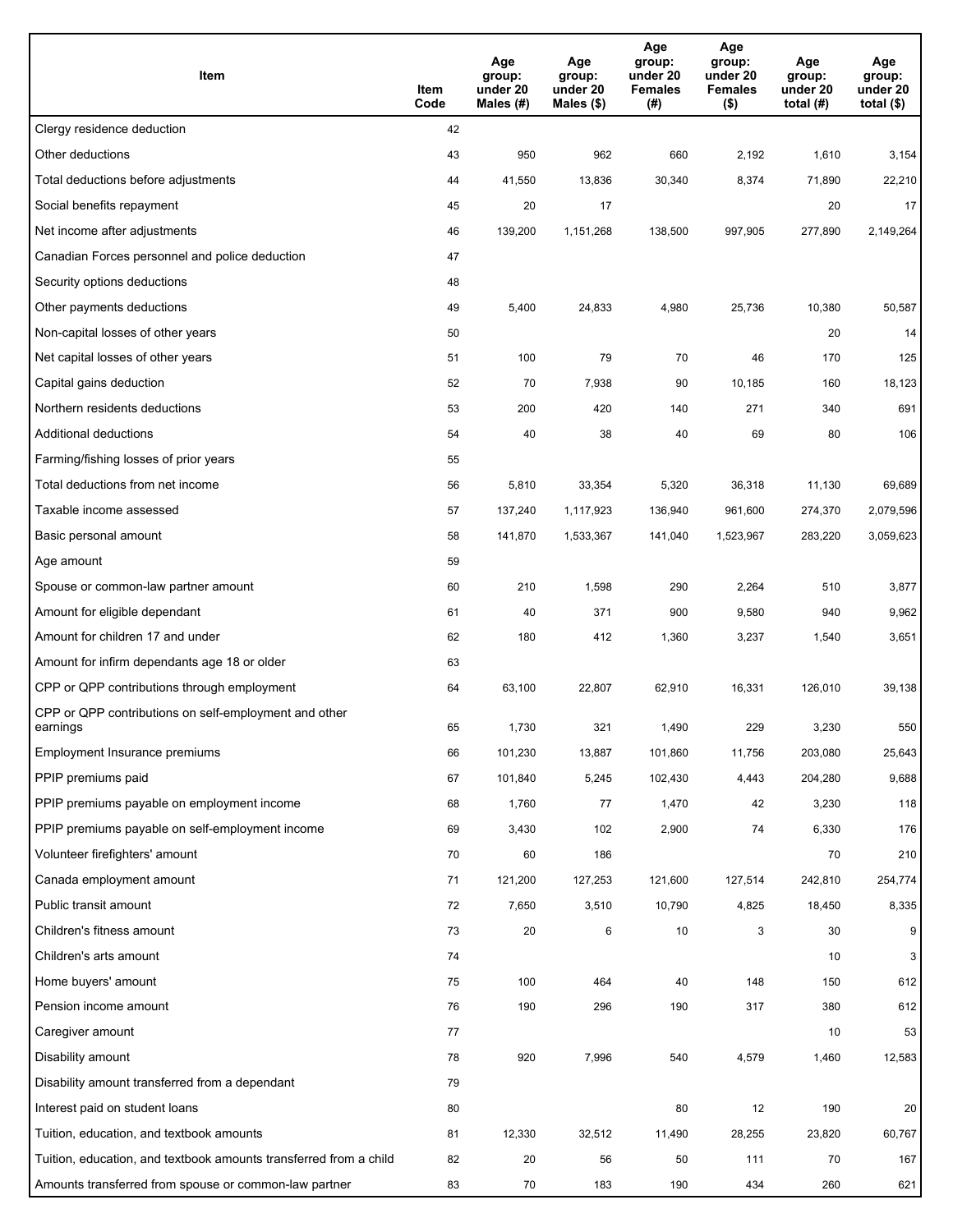| Item                                                | Item<br>Code | Age<br>group:<br>under 20<br>Males (#) | Age<br>group:<br>under 20<br>Males $(\$)$ | Age<br>group:<br>under 20<br><b>Females</b><br>(# ) | Age<br>group:<br>under 20<br><b>Females</b><br>$($ \$) | Age<br>group:<br>under 20<br>total $(H)$ | Age<br>group:<br>under 20<br>total $($)$ |
|-----------------------------------------------------|--------------|----------------------------------------|-------------------------------------------|-----------------------------------------------------|--------------------------------------------------------|------------------------------------------|------------------------------------------|
| Medical expenses                                    | 84           | 4,860                                  | 2,989                                     | 7,290                                               | 4,554                                                  | 12,160                                   | 7,548                                    |
| Total tax credits on personal amounts               | 85           | 141,870                                | 263,058                                   | 141,050                                             | 261,412                                                | 283,220                                  | 524,822                                  |
| Allowable charitable donations and government gifts | 86           | 3,580                                  | 216                                       | 3,760                                               | 224                                                    | 7,340                                    | 440                                      |
| Eligible cultural and ecological gifts              | 87           |                                        |                                           |                                                     |                                                        | 10                                       | $\overline{2}$                           |
| Total tax credit on donations and gifts             | 88           | 2,970                                  | 45                                        | 3,030                                               | 49                                                     | 6,000                                    | 94                                       |
| Total federal non-refundable tax credits            | 89           | 141,870                                | 263,103                                   | 141,050                                             | 261,462                                                | 283,220                                  | 524,916                                  |
| Federal dividend tax credit                         | 90           | 1,910                                  | 3,955                                     | 1,720                                               | 3,934                                                  | 3,630                                    | 7,888                                    |
| Overseas employment tax credit                      | 91           |                                        |                                           |                                                     |                                                        |                                          |                                          |
| Minimum tax carryover                               | 92           | 40                                     | 67                                        | 30                                                  | 77                                                     | 70                                       | 145                                      |
| Basic federal tax                                   | 93           | 20,850                                 | 24,114                                    | 10.220                                              | 8,438                                                  | 31,070                                   | 32,553                                   |
| Federal Foreign Tax Credit                          | 94           | 170                                    | 116                                       | 120                                                 | 20                                                     | 300                                      | 137                                      |
| Federal Political contribution tax credit           | 95           |                                        |                                           |                                                     |                                                        |                                          |                                          |
| <b>Investment Tax Credit</b>                        | 96           |                                        |                                           |                                                     |                                                        |                                          |                                          |
| Labour-sponsored funds tax credit                   | 97           | 160                                    | 34                                        | 40                                                  | 6                                                      | 200                                      | 40                                       |
| Alternative minimum tax payable                     | 98           | 40                                     | 428                                       | 50                                                  | 556                                                    | 90                                       | 983                                      |
| Net federal tax                                     | 99           | 20,760                                 | 23,964                                    | 10,150                                              | 8,411                                                  | 30,910                                   | 32,377                                   |
| CPP contributions on self-employment                | 100          |                                        |                                           |                                                     |                                                        |                                          |                                          |
| Social Benefits repayment                           | 101          | 20                                     | 17                                        |                                                     |                                                        | 20                                       | 17                                       |
| Net Provincial Tax                                  | 102          |                                        |                                           |                                                     |                                                        |                                          |                                          |
| Total tax payable                                   | 103          | 20,760                                 | 23,982                                    | 10,150                                              | 8,412                                                  | 30,910                                   | 32,395                                   |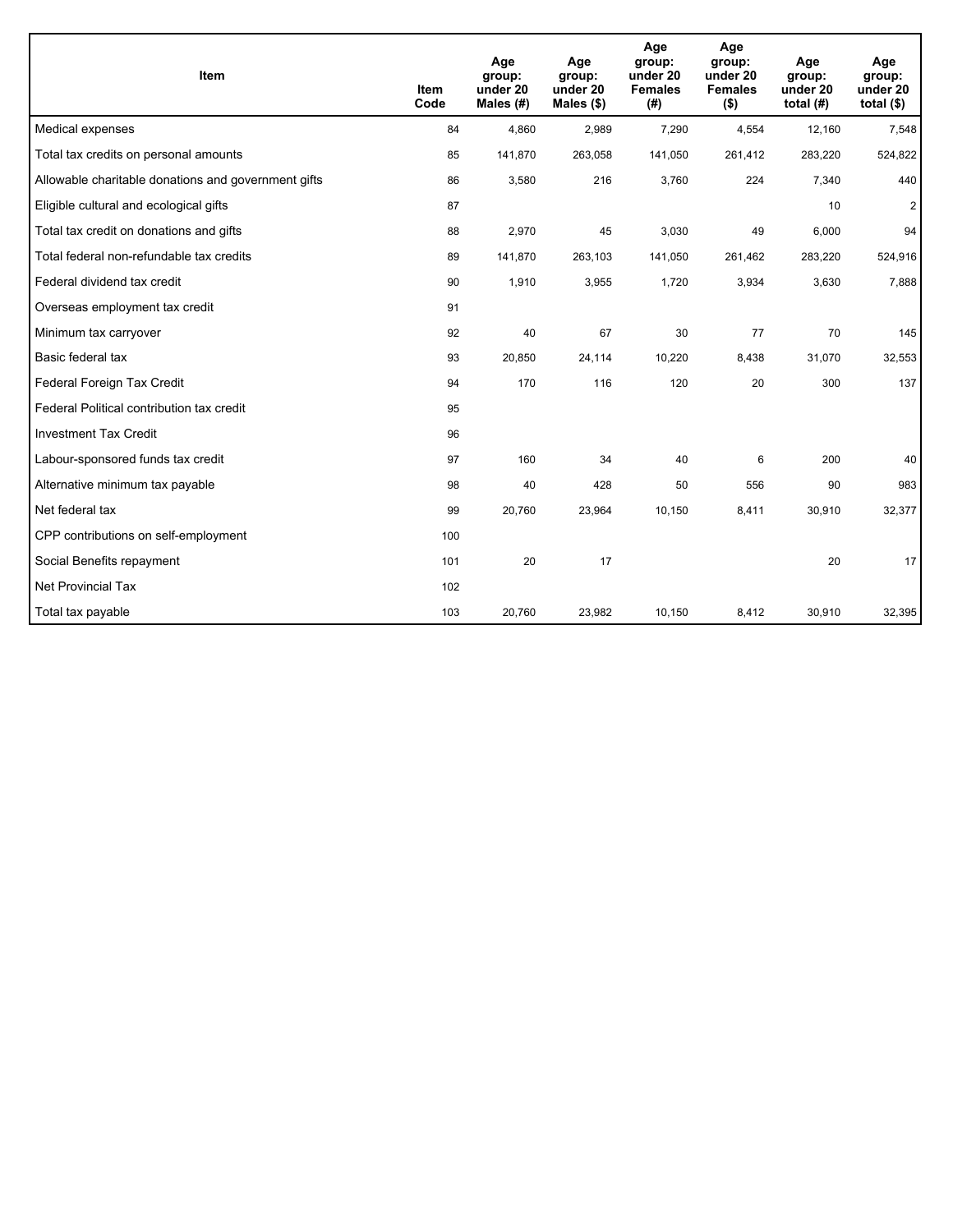| Item                                                                                           | Item<br>Code   | Age<br>group:<br>20 to 24<br>Males (#) | Age<br>group:<br>20 to 24<br>Males $(\$)$ | Age<br>group:<br>20 to 24<br><b>Females</b><br>(#) | Age<br>group:<br>20 to 24<br><b>Females</b><br>$($ \$) | Age<br>group:<br>20 to 24<br>total $(H)$ | Age<br>group:<br>20 to 24<br>total $($ |
|------------------------------------------------------------------------------------------------|----------------|----------------------------------------|-------------------------------------------|----------------------------------------------------|--------------------------------------------------------|------------------------------------------|----------------------------------------|
| Number of taxable returns                                                                      | $\mathbf{1}$   | 115,510                                |                                           | 80,590                                             |                                                        | 196,100                                  |                                        |
| Number of non-taxable returns                                                                  | $\overline{2}$ | 123,280                                |                                           | 158,430                                            |                                                        | 282,840                                  |                                        |
| Total number of returns                                                                        | 3              | 238,780                                |                                           | 239,020                                            |                                                        | 478,950                                  |                                        |
| Employment income                                                                              | 4              | 218,770                                | 4,286,953                                 | 215,390                                            | 3,307,479                                              | 434,570                                  | 7,594,504                              |
| Commissions (from employment)                                                                  | 5              | 8,580                                  | 44,490                                    | 15,440                                             | 29,490                                                 | 24,020                                   | 73,980                                 |
| Other employment income                                                                        | 6              | 17,640                                 | 19,935                                    | 7,230                                              | 16,690                                                 | 24,880                                   | 36,637                                 |
| Old Age Security pension (OASP)                                                                | 7              |                                        |                                           |                                                    |                                                        |                                          |                                        |
| CPP or QPP benefits                                                                            | 8              | 260                                    | 517                                       | 360                                                | 813                                                    | 620                                      | 1,330                                  |
| Other pensions or superannuation                                                               | 9              | 150                                    | 482                                       | 190                                                | 794                                                    | 340                                      | 1,277                                  |
| Elected split-pension amount                                                                   | 10             |                                        |                                           |                                                    |                                                        | 10                                       | 104                                    |
| Universal Child Care Benefit (UCCB)                                                            | 11             | 1,330                                  | 1,646                                     | 21,300                                             | 28,559                                                 | 22,660                                   | 30,242                                 |
| Employment Insurance and other benefits                                                        | 12             | 39,050                                 | 203,014                                   | 24,400                                             | 127,974                                                | 63,450                                   | 330,988                                |
| Taxable amount of dividends from taxable Canadian corporations                                 | 13             | 8,760                                  | 90,422                                    | 7,480                                              | 86,838                                                 | 16,240                                   | 177,261                                |
| Interest and other investment income                                                           | 14             | 18,060                                 | 7,251                                     | 15,210                                             | 6,441                                                  | 33,310                                   | 13,731                                 |
| Net partnership income (Limited or non-active partners only)                                   | 15             | 20                                     | 23                                        |                                                    |                                                        | 30                                       | 105                                    |
| Net rental income                                                                              | 16             | 2,240                                  | 1,103                                     | 1,230                                              | 653                                                    | 3,460                                    | 1,786                                  |
| Taxable capital gains                                                                          | 17             | 3,960                                  | 14,452                                    | 3,150                                              | 10,570                                                 | 7,110                                    | 25,032                                 |
| Registered retirement savings plan income (RRSP)                                               | 18             | 2,000                                  | 3,353                                     | 1,180                                              | 1,425                                                  | 3,180                                    | 4,778                                  |
| Other income                                                                                   | 19             | 33,750                                 | 92,469                                    | 33,670                                             | 98,980                                                 | 67,440                                   | 191,610                                |
| Net business income                                                                            | 20             | 9,960                                  | 64,256                                    | 9,860                                              | 50,712                                                 | 19,820                                   | 114,984                                |
| Net professional income                                                                        | 21             | 1,220                                  | 7,536                                     | 1,820                                              | 10,721                                                 | 3,040                                    | 18,257                                 |
| Net commission income                                                                          | 22             | 1,550                                  | 8,798                                     | 1,240                                              | 4,996                                                  | 2,790                                    | 13,807                                 |
| Net farming income                                                                             | 23             | 410                                    | 2,768                                     | 110                                                | 215                                                    | 520                                      | 2,983                                  |
| Net fishing income                                                                             | 24             | 20                                     | 280                                       |                                                    |                                                        | 30                                       | 290                                    |
| Workers' compensation benefits                                                                 | 25             | 5,090                                  | 13,432                                    | 6,840                                              | 28,396                                                 | 11,920                                   | 41,828                                 |
| Social assistance payments                                                                     | 26             | 14,760                                 | 93,592                                    | 15,200                                             | 100,828                                                | 29,960                                   | 194,431                                |
| Net federal supplements                                                                        | 27             |                                        |                                           |                                                    |                                                        |                                          |                                        |
| Total income assessed                                                                          | 28             | 236,080                                | 4,956,855                                 | 236,990                                            | 3,912,989                                              | 473,560                                  | 8,870,255                              |
| Registered pension plan contributions (RPP)                                                    | 29             | 42,310                                 | 53,157                                    | 43,920                                             | 37,501                                                 | 86,220                                   | 90,658                                 |
| RRSP deduction                                                                                 | 30             | 22,130                                 | 59,629                                    | 16,490                                             | 36,373                                                 | 38,620                                   | 96,002                                 |
| Deduction for elected split-pension amount                                                     | 31             |                                        |                                           |                                                    |                                                        |                                          |                                        |
| Annual union, professional, or like dues                                                       | 32             | 84,650                                 | 32,937                                    | 68,560                                             | 21,089                                                 | 153,210                                  | 54,026                                 |
| Child care expenses                                                                            | 33             | 800                                    | 1,789                                     | 8,480                                              | 19,515                                                 | 9,280                                    | 21,304                                 |
| Business investment loss                                                                       | 34             |                                        |                                           |                                                    |                                                        |                                          |                                        |
| Moving expenses                                                                                | 35             | 810                                    | 720                                       | 800                                                | 703                                                    | 1,610                                    | 1,423                                  |
| Support payments made                                                                          | 36             |                                        |                                           |                                                    |                                                        |                                          |                                        |
| Carrying charges and interest expenses                                                         | 37             | 990                                    | 853                                       | 810                                                | 491                                                    | 1,800                                    | 1,345                                  |
| Deductions for CPP/QPP contributions on self-employment and other<br>earnings                  | 38             | 9,160                                  | 3,226                                     | 9,050                                              | 2,624                                                  | 18,210                                   | 5,851                                  |
| Deductions for provincial parental insurance plan (PPIP) premiums on<br>self-employment income | 39             | 10,550                                 | 372                                       | 10,520                                             | 303                                                    | 21,070                                   | 675                                    |
| Exploration and development expenses                                                           | 40             |                                        |                                           |                                                    |                                                        |                                          |                                        |
| Other employment expenses                                                                      | 41             | 3,320                                  | 7,239                                     | 1,180                                              | 2,098                                                  | 4,500                                    | 9,337                                  |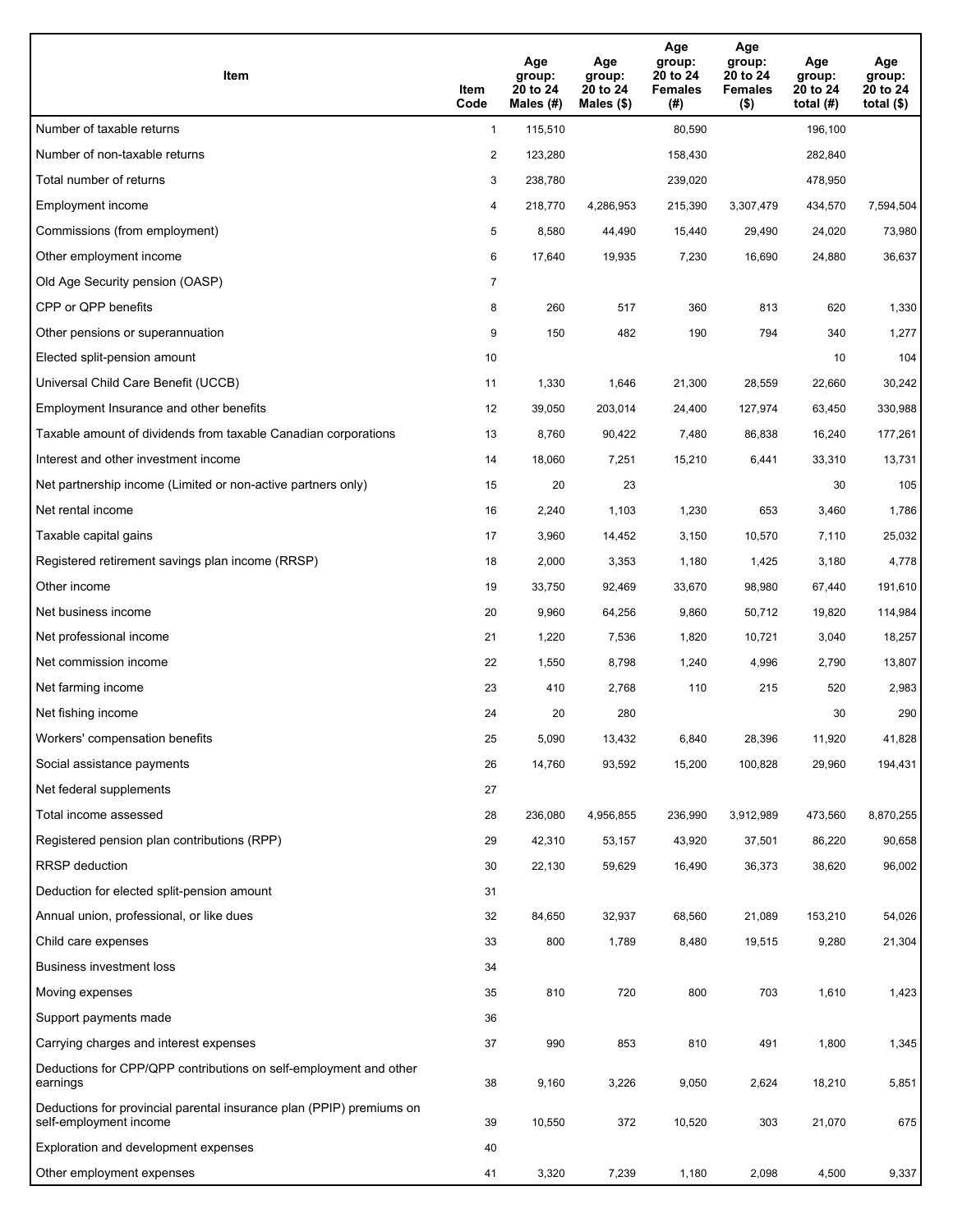| Item                                                              | Item<br>Code | Age<br>group:<br>20 to 24<br>Males (#) | Age<br>group:<br>20 to 24<br>Males (\$) | Age<br>group:<br>20 to 24<br><b>Females</b><br>(#) | Age<br>group:<br>20 to 24<br><b>Females</b><br>$($ \$) | Age<br>group:<br>20 to 24<br>total (#) | Age<br>group:<br>20 to 24<br>total $($)$ |
|-------------------------------------------------------------------|--------------|----------------------------------------|-----------------------------------------|----------------------------------------------------|--------------------------------------------------------|----------------------------------------|------------------------------------------|
| Clergy residence deduction                                        | 42           |                                        |                                         | 10                                                 | 4                                                      |                                        |                                          |
| Other deductions                                                  | 43           | 6,800                                  | 3,457                                   | 4,400                                              | 1,947                                                  | 11,200                                 | 5,446                                    |
| Total deductions before adjustments                               | 44           | 113,330                                | 163,507                                 | 100,980                                            | 122,864                                                | 214,310                                | 286,414                                  |
| Social benefits repayment                                         | 45           | 1,470                                  | 1,306                                   | 20                                                 | 16                                                     | 1,490                                  | 1,322                                    |
| Net income after adjustments                                      | 46           | 235,800                                | 4,793,272                               | 236,700                                            | 3,791,253                                              | 472,990                                | 8,584,933                                |
| Canadian Forces personnel and police deduction                    | 47           | 110                                    | 897                                     | 10                                                 | 77                                                     | 120                                    | 974                                      |
| Security options deductions                                       | 48           |                                        |                                         | 20                                                 | 10                                                     |                                        |                                          |
| Other payments deductions                                         | 49           | 19,620                                 | 107,050                                 | 21,850                                             | 129,224                                                | 41,470                                 | 236,285                                  |
| Non-capital losses of other years                                 | 50           |                                        |                                         |                                                    |                                                        | 80                                     | 374                                      |
| Net capital losses of other years                                 | 51           | 300                                    | 242                                     | 260                                                | 146                                                    | 570                                    | 388                                      |
| Capital gains deduction                                           | 52           | 100                                    | 8,902                                   | 80                                                 | 7,799                                                  | 180                                    | 16,701                                   |
| Northern residents deductions                                     | 53           | 1,010                                  | 2,855                                   | 750                                                | 2,037                                                  | 1,770                                  | 4,891                                    |
| Additional deductions                                             | 54           | 60                                     | 284                                     | 70                                                 | 375                                                    | 130                                    | 661                                      |
| Farming/fishing losses of prior years                             | 55           |                                        |                                         |                                                    |                                                        |                                        |                                          |
| Total deductions from net income                                  | 56           | 21,220                                 | 120,534                                 | 22,990                                             | 139,781                                                | 44,210                                 | 260,328                                  |
| Taxable income assessed                                           | 57           | 229,170                                | 4,672,886                               | 232,180                                            | 3,651,609                                              | 461,840                                | 8,324,891                                |
| Basic personal amount                                             | 58           | 238,770                                | 2,574,040                               | 239,020                                            | 2,575,251                                              | 478,930                                | 5,159,886                                |
| Age amount                                                        | 59           |                                        |                                         |                                                    |                                                        |                                        |                                          |
| Spouse or common-law partner amount                               | 60           | 4,840                                  | 31,338                                  | 3,940                                              | 28,655                                                 | 8,800                                  | 60,187                                   |
| Amount for eligible dependant                                     | 61           | 400                                    | 4,040                                   | 7,700                                              | 80,898                                                 | 8,100                                  | 84,949                                   |
| Amount for children 17 and under                                  | 62           | 5,100                                  | 14,500                                  | 13,180                                             | 36,538                                                 | 18,280                                 | 51,051                                   |
| Amount for infirm dependants age 18 or older                      | 63           |                                        |                                         | 10                                                 | 67                                                     | 20                                     | 104                                      |
| CPP or QPP contributions through employment                       | 64           | 197,380                                | 175,147                                 | 192,630                                            | 130,809                                                | 390,020                                | 305,958                                  |
| CPP or QPP contributions on self-employment and other<br>earnings | 65           | 9,160                                  | 3,226                                   | 9,050                                              | 2,624                                                  | 18,210                                 | 5,851                                    |
| Employment Insurance premiums                                     | 66           | 199,910                                | 59,633                                  | 196,410                                            | 47,886                                                 | 396,330                                | 107,520                                  |
| PPIP premiums paid                                                | 67           | 198,760                                | 23,051                                  | 195,170                                            | 18,044                                                 | 393,940                                | 41,095                                   |
| PPIP premiums payable on employment income                        | 68           | 7,250                                  | 643                                     | 5,980                                              | 403                                                    | 13,240                                 | 1,046                                    |
| PPIP premiums payable on self-employment income                   | 69           | 10,980                                 | 483                                     | 10,870                                             | 394                                                    | 21,850                                 | 877                                      |
| Volunteer firefighters' amount                                    | 70           | 650                                    | 1,953                                   | 40                                                 | 111                                                    | 690                                    | 2,064                                    |
| Canada employment amount                                          | 71           | 211,140                                | 227,468                                 | 208,300                                            | 223,696                                                | 419,460                                | 451,179                                  |
| Public transit amount                                             | 72           | 26,790                                 | 14,967                                  | 39,520                                             | 21,276                                                 | 66,340                                 | 36,255                                   |
| Children's fitness amount                                         | 73           | 270                                    | 51                                      | 630                                                | 118                                                    | 900                                    | 170                                      |
| Children's arts amount                                            | 74           | 50                                     | 12                                      | 130                                                | 29                                                     | 180                                    | 41                                       |
| Home buyers' amount                                               | 75           | 4,520                                  | 19,930                                  | 3,350                                              | 12,761                                                 | 7,860                                  | 32,691                                   |
| Pension income amount                                             | 76           | 160                                    | 220                                     | 190                                                | 289                                                    | 340                                    | 511                                      |
| Caregiver amount                                                  | 77           |                                        |                                         |                                                    |                                                        | 120                                    | 551                                      |
| Disability amount                                                 | 78           | 1,580                                  | 11,687                                  | 1,070                                              | 7,938                                                  | 2,650                                  | 19,626                                   |
| Disability amount transferred from a dependant                    | 79           |                                        |                                         |                                                    |                                                        |                                        |                                          |
| Interest paid on student loans                                    | 80           | 3,930                                  | 988                                     | 6,310                                              | 1,644                                                  | 10,240                                 | 2,632                                    |
| Tuition, education, and textbook amounts                          | 81           | 59,390                                 | 235,839                                 | 75,160                                             | 303,577                                                | 134,560                                | 539,528                                  |
| Tuition, education, and textbook amounts transferred from a child | 82           | 50                                     | 134                                     | 50                                                 | 171                                                    | 100                                    | 305                                      |
| Amounts transferred from spouse or common-law partner             | 83           | 2,250                                  | 7,110                                   | 2,180                                              | 6,485                                                  | 4,450                                  | 13,643                                   |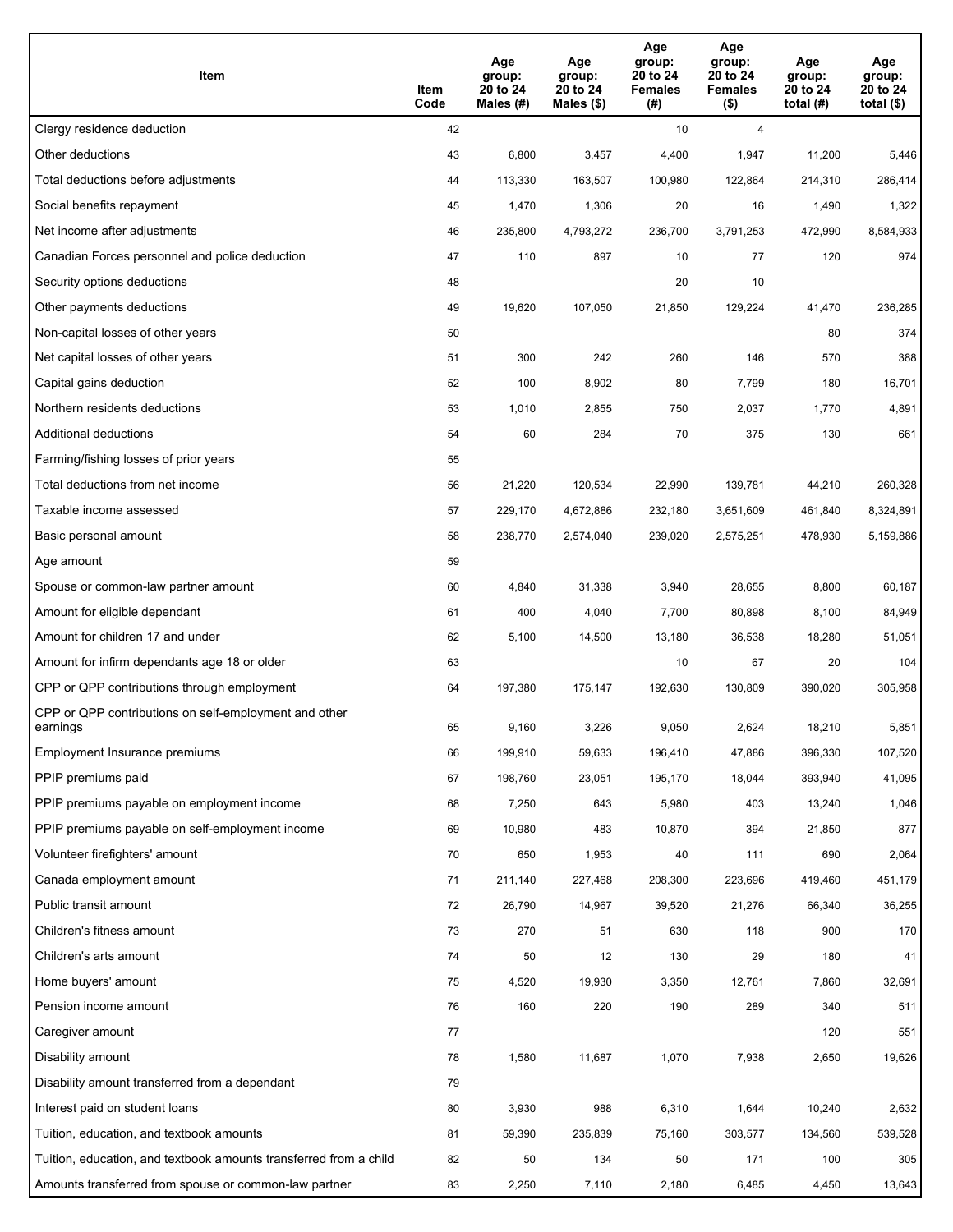| Item                                                | <b>Item</b><br>Code | Age<br>group:<br>20 to 24<br>Males (#) | Age<br>group:<br>20 to 24<br>Males $(\$)$ | Age<br>group:<br>20 to 24<br><b>Females</b><br>(#) | Age<br>group:<br>20 to 24<br><b>Females</b><br>$($ \$) | Age<br>group:<br>20 to 24<br>total $(H)$ | Age<br>group:<br>20 to 24<br>total $($)$ |
|-----------------------------------------------------|---------------------|----------------------------------------|-------------------------------------------|----------------------------------------------------|--------------------------------------------------------|------------------------------------------|------------------------------------------|
| Medical expenses                                    | 84                  | 21,470                                 | 15,808                                    | 38,930                                             | 30,729                                                 | 60,430                                   | 46,552                                   |
| Total tax credits on personal amounts               | 85                  | 238,780                                | 513,443                                   | 239,020                                            | 529,728                                                | 478,940                                  | 1,044,825                                |
| Allowable charitable donations and government gifts | 86                  | 19,810                                 | 2,502                                     | 22,360                                             | 2,389                                                  | 42,170                                   | 4,892                                    |
| Eligible cultural and ecological gifts              | 87                  | 40                                     | 9                                         | 50                                                 | 3                                                      | 90                                       | 12                                       |
| Total tax credit on donations and gifts             | 88                  | 18,010                                 | 564                                       | 20,120                                             | 519                                                    | 38,130                                   | 1,084                                    |
| Total federal non-refundable tax credits            | 89                  | 238,780                                | 514,007                                   | 239,020                                            | 530,247                                                | 478,940                                  | 1,045,908                                |
| Federal dividend tax credit                         | 90                  | 7,380                                  | 10,312                                    | 6,010                                              | 9,629                                                  | 13,390                                   | 19,941                                   |
| Overseas employment tax credit                      | 91                  |                                        |                                           |                                                    |                                                        |                                          |                                          |
| Minimum tax carryover                               | 92                  | 80                                     | 138                                       | 90                                                 | 142                                                    | 170                                      | 280                                      |
| Basic federal tax                                   | 93                  | 115,790                                | 290,684                                   | 80,980                                             | 132,891                                                | 196,780                                  | 423,580                                  |
| Federal Foreign Tax Credit                          | 94                  | 1,100                                  | 234                                       | 630                                                | 147                                                    | 1,740                                    | 381                                      |
| Federal Political contribution tax credit           | 95                  |                                        |                                           |                                                    |                                                        |                                          |                                          |
| <b>Investment Tax Credit</b>                        | 96                  | 20                                     | 14                                        |                                                    |                                                        |                                          |                                          |
| Labour-sponsored funds tax credit                   | 97                  | 3,250                                  | 1,131                                     | 1,610                                              | 431                                                    | 4,860                                    | 1,562                                    |
| Alternative minimum tax payable                     | 98                  | 50                                     | 529                                       | 50                                                 | 470                                                    | 90                                       | 999                                      |
| Net federal tax                                     | 99                  | 115,500                                | 289,289                                   | 80,580                                             | 132,309                                                | 196,080                                  | 421,604                                  |
| CPP contributions on self-employment                | 100                 |                                        |                                           |                                                    |                                                        |                                          |                                          |
| Social Benefits repayment                           | 101                 | 1,470                                  | 1,306                                     | 20                                                 | 16                                                     | 1,490                                    | 1,322                                    |
| <b>Net Provincial Tax</b>                           | 102                 |                                        |                                           |                                                    |                                                        |                                          |                                          |
| Total tax payable                                   | 103                 | 115,510                                | 290,612                                   | 80,590                                             | 132,328                                                | 196,100                                  | 422,945                                  |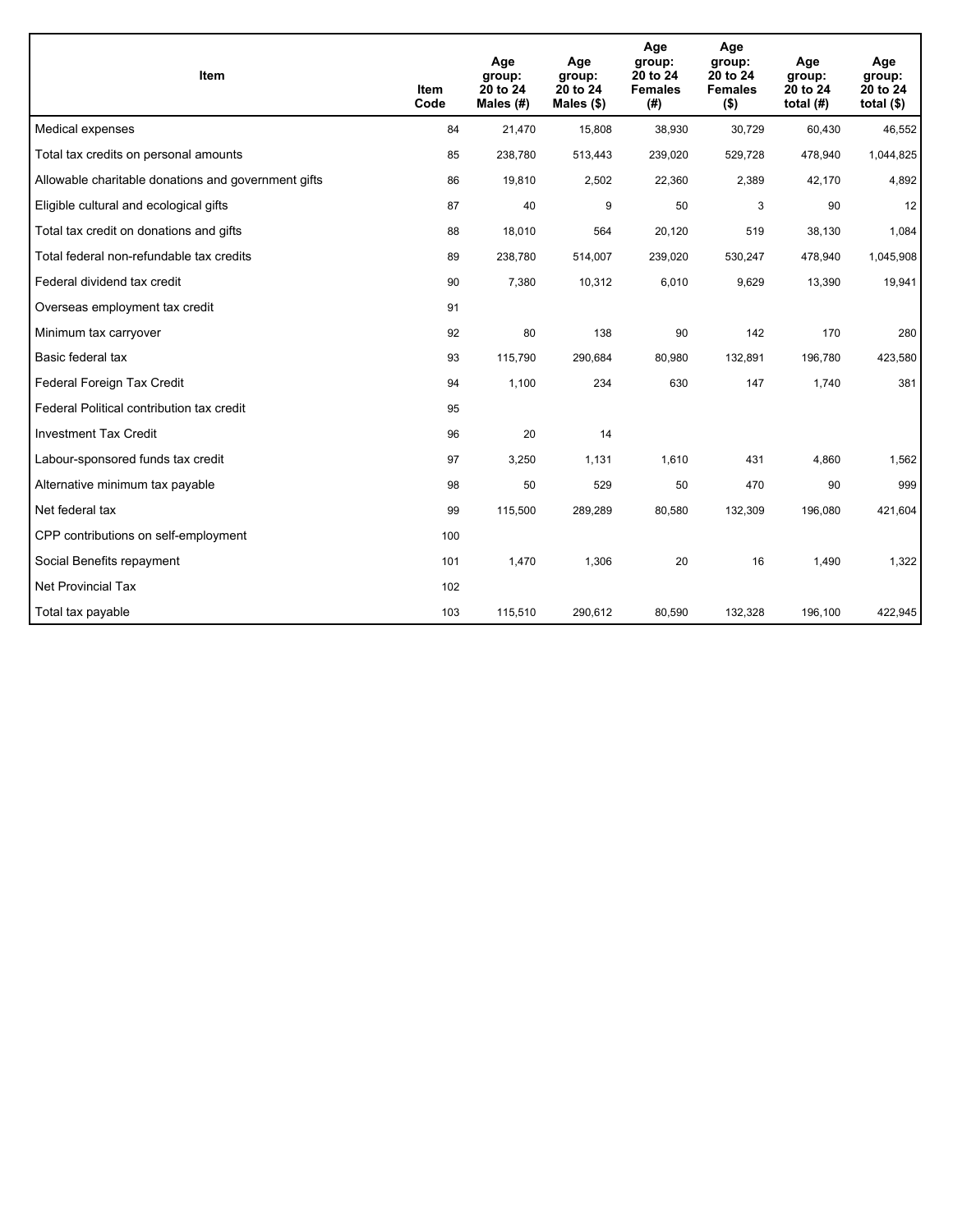| Item                                                                                           | Item<br>Code   | Age<br>group:<br>25 to 29<br>Males $(H)$ | Age<br>group:<br>25 to 29<br>Males (\$) | Age<br>group:<br>25 to 29<br><b>Females</b><br>(#) | Age<br>group:<br>25 to 29<br><b>Females</b><br>$($ \$) | Age<br>group:<br>25 to 29<br>total $(H)$ | Age<br>group:<br>25 to 29<br>total $($)$ |
|------------------------------------------------------------------------------------------------|----------------|------------------------------------------|-----------------------------------------|----------------------------------------------------|--------------------------------------------------------|------------------------------------------|------------------------------------------|
| Number of taxable returns                                                                      | $\mathbf{1}$   | 167,430                                  |                                         | 145,590                                            |                                                        | 313,040                                  |                                          |
| Number of non-taxable returns                                                                  | $\overline{2}$ | 64,910                                   |                                         | 91,530                                             |                                                        | 157,070                                  |                                          |
| Total number of returns                                                                        | 3              | 232,340                                  |                                         | 237,120                                            |                                                        | 470,110                                  |                                          |
| Employment income                                                                              | 4              | 209,310                                  | 7,141,493                               | 202,890                                            | 5,417,315                                              | 412,480                                  | 12,559,132                               |
| Commissions (from employment)                                                                  | 5              | 8,190                                    | 105,033                                 | 9,010                                              | 49,051                                                 | 17,200                                   | 154,085                                  |
| Other employment income                                                                        | 6              | 26,750                                   | 36,612                                  | 14,230                                             | 31,297                                                 | 40,990                                   | 67,923                                   |
| Old Age Security pension (OASP)                                                                | $\overline{7}$ |                                          |                                         |                                                    |                                                        |                                          |                                          |
| CPP or QPP benefits                                                                            | 8              | 460                                      | 2,346                                   | 500                                                | 2,045                                                  | 960                                      | 4,390                                    |
| Other pensions or superannuation                                                               | 9              | 110                                      | 589                                     | 120                                                | 808                                                    | 230                                      | 1,398                                    |
| Elected split-pension amount                                                                   | 10             |                                          |                                         |                                                    |                                                        | 60                                       | 494                                      |
| Universal Child Care Benefit (UCCB)                                                            | 11             | 7,810                                    | 10,556                                  | 63,260                                             | 97,998                                                 | 71,140                                   | 108,651                                  |
| Employment Insurance and other benefits                                                        | 12             | 56,410                                   | 306,316                                 | 59,030                                             | 500,215                                                | 115,440                                  | 806,532                                  |
| Taxable amount of dividends from taxable Canadian corporations                                 | 13             | 13,000                                   | 100,324                                 | 9,580                                              | 55,523                                                 | 22,580                                   | 155,919                                  |
| Interest and other investment income                                                           | 14             | 26,090                                   | 9,858                                   | 18,980                                             | 8,782                                                  | 45,100                                   | 18,649                                   |
| Net partnership income (Limited or non-active partners only)                                   | 15             |                                          |                                         | 60                                                 | 144                                                    | 110                                      | 156                                      |
| Net rental income                                                                              | 16             | 7,400                                    | 2,743                                   | 5,370                                              | 1,365                                                  | 12,770                                   | 4,108                                    |
| Taxable capital gains                                                                          | 17             | 6,720                                    | 21,971                                  | 5,230                                              | 14,813                                                 | 11,950                                   | 36,784                                   |
| Registered retirement savings plan income (RRSP)                                               | 18             | 10,870                                   | 17,314                                  | 8,430                                              | 10,190                                                 | 19,300                                   | 27,504                                   |
| Other income                                                                                   | 19             | 25,460                                   | 79,960                                  | 24,330                                             | 79,125                                                 | 49,820                                   | 159,494                                  |
| Net business income                                                                            | 20             | 15,030                                   | 146,648                                 | 16,430                                             | 129,718                                                | 31,460                                   | 276,434                                  |
| Net professional income                                                                        | 21             | 2,670                                    | 60,785                                  | 4,380                                              | 132,247                                                | 7,040                                    | 193,037                                  |
| Net commission income                                                                          | 22             | 1,870                                    | 21,696                                  | 1,500                                              | 11,484                                                 | 3,370                                    | 33,180                                   |
| Net farming income                                                                             | 23             | 800                                      | 4,983                                   | 280                                                | 915                                                    | 1,080                                    | 5,898                                    |
| Net fishing income                                                                             | 24             | 40                                       | 756                                     |                                                    |                                                        | 40                                       | 778                                      |
| Workers' compensation benefits                                                                 | 25             | 5,960                                    | 25,298                                  | 14,220                                             | 81,806                                                 | 20,170                                   | 107,104                                  |
| Social assistance payments                                                                     | 26             | 15,480                                   | 97,319                                  | 14,920                                             | 97,737                                                 | 30,410                                   | 195,078                                  |
| Net federal supplements                                                                        | 27             |                                          |                                         |                                                    |                                                        |                                          |                                          |
| Total income assessed                                                                          | 28             | 230,610                                  | 8,192,747                               | 235,840                                            | 6,723,792                                              | 466,850                                  | 14,917,581                               |
| Registered pension plan contributions (RPP)                                                    | 29             | 66,090                                   | 139,748                                 | 77,240                                             | 130,658                                                | 143,330                                  | 270,406                                  |
| RRSP deduction                                                                                 | 30             | 57,910                                   | 213,616                                 | 57,400                                             | 169,126                                                | 115,310                                  | 382,742                                  |
| Deduction for elected split-pension amount                                                     | 31             |                                          |                                         |                                                    |                                                        |                                          |                                          |
| Annual union, professional, or like dues                                                       | 32             | 90,670                                   | 54,373                                  | 85,880                                             | 47,913                                                 | 176,560                                  | 102,286                                  |
| Child care expenses                                                                            | 33             | 6,200                                    | 17,646                                  | 40,680                                             | 114,247                                                | 46,880                                   | 131,896                                  |
| Business investment loss                                                                       | 34             | 50                                       | 310                                     |                                                    |                                                        | 70                                       | 491                                      |
| Moving expenses                                                                                | 35             | 1,200                                    | 2,657                                   | 1,040                                              | 1,983                                                  | 2,240                                    | 4,640                                    |
| Support payments made                                                                          | 36             | 80                                       | 70                                      |                                                    |                                                        | 90                                       | 75                                       |
| Carrying charges and interest expenses                                                         | 37             | 2,100                                    | 2,108                                   | 1,550                                              | 1,272                                                  | 3,660                                    | 3,379                                    |
| Deductions for CPP/QPP contributions on self-employment and other<br>earnings                  | 38             | 13,790                                   | 8,101                                   | 15,370                                             | 8,220                                                  | 29,160                                   | 16,324                                   |
| Deductions for provincial parental insurance plan (PPIP) premiums on<br>self-employment income | 39             | 15,660                                   | 908                                     | 17,640                                             | 946                                                    | 33,300                                   | 1,854                                    |
| Exploration and development expenses                                                           | 40             |                                          |                                         | 20                                                 | 237                                                    | 50                                       | 526                                      |
| Other employment expenses                                                                      | 41             | 5,980                                    | 20,987                                  | 2,860                                              | 8,038                                                  | 8,840                                    | 29,026                                   |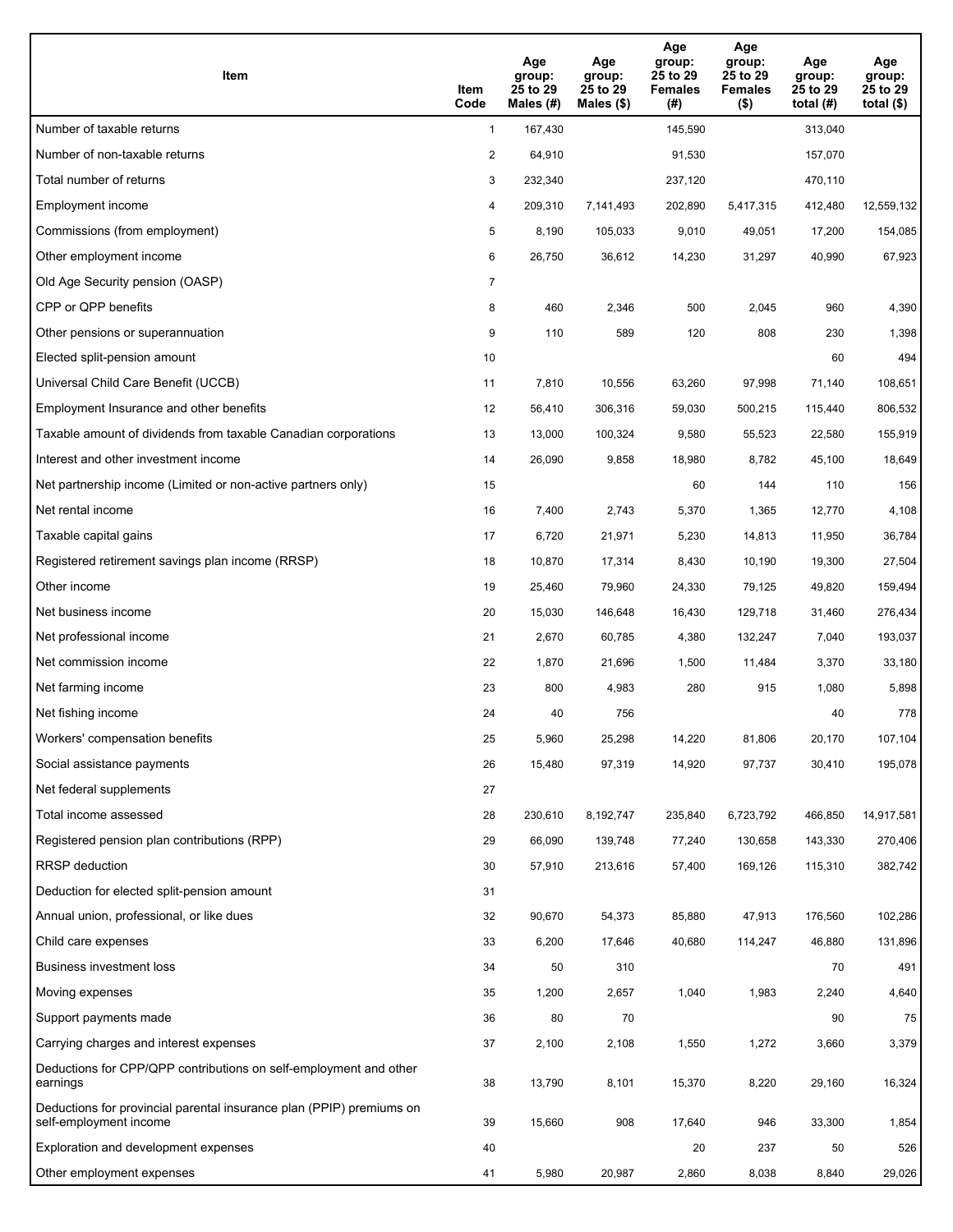| Item                                                              | Item<br>Code | Age<br>group:<br>25 to 29<br>Males (#) | Age<br>group:<br>25 to 29<br>Males (\$) | Age<br>group:<br>25 to 29<br><b>Females</b><br>(#) | Age<br>group:<br>25 to 29<br><b>Females</b><br>$($ \$) | Age<br>group:<br>25 to 29<br>total $(H)$ | Age<br>group:<br>25 to 29<br>total $($)$ |
|-------------------------------------------------------------------|--------------|----------------------------------------|-----------------------------------------|----------------------------------------------------|--------------------------------------------------------|------------------------------------------|------------------------------------------|
| Clergy residence deduction                                        | 42           | 30                                     | 231                                     | 20                                                 | 82                                                     | 50                                       | 313                                      |
| Other deductions                                                  | 43           | 10,630                                 | 6,871                                   | 8,660                                              | 5,062                                                  | 19,290                                   | 11,970                                   |
| Total deductions before adjustments                               | 44           | 146,150                                | 468,032                                 | 154,530                                            | 488,456                                                | 300,690                                  | 956,533                                  |
| Social benefits repayment                                         | 45           | 3,980                                  | 3,336                                   | 120                                                | 98                                                     | 4,100                                    | 3,434                                    |
| Net income after adjustments                                      | 46           | 230,130                                | 7,725,084                               | 235,210                                            | 6,238,197                                              | 465,740                                  | 13,964,278                               |
| Canadian Forces personnel and police deduction                    | 47           | 160                                    | 1,732                                   | 20                                                 | 308                                                    | 180                                      | 2,040                                    |
| Security options deductions                                       | 48           | 70                                     | 291                                     | 60                                                 | 179                                                    | 120                                      | 470                                      |
| Other payments deductions                                         | 49           | 21,180                                 | 122,618                                 | 28,950                                             | 179,544                                                | 50,130                                   | 302,185                                  |
| Non-capital losses of other years                                 | 50           | 160                                    | 1,070                                   | 130                                                | 427                                                    | 290                                      | 1,496                                    |
| Net capital losses of other years                                 | 51           | 870                                    | 588                                     | 580                                                | 581                                                    | 1,440                                    | 1,169                                    |
| Capital gains deduction                                           | 52           | 190                                    | 12,108                                  | 120                                                | 7,495                                                  | 310                                      | 19,603                                   |
| Northern residents deductions                                     | 53           | 1,330                                  | 4,596                                   | 1,020                                              | 3,618                                                  | 2,350                                    | 8,214                                    |
| Additional deductions                                             | 54           | 140                                    | 2,599                                   | 140                                                | 2,254                                                  | 280                                      | 4,875                                    |
| Farming/fishing losses of prior years                             | 55           | 20                                     | 33                                      |                                                    |                                                        | 20                                       | 44                                       |
| Total deductions from net income                                  | 56           | 24,010                                 | 145,635                                 | 30,880                                             | 194,418                                                | 54,900                                   | 340,096                                  |
| Taxable income assessed                                           | 57           | 222,720                                | 7,579,660                               | 230,360                                            | 6,043,983                                              | 453,480                                  | 13,624,597                               |
| Basic personal amount                                             | 58           | 232,320                                | 2,491,371                               | 237,110                                            | 2,537,467                                              | 470,080                                  | 5,035,032                                |
| Age amount                                                        | 59           |                                        |                                         |                                                    |                                                        |                                          |                                          |
| Spouse or common-law partner amount                               | 60           | 15,300                                 | 104,031                                 | 9,050                                              | 64,398                                                 | 24,400                                   | 168,933                                  |
| Amount for eligible dependant                                     | 61           | 1,590                                  | 16,347                                  | 15,390                                             | 160,499                                                | 16,980                                   | 176,851                                  |
| Amount for children 17 and under                                  | 62           | 28,910                                 | 97,916                                  | 36,480                                             | 120,300                                                | 65,410                                   | 218,269                                  |
| Amount for infirm dependants age 18 or older                      | 63           |                                        |                                         | 10                                                 | 47                                                     |                                          |                                          |
| CPP or QPP contributions through employment                       | 64           | 197,090                                | 287,102                                 | 185,430                                            | 225,973                                                | 382,530                                  | 513,082                                  |
| CPP or QPP contributions on self-employment and other<br>earnings | 65           | 13,790                                 | 8,101                                   | 15,370                                             | 8,220                                                  | 29,160                                   | 16,324                                   |
| Employment Insurance premiums                                     | 66           | 194,900                                | 88,684                                  | 185,480                                            | 72,687                                                 | 380,390                                  | 161,373                                  |
| PPIP premiums paid                                                | 67           | 195,190                                | 37,154                                  | 183,900                                            | 28,739                                                 | 379,100                                  | 65,894                                   |
| PPIP premiums payable on employment income                        | 68           | 7,440                                  | 1,154                                   | 5,990                                              | 886                                                    | 13,430                                   | 2,040                                    |
| PPIP premiums payable on self-employment income                   | 69           | 16,100                                 | 1,174                                   | 18,060                                             | 1,222                                                  | 34,160                                   | 2,397                                    |
| Volunteer firefighters' amount                                    | 70           | 770                                    | 2,298                                   | 40                                                 | 132                                                    | 810                                      | 2,430                                    |
| Canada employment amount                                          | 71           | 204,800                                | 221,527                                 | 197,040                                            | 211,450                                                | 401,880                                  | 433,009                                  |
| Public transit amount                                             | 72           | 27,880                                 | 20,318                                  | 32,400                                             | 23,162                                                 | 60,300                                   | 43,499                                   |
| Children's fitness amount                                         | 73           | 5,170                                  | 1,140                                   | 7,470                                              | 1,696                                                  | 12,640                                   | 2,836                                    |
| Children's arts amount                                            | 74           | 800                                    | 191                                     | 1,440                                              | 320                                                    | 2,240                                    | 511                                      |
| Home buyers' amount                                               | 75           | 9,850                                  | 42,652                                  | 6,970                                              | 28,266                                                 | 16,820                                   | 70,923                                   |
| Pension income amount                                             | 76           | 110                                    | 122                                     | 160                                                | 225                                                    | 270                                      | 349                                      |
| Caregiver amount                                                  | 77           | 190                                    | 824                                     | 200                                                | 991                                                    | 390                                      | 1,815                                    |
| Disability amount                                                 | 78           | 1,440                                  | 10,751                                  | 1,020                                              | 7,590                                                  | 2,460                                    | 18,341                                   |
| Disability amount transferred from a dependant                    | 79           | 360                                    | 4,100                                   | 510                                                | 5,588                                                  | 870                                      | 9,689                                    |
| Interest paid on student loans                                    | 80           | 13,090                                 | 4,803                                   | 22,020                                             | 7,968                                                  | 35,110                                   | 12,771                                   |
| Tuition, education, and textbook amounts                          | 81           | 39,060                                 | 195,444                                 | 51,270                                             | 231,487                                                | 90,350                                   | 427,044                                  |
| Tuition, education, and textbook amounts transferred from a child | 82           | 50                                     | 87                                      | 40                                                 | 149                                                    | 90                                       | 237                                      |
| Amounts transferred from spouse or common-law partner             | 83           | 6,550                                  | 22,430                                  | 6,220                                              | 22,190                                                 | 12,810                                   | 44,812                                   |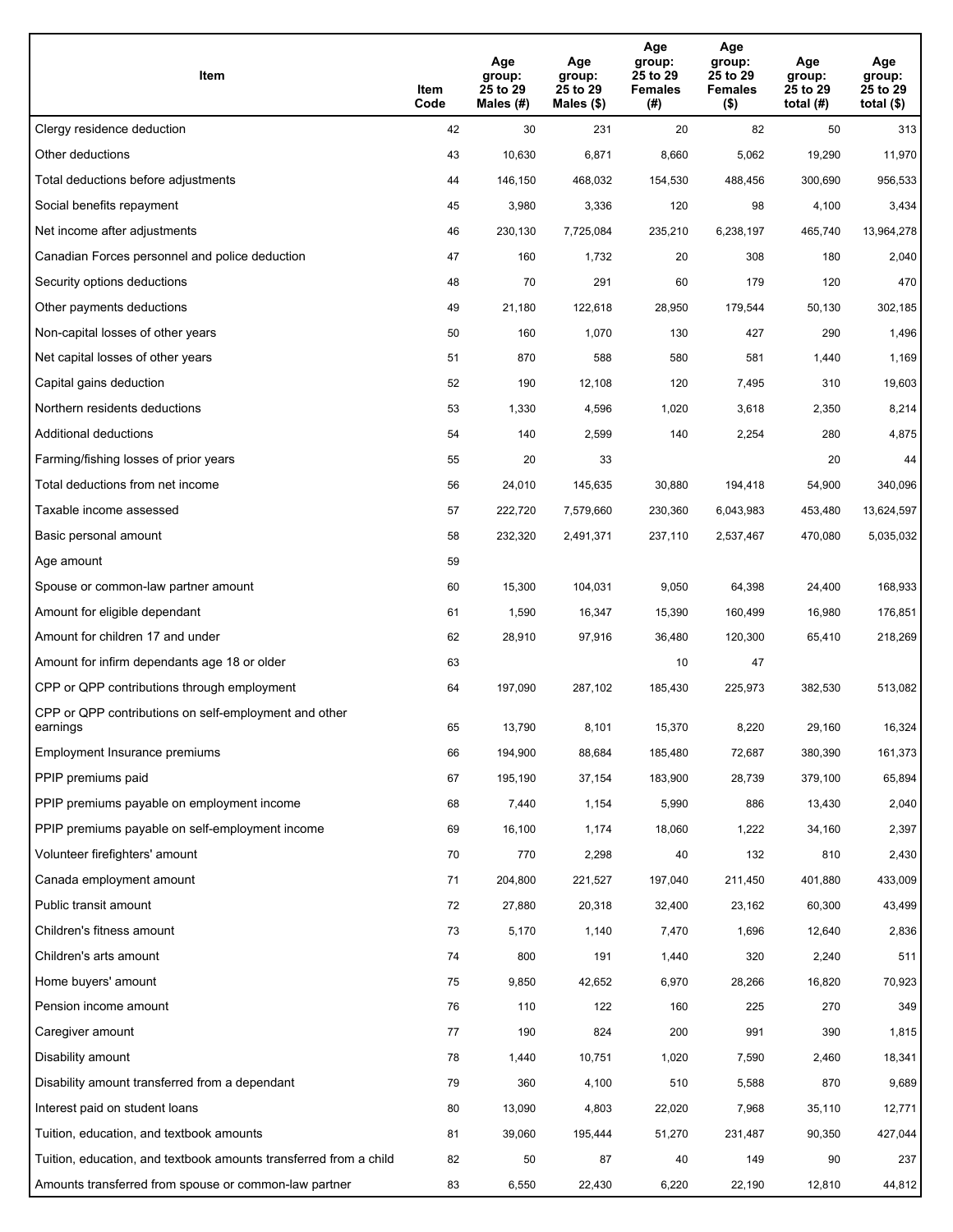| <b>Item</b>                                         | Item<br>Code | Age<br>group:<br>25 to 29<br>Males (#) | Age<br>group:<br>25 to 29<br>Males $(\$)$ | Age<br>group:<br>25 to 29<br><b>Females</b><br>(#) | Age<br>group:<br>25 to 29<br><b>Females</b><br>$($ \$) | Age<br>group:<br>25 to 29<br>total $(H)$ | Age<br>group:<br>25 to 29<br>total $($)$ |
|-----------------------------------------------------|--------------|----------------------------------------|-------------------------------------------|----------------------------------------------------|--------------------------------------------------------|------------------------------------------|------------------------------------------|
| Medical expenses                                    | 84           | 33,220                                 | 32,857                                    | 63,010                                             | 69,517                                                 | 96,260                                   | 102,397                                  |
| Total tax credits on personal amounts               | 85           | 232,340                                | 553,894                                   | 237,110                                            | 574,680                                                | 470,100                                  | 1,129,648                                |
| Allowable charitable donations and government gifts | 86           | 32,430                                 | 8,327                                     | 33,630                                             | 7,403                                                  | 66,060                                   | 15,732                                   |
| Eligible cultural and ecological gifts              | 87           | 70                                     | 12                                        | 70                                                 | 10                                                     | 150                                      | 22                                       |
| Total tax credit on donations and gifts             | 88           | 31,050                                 | 2,019                                     | 32,000                                             | 1,754                                                  | 63,050                                   | 3,773                                    |
| Total federal non-refundable tax credits            | 89           | 232,340                                | 555,914                                   | 237,110                                            | 576,433                                                | 470,100                                  | 1,133,421                                |
| Federal dividend tax credit                         | 90           | 12,690                                 | 12,507                                    | 9,360                                              | 7,020                                                  | 22,050                                   | 19,534                                   |
| Overseas employment tax credit                      | 91           | 170                                    | 932                                       | 30                                                 | 111                                                    | 200                                      | 1,043                                    |
| Minimum tax carryover                               | 92           | 90                                     | 294                                       | 90                                                 | 294                                                    | 180                                      | 588                                      |
| Basic federal tax                                   | 93           | 167,690                                | 719,422                                   | 145,880                                            | 467,137                                                | 313,590                                  | 1,186,601                                |
| Federal Foreign Tax Credit                          | 94           | 3,120                                  | 1,595                                     | 2,120                                              | 753                                                    | 5,240                                    | 2,348                                    |
| Federal Political contribution tax credit           | 95           | 250                                    | 32                                        | 140                                                | 15                                                     | 390                                      | 47                                       |
| <b>Investment Tax Credit</b>                        | 96           | 60                                     | 70                                        | 30                                                 | 40                                                     | 90                                       | 110                                      |
| Labour-sponsored funds tax credit                   | 97           | 8,620                                  | 3,271                                     | 6,110                                              | 1,794                                                  | 14,730                                   | 5,065                                    |
| Alternative minimum tax payable                     | 98           | 110                                    | 671                                       | 50                                                 | 400                                                    | 160                                      | 1,070                                    |
| Net federal tax                                     | 99           | 167,420                                | 714,459                                   | 145,560                                            | 464,537                                                | 313,000                                  | 1,179,037                                |
| CPP contributions on self-employment                | 100          |                                        |                                           |                                                    |                                                        |                                          |                                          |
| Social Benefits repayment                           | 101          | 3,980                                  | 3,336                                     | 120                                                | 98                                                     | 4,100                                    | 3,434                                    |
| <b>Net Provincial Tax</b>                           | 102          | 40                                     | 62                                        | 20                                                 | 48                                                     | 50                                       | 109                                      |
| Total tax payable                                   | 103          | 167,430                                | 717,861                                   | 145,590                                            | 464,693                                                | 313,040                                  | 1,182,595                                |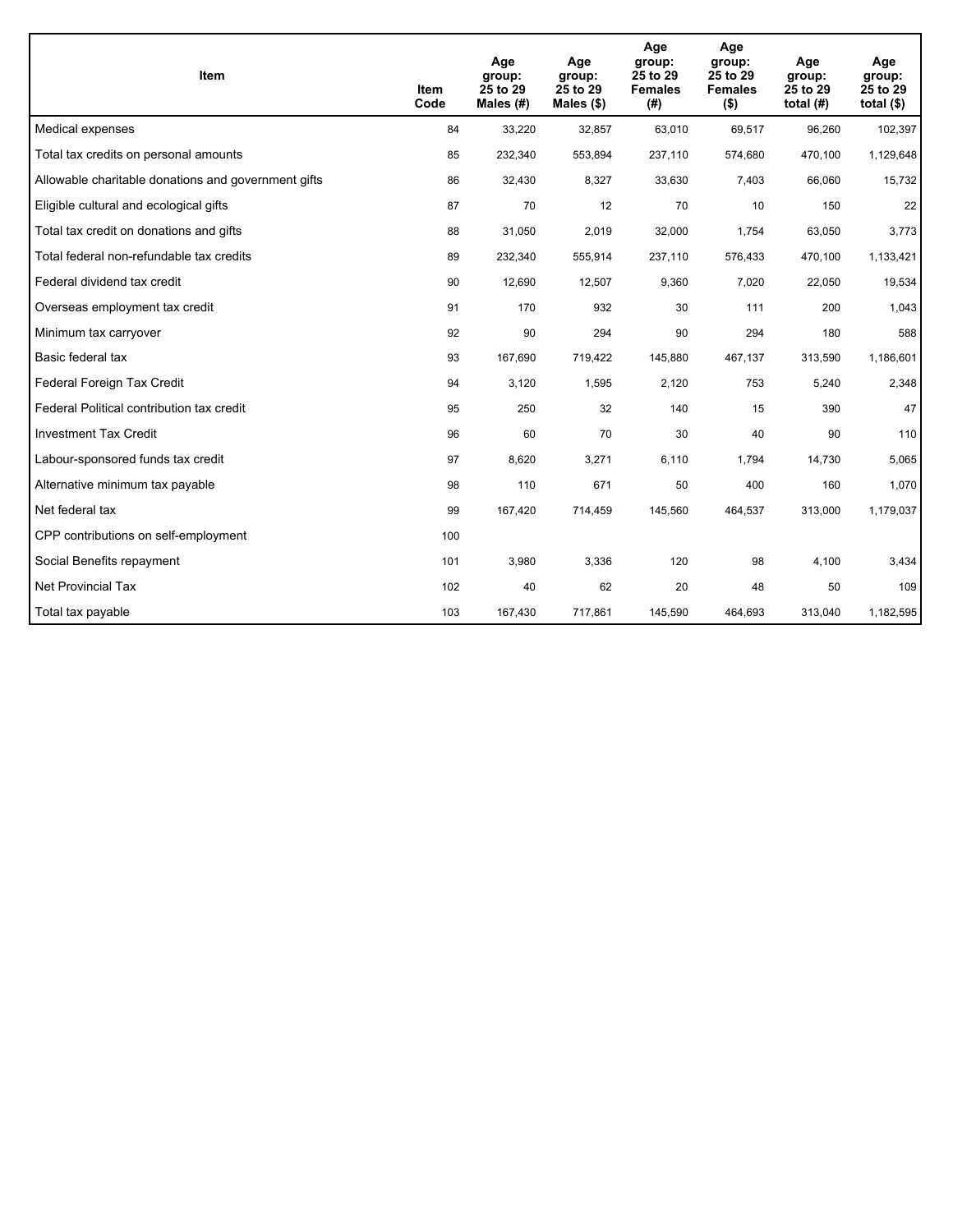| Item                                                                                           | Item<br>Code   | Age<br>group:<br>30 to 34<br>Males $(\#)$ | Age<br>group:<br>30 to 34<br>Males $(\$)$ | Age<br>group:<br>30 to 34<br><b>Females</b><br>(#) | Age<br>group:<br>30 to 34<br><b>Females</b><br>$($ \$) | Age<br>group:<br>30 to 34<br>total $(H)$ | Age<br>group:<br>30 to 34<br>total $(\$)$ |
|------------------------------------------------------------------------------------------------|----------------|-------------------------------------------|-------------------------------------------|----------------------------------------------------|--------------------------------------------------------|------------------------------------------|-------------------------------------------|
| Number of taxable returns                                                                      | $\mathbf{1}$   | 205,090                                   |                                           | 174,760                                            |                                                        | 379,850                                  |                                           |
| Number of non-taxable returns                                                                  | $\overline{2}$ | 55,130                                    |                                           | 91,320                                             |                                                        | 146,810                                  |                                           |
| Total number of returns                                                                        | 3              | 260,220                                   |                                           | 266,090                                            |                                                        | 526,660                                  |                                           |
| Employment income                                                                              | 4              | 229,650                                   | 9,994,784                                 | 217,770                                            | 6,939,360                                              | 447,580                                  | 16,934,249                                |
| Commissions (from employment)                                                                  | 5              | 8,300                                     | 184,858                                   | 6,780                                              | 64,726                                                 | 15,080                                   | 249,584                                   |
| Other employment income                                                                        | 6              | 31,800                                    | 64,109                                    | 18,240                                             | 49,424                                                 | 50,040                                   | 113,693                                   |
| Old Age Security pension (OASP)                                                                | $\overline{7}$ |                                           |                                           |                                                    |                                                        |                                          |                                           |
| CPP or QPP benefits                                                                            | 8              | 850                                       | 4,923                                     | 1,200                                              | 6,576                                                  | 2,050                                    | 11,499                                    |
| Other pensions or superannuation                                                               | 9              | 140                                       | 925                                       | 140                                                | 727                                                    | 270                                      | 1,653                                     |
| Elected split-pension amount                                                                   | 10             | 30                                        | 279                                       | 170                                                | 1,395                                                  | 200                                      | 1,674                                     |
| Universal Child Care Benefit (UCCB)                                                            | 11             | 23,470                                    | 35,594                                    | 106,290                                            | 173,037                                                | 129,830                                  | 208,741                                   |
| Employment Insurance and other benefits                                                        | 12             | 69,580                                    | 369,208                                   | 72,840                                             | 745,031                                                | 142,420                                  | 1,114,239                                 |
| Taxable amount of dividends from taxable Canadian corporations                                 | 13             | 20,250                                    | 231,305                                   | 14,110                                             | 111,592                                                | 34,360                                   | 342,898                                   |
| Interest and other investment income                                                           | 14             | 32,720                                    | 16,017                                    | 24,860                                             | 13,386                                                 | 57,590                                   | 29,404                                    |
| Net partnership income (Limited or non-active partners only)                                   | 15             | 170                                       | 524                                       | 80                                                 | 342                                                    | 250                                      | 866                                       |
| Net rental income                                                                              | 16             | 14,180                                    | 9,099                                     | 11,320                                             | 6,248                                                  | 25,500                                   | 15,347                                    |
| Taxable capital gains                                                                          | 17             | 10,050                                    | 49,582                                    | 8,100                                              | 27,469                                                 | 18,150                                   | 77,052                                    |
| Registered retirement savings plan income (RRSP)                                               | 18             | 28,350                                    | 49,294                                    | 23,430                                             | 31,450                                                 | 51,780                                   | 80,744                                    |
| Other income                                                                                   | 19             | 26,990                                    | 112,521                                   | 26,970                                             | 97,283                                                 | 53,970                                   | 209,964                                   |
| Net business income                                                                            | 20             | 20,460                                    | 253,206                                   | 22,470                                             | 181,938                                                | 42,930                                   | 435,151                                   |
| Net professional income                                                                        | 21             | 3,720                                     | 168,486                                   | 5,620                                              | 264,151                                                | 9,350                                    | 432,637                                   |
| Net commission income                                                                          | 22             | 2,210                                     | 44,231                                    | 1,790                                              | 20,085                                                 | 3,990                                    | 64,316                                    |
| Net farming income                                                                             | 23             | 1,610                                     | 10,781                                    | 680                                                | 1,874                                                  | 2,290                                    | 12,655                                    |
| Net fishing income                                                                             | 24             | 50                                        | 711                                       |                                                    |                                                        | 50                                       | 729                                       |
| Workers' compensation benefits                                                                 | 25             | 7,210                                     | 41,657                                    | 13,900                                             | 88,633                                                 | 21,110                                   | 130,290                                   |
| Social assistance payments                                                                     | 26             | 17,330                                    | 110,867                                   | 16,590                                             | 109,717                                                | 33,920                                   | 220,607                                   |
| Net federal supplements                                                                        | 27             |                                           |                                           |                                                    |                                                        |                                          |                                           |
| Total income assessed                                                                          | 28             | 259,050                                   | 11,753,062                                | 264,980                                            | 8,936,258                                              | 524,290                                  | 20,689,885                                |
| Registered pension plan contributions (RPP)                                                    | 29             | 83,400                                    | 226,494                                   | 98,470                                             | 217,696                                                | 181,870                                  | 444,191                                   |
| RRSP deduction                                                                                 | 30             | 90,250                                    | 360,028                                   | 85,980                                             | 252,652                                                | 176,230                                  | 612,680                                   |
| Deduction for elected split-pension amount                                                     | 31             |                                           |                                           | 20                                                 | 45                                                     | 60                                       | 168                                       |
| Annual union, professional, or like dues                                                       | 32             | 100,360                                   | 69,197                                    | 97,370                                             | 61,669                                                 | 197,730                                  | 130,867                                   |
| Child care expenses                                                                            | 33             | 22,700                                    | 71,722                                    | 90,150                                             | 269,263                                                | 112,850                                  | 340,993                                   |
| Business investment loss                                                                       | 34             | 140                                       | 2,233                                     | 50                                                 | 673                                                    | 190                                      | 2,906                                     |
| Moving expenses                                                                                | 35             | 1,170                                     | 6,013                                     | 710                                                | 2,752                                                  | 1,880                                    | 8,765                                     |
| Support payments made                                                                          | 36             | 130                                       | 365                                       |                                                    |                                                        | 150                                      | 383                                       |
| Carrying charges and interest expenses                                                         | 37             | 4,060                                     | 6,527                                     | 2,610                                              | 3,302                                                  | 6,670                                    | 9,829                                     |
| Deductions for CPP/QPP contributions on self-employment and other<br>earnings                  | 38             | 17,950                                    | 13,550                                    | 20,590                                             | 13,895                                                 | 38,530                                   | 27,445                                    |
| Deductions for provincial parental insurance plan (PPIP) premiums on<br>self-employment income | 39             | 20,550                                    | 1,525                                     | 23,580                                             | 1,583                                                  | 44,130                                   | 3,108                                     |
| Exploration and development expenses                                                           | 40             | 100                                       | 1,289                                     | 40                                                 | 525                                                    | 150                                      | 1,814                                     |
| Other employment expenses                                                                      | 41             | 8,520                                     | 37,595                                    | 3,740                                              | 12,623                                                 | 12,260                                   | 50,218                                    |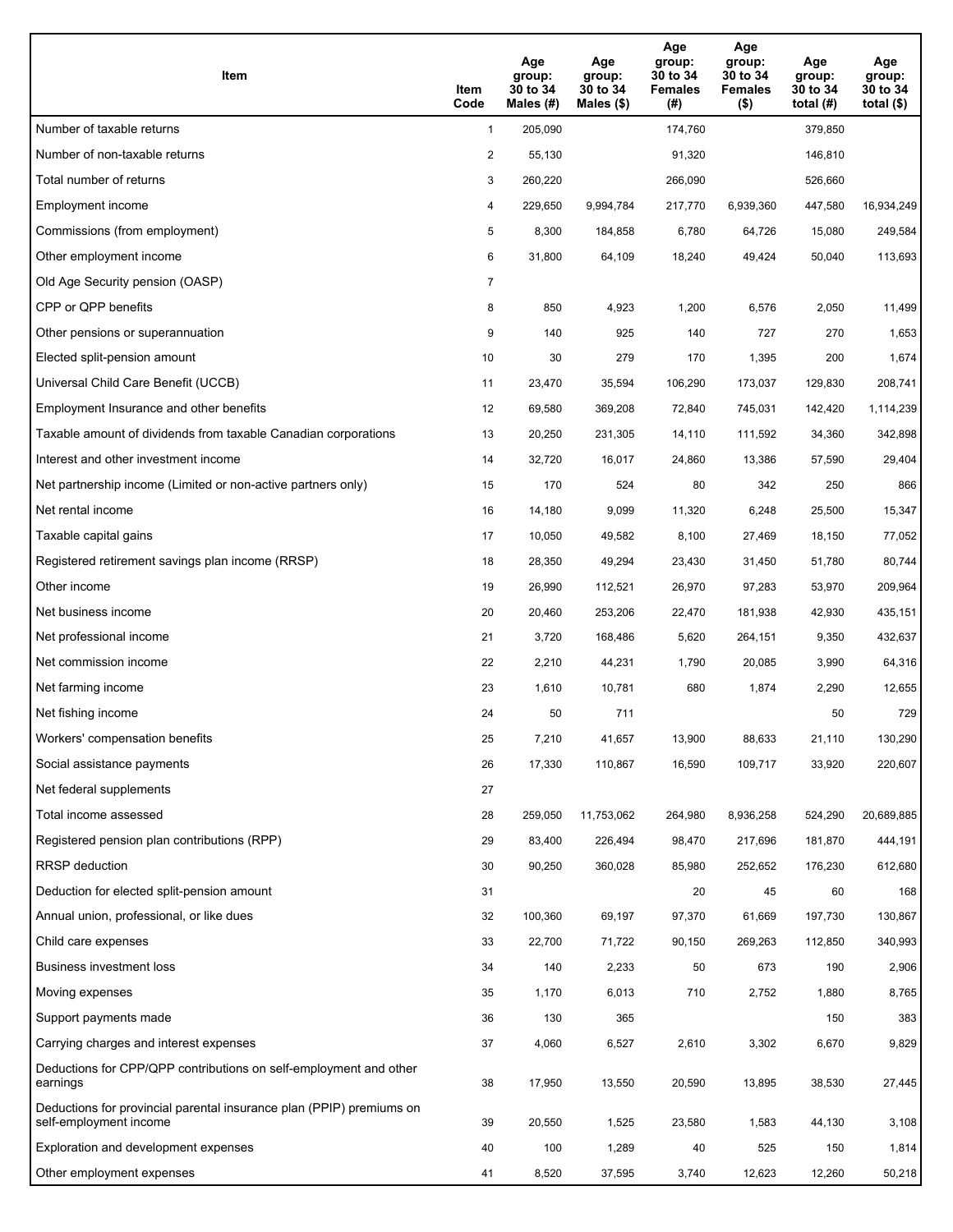| Item                                                              | Item<br>Code | Age<br>group:<br>30 to 34<br>Males (#) | Age<br>group:<br>30 to 34<br>Males (\$) | Age<br>group:<br>30 to 34<br><b>Females</b><br>(# ) | Age<br>group:<br>30 to 34<br><b>Females</b><br>$($ \$) | Age<br>group:<br>30 to 34<br>total $(H)$ | Age<br>group:<br>30 to 34<br>total $($)$ |
|-------------------------------------------------------------------|--------------|----------------------------------------|-----------------------------------------|-----------------------------------------------------|--------------------------------------------------------|------------------------------------------|------------------------------------------|
| Clergy residence deduction                                        | 42           | 90                                     | 909                                     | 20                                                  | 147                                                    | 100                                      | 1,056                                    |
| Other deductions                                                  | 43           | 12,400                                 | 10,223                                  | 10,300                                              | 7,285                                                  | 22,700                                   | 17,523                                   |
| Total deductions before adjustments                               | 44           | 183,160                                | 807,870                                 | 195,050                                             | 844,758                                                | 378,230                                  | 1,652,653                                |
| Social benefits repayment                                         | 45           | 5,230                                  | 4,423                                   | 340                                                 | 275                                                    | 5,570                                    | 4,698                                    |
| Net income after adjustments                                      | 46           | 258,390                                | 10,947,273                              | 263,940                                             | 8,130,542                                              | 522,590                                  | 19,078,366                               |
| Canadian Forces personnel and police deduction                    | 47           | 160                                    | 2,016                                   | 30                                                  | 445                                                    | 190                                      | 2,461                                    |
| Security options deductions                                       | 48           | 260                                    | 1,947                                   | 120                                                 | 645                                                    | 380                                      | 2,592                                    |
| Other payments deductions                                         | 49           | 24,260                                 | 152,531                                 | 30,290                                              | 198,350                                                | 54,550                                   | 350,904                                  |
| Non-capital losses of other years                                 | 50           | 260                                    | 2,171                                   | 230                                                 | 1,053                                                  | 490                                      | 3,223                                    |
| Net capital losses of other years                                 | 51           | 1,760                                  | 1,756                                   | 1,040                                               | 1,759                                                  | 2,800                                    | 3,515                                    |
| Capital gains deduction                                           | 52           | 330                                    | 20,068                                  | 190                                                 | 10,495                                                 | 520                                      | 30,564                                   |
| Northern residents deductions                                     | 53           | 1,490                                  | 5,720                                   | 1,060                                               | 4,064                                                  | 2,540                                    | 9,784                                    |
| Additional deductions                                             | 54           | 180                                    | 4,690                                   | 180                                                 | 4,699                                                  | 360                                      | 9,419                                    |
| Farming/fishing losses of prior years                             | 55           | 60                                     | 552                                     | 30                                                  | 261                                                    | 90                                       | 813                                      |
| Total deductions from net income                                  | 56           | 28,620                                 | 191,453                                 | 32,990                                              | 221,773                                                | 61,610                                   | 413,279                                  |
| Taxable income assessed                                           | 57           | 249,520                                | 10,756,327                              | 257,530                                             | 7,909,201                                              | 507,300                                  | 18,666,029                               |
| Basic personal amount                                             | 58           | 260,200                                | 2,784,460                               | 266,070                                             | 2,849,117                                              | 526,630                                  | 5,636,758                                |
| Age amount                                                        | 59           |                                        |                                         |                                                     |                                                        |                                          |                                          |
| Spouse or common-law partner amount                               | 60           | 28,560                                 | 205,798                                 | 12,750                                              | 90,399                                                 | 41,340                                   | 296,470                                  |
| Amount for eligible dependant                                     | 61           | 4,490                                  | 46,909                                  | 27,360                                              | 286,304                                                | 31,850                                   | 333,244                                  |
| Amount for children 17 and under                                  | 62           | 77,040                                 | 304,572                                 | 72,260                                              | 275,295                                                | 149,320                                  | 579,944                                  |
| Amount for infirm dependants age 18 or older                      | 63           | 10                                     | 46                                      |                                                     |                                                        | 20                                       | 80                                       |
| CPP or QPP contributions through employment                       | 64           | 219,550                                | 370,948                                 | 200,760                                             | 279,588                                                | 420,320                                  | 650,540                                  |
| CPP or QPP contributions on self-employment and other<br>earnings | 65           | 17,950                                 | 13,550                                  | 20,590                                              | 13,895                                                 | 38,530                                   | 27,445                                   |
| Employment Insurance premiums                                     | 66           | 213,240                                | 110,429                                 | 198,600                                             | 86,665                                                 | 411,850                                  | 197,095                                  |
| PPIP premiums paid                                                | 67           | 216,320                                | 49,322                                  | 198,050                                             | 35,840                                                 | 414,370                                  | 85,163                                   |
| PPIP premiums payable on employment income                        | 68           | 7,670                                  | 1,598                                   | 5,880                                               | 1,153                                                  | 13,560                                   | 2,751                                    |
| PPIP premiums payable on self-employment income                   | 69           | 20,930                                 | 1,968                                   | 23,920                                              | 2,042                                                  | 44,850                                   | 4,010                                    |
| Volunteer firefighters' amount                                    | 70           | 860                                    | 2,565                                   | 50                                                  | 162                                                    | 910                                      | 2,727                                    |
| Canada employment amount                                          | 71           | 226,300                                | 245,058                                 | 212,030                                             | 227,409                                                | 438,350                                  | 472,486                                  |
| Public transit amount                                             | 72           | 31,270                                 | 25,452                                  | 28,130                                              | 21,825                                                 | 59,410                                   | 47,285                                   |
| Children's fitness amount                                         | 73           | 27,910                                 | 8,976                                   | 28,140                                              | 9,203                                                  | 56,060                                   | 18,179                                   |
| Children's arts amount                                            | 74           | 5,330                                  | 1,450                                   | 6,140                                               | 1,675                                                  | 11,480                                   | 3,125                                    |
| Home buyers' amount                                               | 75           | 7,070                                  | 31,183                                  | 4,640                                               | 19,687                                                 | 11,710                                   | 50,870                                   |
| Pension income amount                                             | 76           | 150                                    | 214                                     | 300                                                 | 478                                                    | 450                                      | 692                                      |
| Caregiver amount                                                  | 77           | 480                                    | 2,180                                   | 430                                                 | 1,993                                                  | 910                                      | 4,173                                    |
| Disability amount                                                 | 78           | 1,550                                  | 11,638                                  | 1,170                                               | 8,759                                                  | 2,720                                    | 20,397                                   |
| Disability amount transferred from a dependant                    | 79           | 1,560                                  | 18,589                                  | 1,710                                               | 19,266                                                 | 3,270                                    | 37,855                                   |
| Interest paid on student loans                                    | 80           | 16,840                                 | 6,145                                   | 23,850                                              | 8,188                                                  | 40,690                                   | 14,334                                   |
| Tuition, education, and textbook amounts                          | 81           | 23,980                                 | 101,602                                 | 30,500                                              | 103,457                                                | 54,480                                   | 205,107                                  |
| Tuition, education, and textbook amounts transferred from a child | 82           | 210                                    | 515                                     | 170                                                 | 315                                                    | 380                                      | 830                                      |
| Amounts transferred from spouse or common-law partner             | 83           | 9,250                                  | 33,275                                  | 10,180                                              | 40,623                                                 | 19,480                                   | 74,104                                   |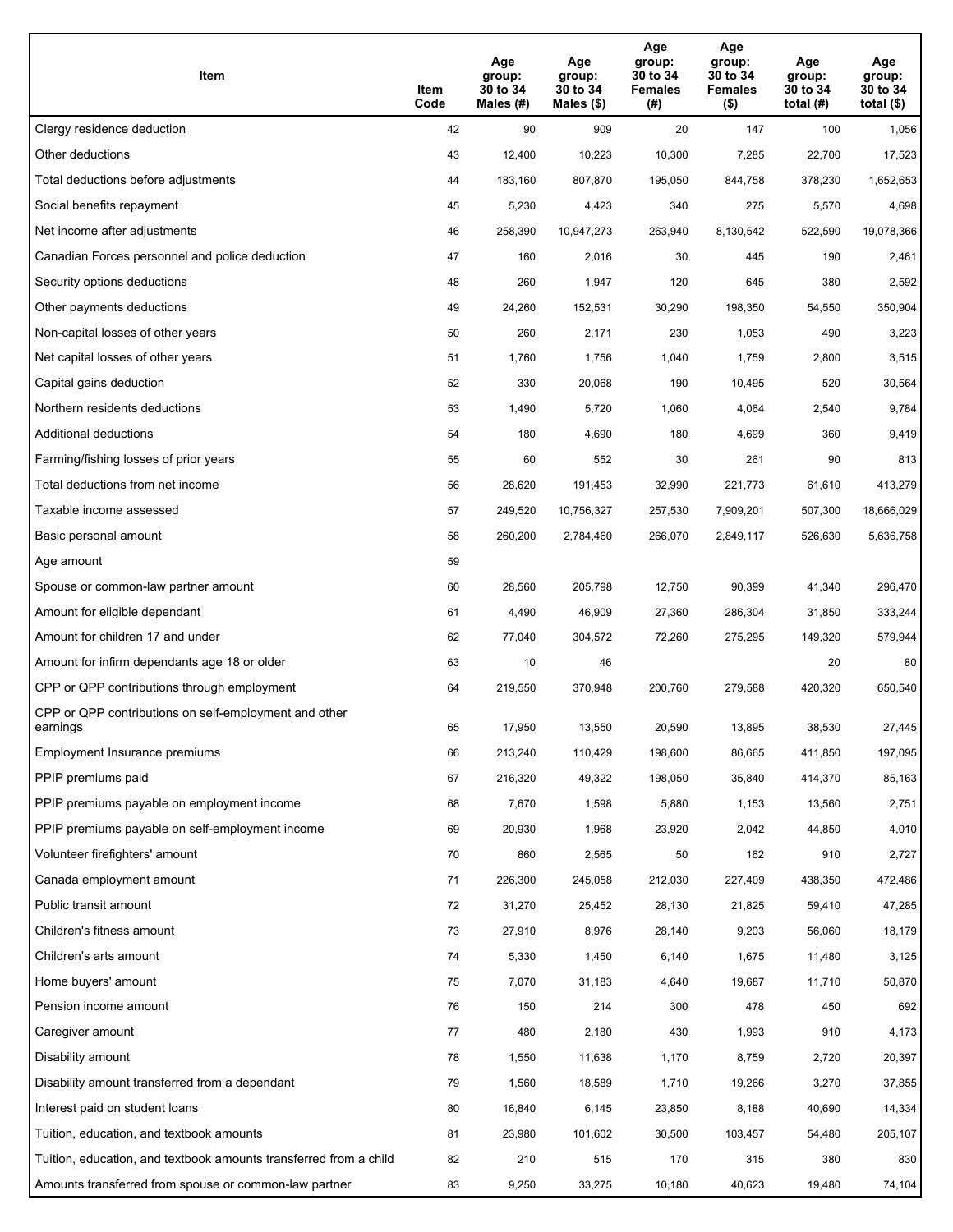| Item                                                | Item<br>Code | Age<br>group:<br>30 to 34<br>Males $(H)$ | Age<br>group:<br>30 to 34<br>Males $(\$)$ | Age<br>group:<br>30 to 34<br><b>Females</b><br>(# ) | Age<br>group:<br>30 to 34<br><b>Females</b><br>$($ \$) | Age<br>group:<br>30 to 34<br>total $(H)$ | Age<br>group:<br>30 to 34<br>total $($)$ |
|-----------------------------------------------------|--------------|------------------------------------------|-------------------------------------------|-----------------------------------------------------|--------------------------------------------------------|------------------------------------------|------------------------------------------|
| Medical expenses                                    | 84           | 43,600                                   | 56,002                                    | 78,720                                              | 109,312                                                | 122,340                                  | 165,339                                  |
| Total tax credits on personal amounts               | 85           | 260,210                                  | 665,195                                   | 266,080                                             | 673,924                                                | 526,650                                  | 1,339,700                                |
| Allowable charitable donations and government gifts | 86           | 46,410                                   | 16,813                                    | 40,700                                              | 11,414                                                 | 87,120                                   | 28,227                                   |
| Eligible cultural and ecological gifts              | 87           | 90                                       | 29                                        | 50                                                  | 18                                                     | 140                                      | 47                                       |
| Total tax credit on donations and gifts             | 88           | 45,160                                   | 4,217                                     | 39,480                                              | 2,754                                                  | 84,640                                   | 6,971                                    |
| Total federal non-refundable tax credits            | 89           | 260,210                                  | 669,412                                   | 266,080                                             | 676,678                                                | 526,650                                  | 1,346,671                                |
| Federal dividend tax credit                         | 90           | 20,380                                   | 30,056                                    | 14,180                                              | 14,626                                                 | 34,560                                   | 44,682                                   |
| Overseas employment tax credit                      | 91           | 220                                      | 1,618                                     | 40                                                  | 211                                                    | 260                                      | 1,830                                    |
| Minimum tax carryover                               | 92           | 170                                      | 487                                       | 120                                                 | 356                                                    | 290                                      | 842                                      |
| Basic federal tax                                   | 93           | 205,320                                  | 1,194,038                                 | 175,060                                             | 716,387                                                | 380,390                                  | 1,910,453                                |
| Federal Foreign Tax Credit                          | 94           | 5,120                                    | 4,128                                     | 3,530                                               | 1,389                                                  | 8,640                                    | 5,517                                    |
| Federal Political contribution tax credit           | 95           | 460                                      | 66                                        | 180                                                 | 25                                                     | 640                                      | 91                                       |
| <b>Investment Tax Credit</b>                        | 96           | 140                                      | 177                                       | 50                                                  | 48                                                     | 190                                      | 225                                      |
| Labour-sponsored funds tax credit                   | 97           | 14,620                                   | 5,470                                     | 10.910                                              | 3.051                                                  | 25,530                                   | 8,521                                    |
| Alternative minimum tax payable                     | 98           | 210                                      | 794                                       | 90                                                  | 564                                                    | 300                                      | 1,358                                    |
| Net federal tax                                     | 99           | 205,070                                  | 1,184,205                                 | 174,720                                             | 711,878                                                | 379,790                                  | 1,896,111                                |
| CPP contributions on self-employment                | 100          |                                          |                                           |                                                     |                                                        |                                          |                                          |
| Social Benefits repayment                           | 101          | 5,230                                    | 4,423                                     | 340                                                 | 275                                                    | 5,570                                    | 4,698                                    |
| Net Provincial Tax                                  | 102          | 80                                       | 657                                       | 60                                                  | 405                                                    | 140                                      | 1,062                                    |
| Total tax payable                                   | 103          | 205,090                                  | 1,189,294                                 | 174,760                                             | 712,579                                                | 379,850                                  | 1,901,901                                |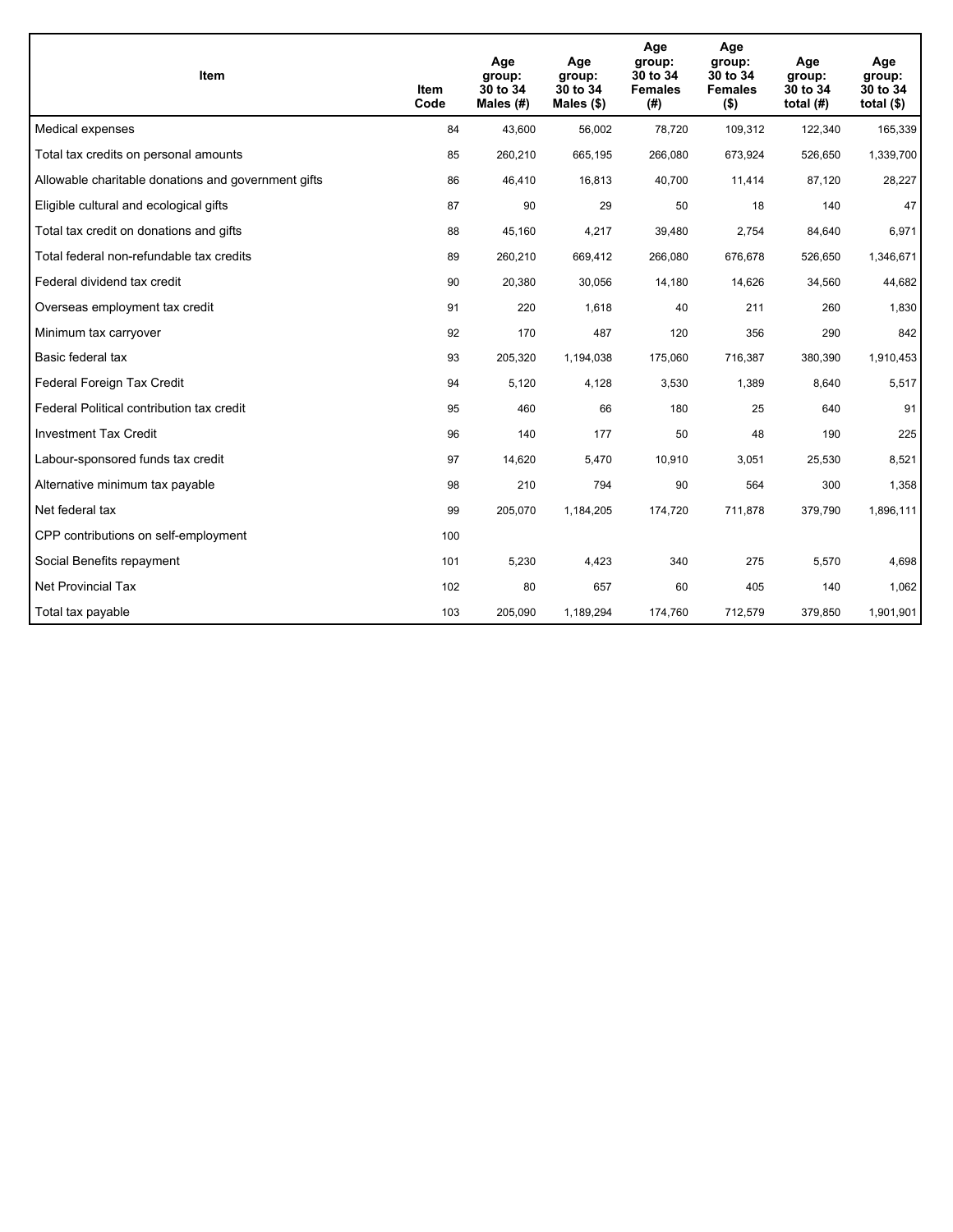| Item                                                                                           | Item<br>Code   | Age<br>group:<br>35 to 39<br>Males $(\#)$ | Age<br>group:<br>35 to 39<br>Males $(\$)$ | Age<br>group:<br>35 to 39<br><b>Females</b><br>(#) | Age<br>group:<br>35 to 39<br><b>Females</b><br>$($ \$) | Age<br>group:<br>35 to 39<br>total $(H)$ | Age<br>group:<br>35 to 39<br>total $(\$)$ |
|------------------------------------------------------------------------------------------------|----------------|-------------------------------------------|-------------------------------------------|----------------------------------------------------|--------------------------------------------------------|------------------------------------------|-------------------------------------------|
| Number of taxable returns                                                                      | $\mathbf{1}$   | 200,260                                   |                                           | 168,730                                            |                                                        | 368,990                                  |                                           |
| Number of non-taxable returns                                                                  | $\overline{2}$ | 52,470                                    |                                           | 86,730                                             |                                                        | 139,380                                  |                                           |
| Total number of returns                                                                        | 3              | 252,720                                   |                                           | 255,450                                            |                                                        | 508,370                                  |                                           |
| Employment income                                                                              | 4              | 217,930                                   | 11,046,284                                | 206,770                                            | 7,691,454                                              | 424,780                                  | 18,737,778                                |
| Commissions (from employment)                                                                  | 5              | 7,750                                     | 246,123                                   | 5,810                                              | 77,144                                                 | 13,560                                   | 323,267                                   |
| Other employment income                                                                        | 6              | 29,790                                    | 74,900                                    | 18,150                                             | 54,971                                                 | 47,950                                   | 129,941                                   |
| Old Age Security pension (OASP)                                                                | $\overline{7}$ |                                           |                                           |                                                    |                                                        |                                          |                                           |
| CPP or QPP benefits                                                                            | 8              | 1,310                                     | 7,882                                     | 2,110                                              | 12,329                                                 | 3,420                                    | 20,211                                    |
| Other pensions or superannuation                                                               | 9              | 280                                       | 3,013                                     | 230                                                | 1,985                                                  | 500                                      | 4,997                                     |
| Elected split-pension amount                                                                   | 10             | 80                                        | 504                                       | 530                                                | 4,124                                                  | 600                                      | 4,646                                     |
| Universal Child Care Benefit (UCCB)                                                            | 11             | 28,070                                    | 41,763                                    | 81,620                                             | 121,598                                                | 109,730                                  | 163,423                                   |
| Employment Insurance and other benefits                                                        | 12             | 54,380                                    | 303,898                                   | 47,980                                             | 426,260                                                | 102,360                                  | 730,158                                   |
| Taxable amount of dividends from taxable Canadian corporations                                 | 13             | 25,950                                    | 437,690                                   | 18,090                                             | 187,540                                                | 44,040                                   | 625,231                                   |
| Interest and other investment income                                                           | 14             | 34,470                                    | 27,395                                    | 28,320                                             | 18,473                                                 | 62,800                                   | 45,873                                    |
| Net partnership income (Limited or non-active partners only)                                   | 15             | 360                                       | 1,413                                     | 150                                                | 357                                                    | 510                                      | 1,770                                     |
| Net rental income                                                                              | 16             | 17,660                                    | 26,999                                    | 14,150                                             | 16,351                                                 | 31,810                                   | 43,363                                    |
| Taxable capital gains                                                                          | 17             | 11,980                                    | 99,532                                    | 9,960                                              | 42,568                                                 | 21,940                                   | 142,104                                   |
| Registered retirement savings plan income (RRSP)                                               | 18             | 39,980                                    | 83,962                                    | 32,060                                             | 53,839                                                 | 72,040                                   | 137,801                                   |
| Other income                                                                                   | 19             | 27,020                                    | 119,004                                   | 26,370                                             | 95,971                                                 | 53,400                                   | 215,069                                   |
| Net business income                                                                            | 20             | 22,570                                    | 311,471                                   | 23,580                                             | 284,042                                                | 46,160                                   | 595,513                                   |
| Net professional income                                                                        | 21             | 4,300                                     | 300,562                                   | 5,730                                              | 304,833                                                | 10,030                                   | 605,396                                   |
| Net commission income                                                                          | 22             | 2,350                                     | 49,444                                    | 1,910                                              | 24,057                                                 | 4,260                                    | 73,502                                    |
| Net farming income                                                                             | 23             | 1,990                                     | 13,986                                    | 860                                                | 3,069                                                  | 2,840                                    | 17,055                                    |
| Net fishing income                                                                             | 24             | 70                                        | 1,972                                     |                                                    |                                                        | 80                                       | 2,000                                     |
| Workers' compensation benefits                                                                 | 25             | 7,830                                     | 56,106                                    | 8,130                                              | 51,589                                                 | 15,950                                   | 107,696                                   |
| Social assistance payments                                                                     | 26             | 17,040                                    | 113,235                                   | 16,310                                             | 110,787                                                | 33,350                                   | 224,034                                   |
| Net federal supplements                                                                        | 27             |                                           |                                           |                                                    |                                                        |                                          |                                           |
| Total income assessed                                                                          | 28             | 251,760                                   | 13,367,251                                | 254,270                                            | 9,587,696                                              | 506,190                                  | 22,955,269                                |
| Registered pension plan contributions (RPP)                                                    | 29             | 83,470                                    | 265,876                                   | 97,900                                             | 269,776                                                | 181,370                                  | 535,652                                   |
| RRSP deduction                                                                                 | 30             | 97,470                                    | 451,602                                   | 87,880                                             | 291,467                                                | 185,340                                  | 743,069                                   |
| Deduction for elected split-pension amount                                                     | 31             | 100                                       | 352                                       | 40                                                 | 140                                                    | 140                                      | 492                                       |
| Annual union, professional, or like dues                                                       | 32             | 94,300                                    | 69,611                                    | 94,160                                             | 66,551                                                 | 188,460                                  | 136,163                                   |
| Child care expenses                                                                            | 33             | 34,810                                    | 100,286                                   | 97,420                                             | 252,123                                                | 132,230                                  | 352,415                                   |
| Business investment loss                                                                       | 34             | 200                                       | 4,001                                     | 80                                                 | 1,196                                                  | 280                                      | 5,198                                     |
| Moving expenses                                                                                | 35             | 800                                       | 6,088                                     | 440                                                | 2,267                                                  | 1,240                                    | 8,357                                     |
| Support payments made                                                                          | 36             | 400                                       | 1,986                                     | 30                                                 | 19                                                     | 430                                      | 2,005                                     |
| Carrying charges and interest expenses                                                         | 37             | 6,180                                     | 13,663                                    | 3,730                                              | 7,002                                                  | 9,910                                    | 20,666                                    |
| Deductions for CPP/QPP contributions on self-employment and other<br>earnings                  | 38             | 19,720                                    | 17,041                                    | 22,190                                             | 16,837                                                 | 41,910                                   | 33,877                                    |
| Deductions for provincial parental insurance plan (PPIP) premiums on<br>self-employment income | 39             | 22,280                                    | 1,921                                     | 24,810                                             | 1,894                                                  | 47,080                                   | 3,815                                     |
| Exploration and development expenses                                                           | 40             | 260                                       | 4,026                                     | 100                                                | 1,129                                                  | 360                                      | 5,155                                     |
| Other employment expenses                                                                      | 41             | 9,700                                     | 49,810                                    | 4,200                                              | 16,802                                                 | 13,900                                   | 66,613                                    |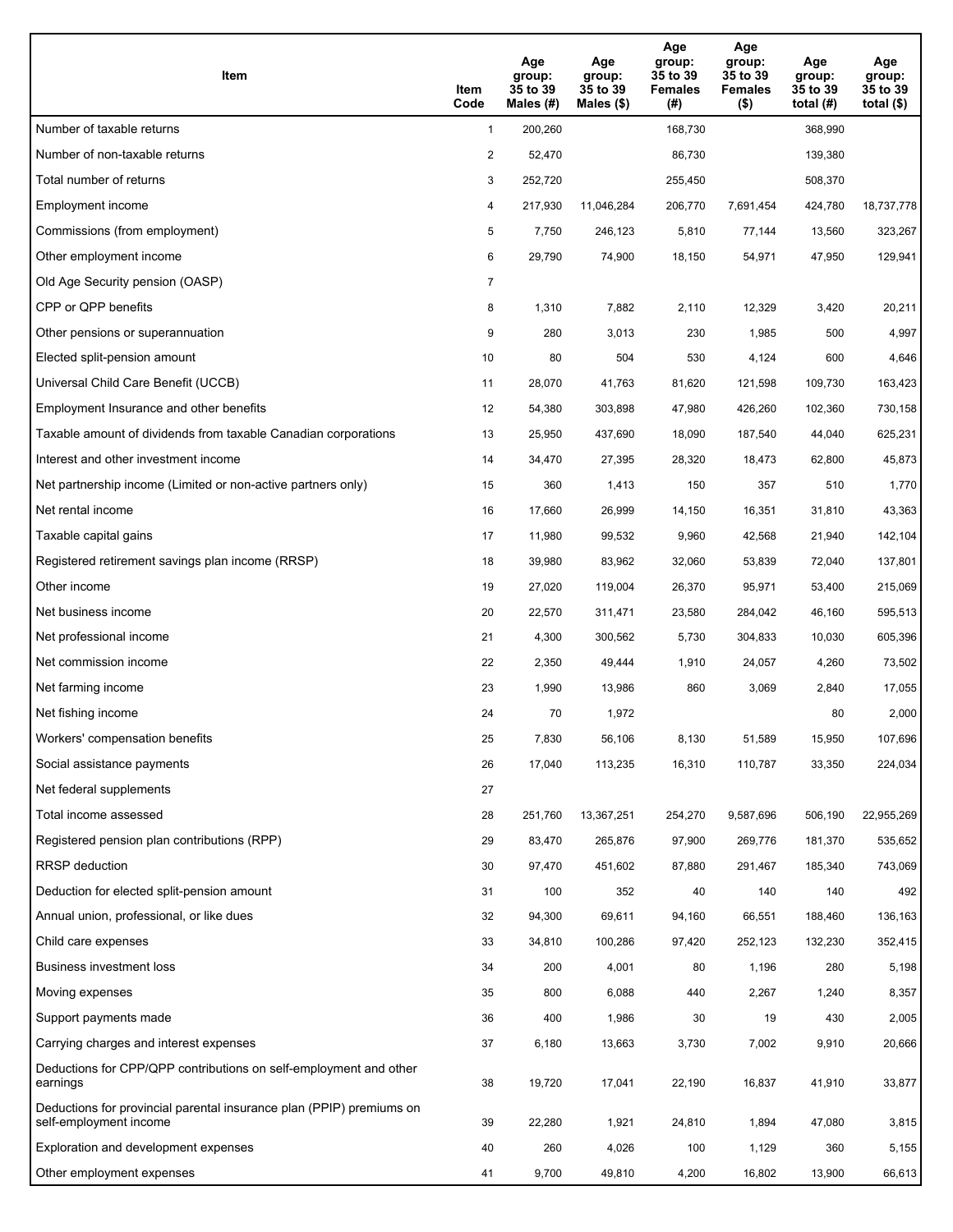| Item                                                              | Item<br>Code | Age<br>group:<br>35 to 39<br>Males (#) | Age<br>group:<br>35 to 39<br>Males (\$) | Age<br>group:<br>35 to 39<br><b>Females</b><br>(# ) | Age<br>group:<br>35 to 39<br><b>Females</b><br>$($ \$) | Age<br>group:<br>35 to 39<br>total $(H)$ | Age<br>group:<br>35 to 39<br>total $($)$ |
|-------------------------------------------------------------------|--------------|----------------------------------------|-----------------------------------------|-----------------------------------------------------|--------------------------------------------------------|------------------------------------------|------------------------------------------|
| Clergy residence deduction                                        | 42           | 110                                    | 1,235                                   | 20                                                  | 179                                                    | 130                                      | 1,414                                    |
| Other deductions                                                  | 43           | 11,070                                 | 10,826                                  | 8,930                                               | 7,608                                                  | 20,000                                   | 18,434                                   |
| Total deductions before adjustments                               | 44           | 185,510                                | 998,408                                 | 191,280                                             | 935,474                                                | 376,810                                  | 1,933,891                                |
| Social benefits repayment                                         | 45           | 4,910                                  | 4,373                                   | 540                                                 | 441                                                    | 5,450                                    | 4,814                                    |
| Net income after adjustments                                      | 46           | 250,960                                | 12,372,482                              | 253,040                                             | 8,657,906                                              | 504,160                                  | 21,030,712                               |
| Canadian Forces personnel and police deduction                    | 47           | 140                                    | 2,112                                   | 20                                                  | 401                                                    | 160                                      | 2,512                                    |
| Security options deductions                                       | 48           | 540                                    | 8,398                                   | 250                                                 | 2,637                                                  | 790                                      | 11,035                                   |
| Other payments deductions                                         | 49           | 24,570                                 | 169,342                                 | 24,260                                              | 162,376                                                | 48,840                                   | 331,731                                  |
| Non-capital losses of other years                                 | 50           | 310                                    | 1,952                                   | 300                                                 | 1,533                                                  | 610                                      | 3,485                                    |
| Net capital losses of other years                                 | 51           | 2,610                                  | 3,520                                   | 1,520                                               | 931                                                    | 4,130                                    | 4,451                                    |
| Capital gains deduction                                           | 52           | 470                                    | 36,734                                  | 210                                                 | 13,004                                                 | 680                                      | 49,738                                   |
| Northern residents deductions                                     | 53           | 1,440                                  | 5,897                                   | 990                                                 | 3,857                                                  | 2,430                                    | 9,754                                    |
| Additional deductions                                             | 54           | 170                                    | 6,594                                   | 170                                                 | 6,142                                                  | 340                                      | 12,736                                   |
| Farming/fishing losses of prior years                             | 55           | 90                                     | 801                                     | 30                                                  | 215                                                    | 120                                      | 1,016                                    |
| Total deductions from net income                                  | 56           | 30,090                                 | 235,354                                 | 27,630                                              | 191,143                                                | 57,730                                   | 426,509                                  |
| Taxable income assessed                                           | 57           | 241,850                                | 12,137,833                              | 245,510                                             | 8,467,277                                              | 487,510                                  | 20,605,421                               |
| Basic personal amount                                             | 58           | 252,720                                | 2,708,344                               | 255,440                                             | 2,740,881                                              | 508,350                                  | 5,450,975                                |
| Age amount                                                        | 59           |                                        |                                         |                                                     |                                                        |                                          |                                          |
| Spouse or common-law partner amount                               | 60           | 34,760                                 | 257,622                                 | 12,420                                              | 89,475                                                 | 47,200                                   | 347,268                                  |
| Amount for eligible dependant                                     | 61           | 8,380                                  | 87,987                                  | 37,180                                              | 386,543                                                | 45,560                                   | 474,541                                  |
| Amount for children 17 and under                                  | 62           | 104,180                                | 450,029                                 | 87,770                                              | 349,301                                                | 191,960                                  | 799,381                                  |
| Amount for infirm dependants age 18 or older                      | 63           | 20                                     | 64                                      | 30                                                  | 160                                                    | 50                                       | 224                                      |
| CPP or QPP contributions through employment                       | 64           | 208,910                                | 372,503                                 | 191,160                                             | 292,611                                                | 400,070                                  | 665,116                                  |
| CPP or QPP contributions on self-employment and other<br>earnings | 65           | 19,720                                 | 17,041                                  | 22,190                                              | 16,837                                                 | 41,910                                   | 33,877                                   |
| Employment Insurance premiums                                     | 66           | 198,960                                | 107,998                                 | 188,140                                             | 89,241                                                 | 387,100                                  | 197,239                                  |
| PPIP premiums paid                                                | 67           | 205,240                                | 50,622                                  | 188,510                                             | 38,495                                                 | 393,750                                  | 89,118                                   |
| PPIP premiums payable on employment income                        | 68           | 7,290                                  | 1,731                                   | 5,520                                               | 1,288                                                  | 12,810                                   | 3,019                                    |
| PPIP premiums payable on self-employment income                   | 69           | 22,650                                 | 2,478                                   | 25,070                                              | 2,441                                                  | 47,710                                   | 4,919                                    |
| Volunteer firefighters' amount                                    | 70           | 940                                    | 2,832                                   | 50                                                  | 156                                                    | 1,000                                    | 2,988                                    |
| Canada employment amount                                          | 71           | 215,330                                | 233,038                                 | 200,270                                             | 215,278                                                | 415,610                                  | 448,324                                  |
| Public transit amount                                             | 72           | 27,740                                 | 23,429                                  | 23,870                                              | 19,284                                                 | 51,620                                   | 42,719                                   |
| Children's fitness amount                                         | 73           | 53,810                                 | 24,387                                  | 43,140                                              | 18,586                                                 | 96,950                                   | 42,974                                   |
| Children's arts amount                                            | 74           | 13,270                                 | 4,568                                   | 11,400                                              | 3,861                                                  | 24,670                                   | 8,429                                    |
| Home buyers' amount                                               | 75           | 3,810                                  | 17,138                                  | 2,490                                               | 10,982                                                 | 6,300                                    | 28,120                                   |
| Pension income amount                                             | 76           | 330                                    | 551                                     | 720                                                 | 1,309                                                  | 1,050                                    | 1,862                                    |
| Caregiver amount                                                  | 77           | 1,030                                  | 4,919                                   | 960                                                 | 4,364                                                  | 1,990                                    | 9,283                                    |
| Disability amount                                                 | 78           | 1,510                                  | 11,352                                  | 1,220                                               | 9,117                                                  | 2,730                                    | 20,469                                   |
| Disability amount transferred from a dependant                    | 79           | 3,010                                  | 36,221                                  | 2,850                                               | 32,871                                                 | 5,860                                    | 69,093                                   |
| Interest paid on student loans                                    | 80           | 11,800                                 | 4,625                                   | 14,580                                              | 5,494                                                  | 26,380                                   | 10,118                                   |
| Tuition, education, and textbook amounts                          | 81           | 15,530                                 | 53,328                                  | 20,320                                              | 57,394                                                 | 35,850                                   | 110,737                                  |
| Tuition, education, and textbook amounts transferred from a child | 82           | 1,160                                  | 3,511                                   | 1,900                                               | 5,608                                                  | 3,060                                    | 9,119                                    |
| Amounts transferred from spouse or common-law partner             | 83           | 9,190                                  | 34,126                                  | 9,930                                               | 43,316                                                 | 19,140                                   | 77,530                                   |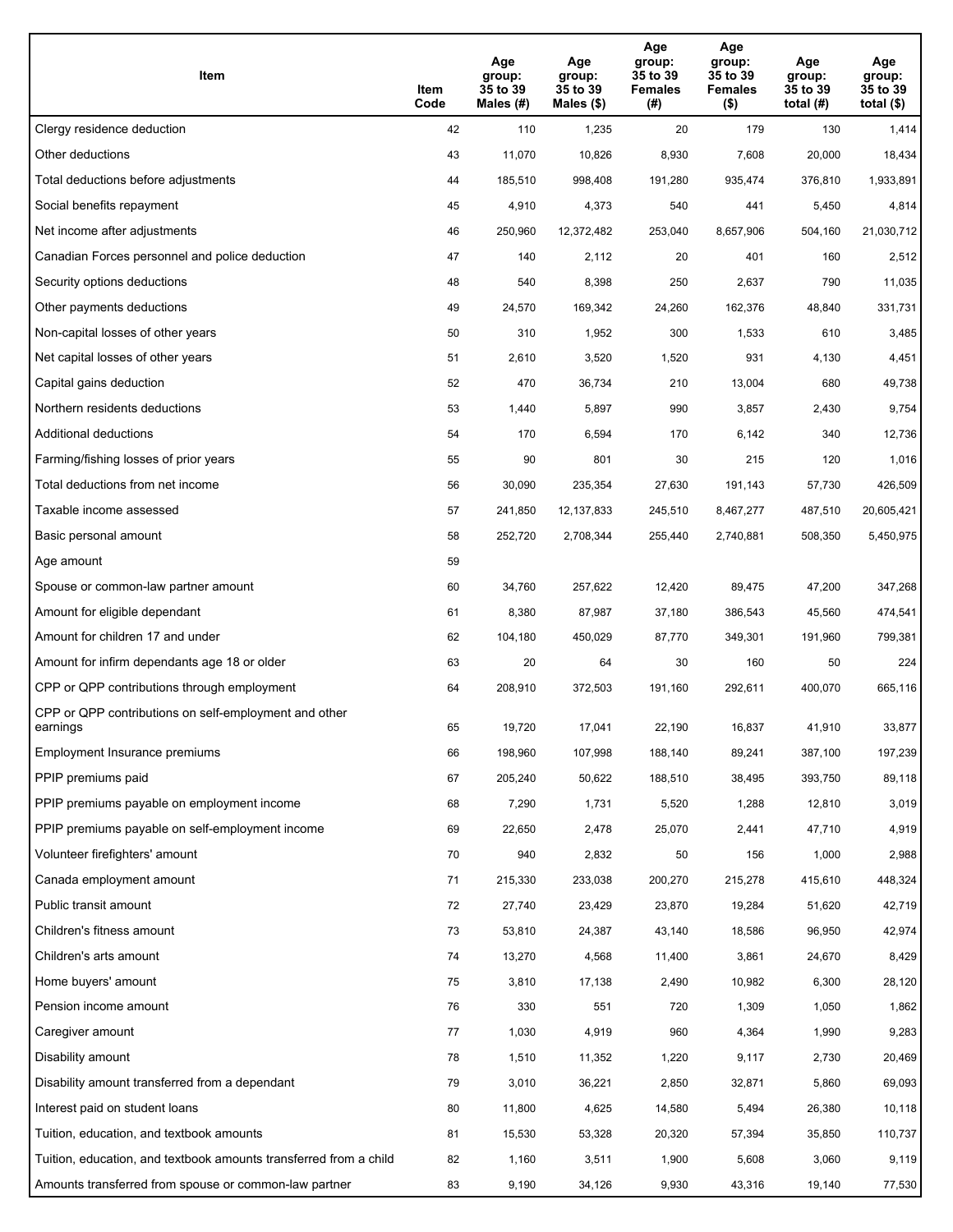| Item                                                | Item<br>Code | Age<br>group:<br>35 to 39<br>Males $(H)$ | Age<br>group:<br>35 to 39<br>Males (\$) | Age<br>group:<br>35 to 39<br><b>Females</b><br>(# ) | Age<br>group:<br>35 to 39<br><b>Females</b><br>$($ \$) | Age<br>group:<br>35 to 39<br>total $(H)$ | Age<br>group:<br>35 to 39<br>total $($)$ |
|-----------------------------------------------------|--------------|------------------------------------------|-----------------------------------------|-----------------------------------------------------|--------------------------------------------------------|------------------------------------------|------------------------------------------|
| Medical expenses                                    | 84           | 47,880                                   | 72,028                                  | 80,140                                              | 128,926                                                | 128,040                                  | 200,962                                  |
| Total tax credits on personal amounts               | 85           | 252,720                                  | 687,464                                 | 255,450                                             | 684,612                                                | 508,360                                  | 1,372,393                                |
| Allowable charitable donations and government gifts | 86           | 53,720                                   | 26,584                                  | 44,080                                              | 15,441                                                 | 97,800                                   | 42,026                                   |
| Eligible cultural and ecological gifts              | 87           | 100                                      | 52                                      | 80                                                  | 33                                                     | 180                                      | 84                                       |
| Total tax credit on donations and gifts             | 88           | 52,810                                   | 6,864                                   | 43,260                                              | 3,819                                                  | 96,070                                   | 10,684                                   |
| Total federal non-refundable tax credits            | 89           | 252,720                                  | 694,328                                 | 255,450                                             | 688,432                                                | 508,360                                  | 1,383,077                                |
| Federal dividend tax credit                         | 90           | 25,850                                   | 57,534                                  | 17,770                                              | 24,791                                                 | 43,620                                   | 82,325                                   |
| Overseas employment tax credit                      | 91           | 220                                      | 1,898                                   | 20                                                  | 128                                                    | 240                                      | 2,027                                    |
| Minimum tax carryover                               | 92           | 300                                      | 934                                     | 140                                                 | 421                                                    | 440                                      | 1,355                                    |
| Basic federal tax                                   | 93           | 200,490                                  | 1,490,157                               | 169,080                                             | 830,589                                                | 369,570                                  | 2,320,751                                |
| Federal Foreign Tax Credit                          | 94           | 6,590                                    | 5,580                                   | 4,490                                               | 1,263                                                  | 11,090                                   | 6,843                                    |
| Federal Political contribution tax credit           | 95           | 510                                      | 73                                      | 200                                                 | 25                                                     | 710                                      | 98                                       |
| <b>Investment Tax Credit</b>                        | 96           | 310                                      | 569                                     | 120                                                 | 139                                                    | 430                                      | 707                                      |
| Labour-sponsored funds tax credit                   | 97           | 17,370                                   | 6,752                                   | 12,720                                              | 3.791                                                  | 30,090                                   | 10,543                                   |
| Alternative minimum tax payable                     | 98           | 330                                      | 1,360                                   | 140                                                 | 645                                                    | 470                                      | 2,005                                    |
| Net federal tax                                     | 99           | 200,230                                  | 1,477,195                               | 168,680                                             | 825,376                                                | 368,920                                  | 2,302,575                                |
| CPP contributions on self-employment                | 100          |                                          |                                         |                                                     |                                                        |                                          |                                          |
| Social Benefits repayment                           | 101          | 4,910                                    | 4,373                                   | 540                                                 | 441                                                    | 5,450                                    | 4,814                                    |
| Net Provincial Tax                                  | 102          | 230                                      | 3,890                                   | 100                                                 | 1,255                                                  | 330                                      | 5,145                                    |
| Total tax payable                                   | 103          | 200,260                                  | 1,485,468                               | 168,730                                             | 827,093                                                | 368,990                                  | 2,312,565                                |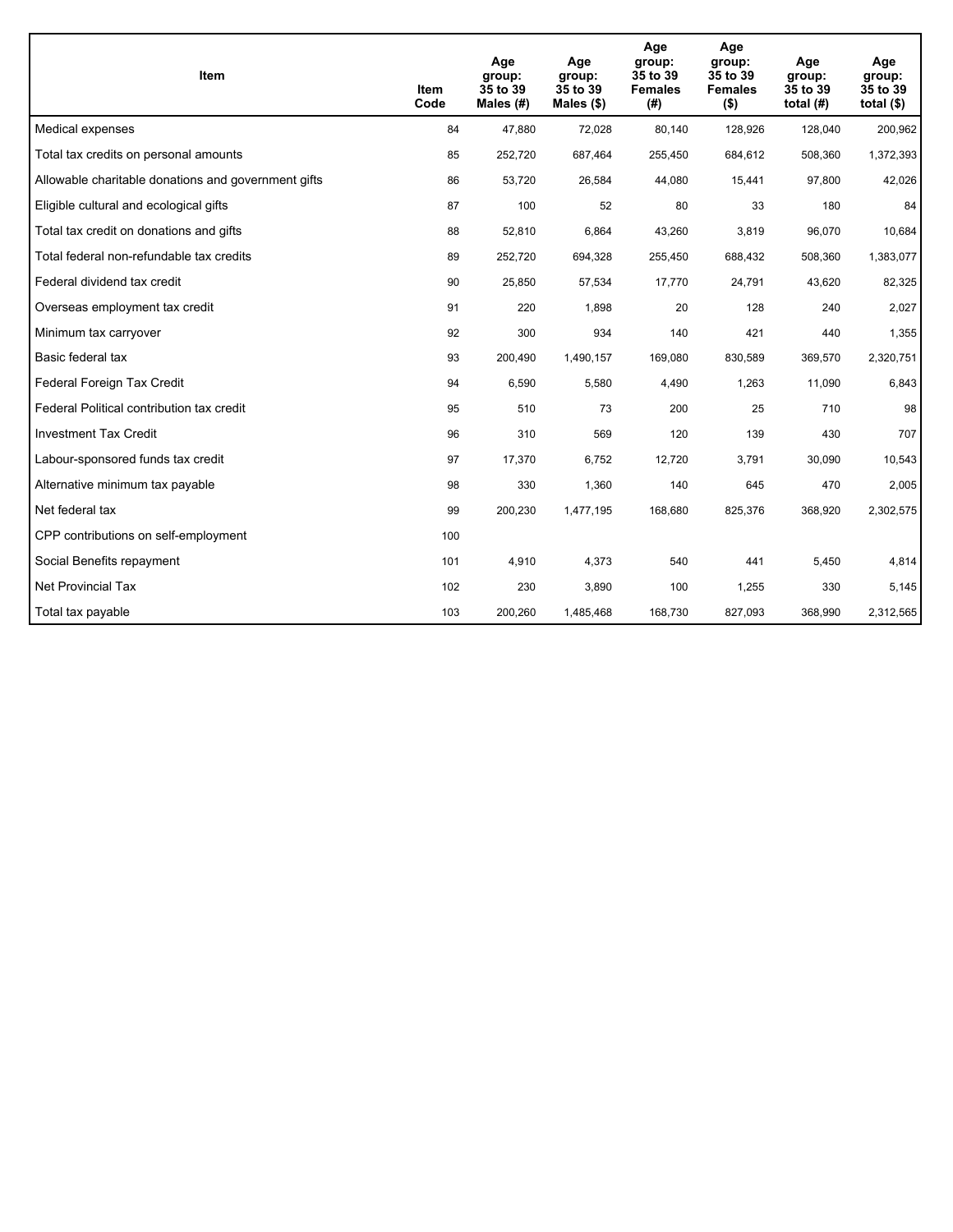| Item                                                                                           | Item<br>Code   | Age<br>group:<br>40 to 44<br>Males $(\#)$ | Age<br>group:<br>40 to 44<br>Males $(\$)$ | Age<br>group:<br>40 to 44<br><b>Females</b><br>(#) | Age<br>group:<br>40 to 44<br><b>Females</b><br>$($ \$) | Age<br>group:<br>40 to 44<br>total $(H)$ | Age<br>group:<br>40 to 44<br>total $($ |
|------------------------------------------------------------------------------------------------|----------------|-------------------------------------------|-------------------------------------------|----------------------------------------------------|--------------------------------------------------------|------------------------------------------|----------------------------------------|
| Number of taxable returns                                                                      | $\mathbf{1}$   | 194,750                                   |                                           | 168,440                                            |                                                        | 363,190                                  |                                        |
| Number of non-taxable returns                                                                  | $\overline{c}$ | 53,600                                    |                                           | 78,370                                             |                                                        | 132,090                                  |                                        |
| Total number of returns                                                                        | 3              | 248,350                                   |                                           | 246,810                                            |                                                        | 495,280                                  |                                        |
| Employment income                                                                              | 4              | 207,360                                   | 11,473,786                                | 201,180                                            | 8,121,916                                              | 408,600                                  | 19,595,810                             |
| Commissions (from employment)                                                                  | 5              | 7,450                                     | 284,612                                   | 5,540                                              | 92,105                                                 | 12,990                                   | 376,717                                |
| Other employment income                                                                        | 6              | 29,660                                    | 106,652                                   | 18,000                                             | 66,222                                                 | 47,670                                   | 172,894                                |
| Old Age Security pension (OASP)                                                                | $\overline{7}$ |                                           |                                           |                                                    |                                                        |                                          |                                        |
| CPP or QPP benefits                                                                            | 8              | 2,310                                     | 15,185                                    | 3,900                                              | 24,542                                                 | 6,210                                    | 39,727                                 |
| Other pensions or superannuation                                                               | 9              | 960                                       | 18,226                                    | 480                                                | 5,926                                                  | 1,440                                    | 24,179                                 |
| Elected split-pension amount                                                                   | 10             | 190                                       | 1,205                                     | 1,400                                              | 12,605                                                 | 1,590                                    | 13,810                                 |
| Universal Child Care Benefit (UCCB)                                                            | 11             | 17,510                                    | 24,014                                    | 32,510                                             | 42,227                                                 | 50,050                                   | 66,274                                 |
| Employment Insurance and other benefits                                                        | 12             | 41,100                                    | 246,726                                   | 31,850                                             | 193,350                                                | 72,960                                   | 440,088                                |
| Taxable amount of dividends from taxable Canadian corporations                                 | 13             | 30,440                                    | 636,675                                   | 23,030                                             | 294,460                                                | 53,480                                   | 931,171                                |
| Interest and other investment income                                                           | 14             | 37,600                                    | 41,380                                    | 33,690                                             | 31,003                                                 | 71,300                                   | 72,435                                 |
| Net partnership income (Limited or non-active partners only)                                   | 15             | 620                                       | 2,700                                     | 250                                                | 878                                                    | 860                                      | 3,578                                  |
| Net rental income                                                                              | 16             | 20,070                                    | 46,057                                    | 15,900                                             | 26,132                                                 | 35,980                                   | 72,133                                 |
| Taxable capital gains                                                                          | 17             | 13,430                                    | 143,157                                   | 11,930                                             | 57,637                                                 | 25,360                                   | 200,844                                |
| Registered retirement savings plan income (RRSP)                                               | 18             | 40,440                                    | 111,107                                   | 30,280                                             | 70,727                                                 | 70,720                                   | 181,834                                |
| Other income                                                                                   | 19             | 27,300                                    | 139,476                                   | 26,290                                             | 100,215                                                | 53,590                                   | 239,700                                |
| Net business income                                                                            | 20             | 24,360                                    | 382,300                                   | 23,900                                             | 308,412                                                | 48,260                                   | 690,715                                |
| Net professional income                                                                        | 21             | 4,500                                     | 378,850                                   | 5,630                                              | 333,370                                                | 10,130                                   | 712,235                                |
| Net commission income                                                                          | 22             | 2,570                                     | 63,747                                    | 2,020                                              | 33,495                                                 | 4,590                                    | 97,244                                 |
| Net farming income                                                                             | 23             | 2,280                                     | 15,015                                    | 960                                                | 3,373                                                  | 3,240                                    | 18,388                                 |
| Net fishing income                                                                             | 24             | 120                                       | 1,805                                     | 10                                                 | 123                                                    | 130                                      | 1,928                                  |
| Workers' compensation benefits                                                                 | 25             | 8,900                                     | 80,126                                    | 5,670                                              | 36,016                                                 | 14,570                                   | 116,142                                |
| Social assistance payments                                                                     | 26             | 18,290                                    | 126,164                                   | 16,080                                             | 114,289                                                | 34,370                                   | 240,475                                |
| Net federal supplements                                                                        | 27             |                                           |                                           |                                                    |                                                        |                                          |                                        |
| Total income assessed                                                                          | 28             | 247,440                                   | 14,339,228                                | 245,360                                            | 9,979,452                                              | 492,900                                  | 24,319,014                             |
| Registered pension plan contributions (RPP)                                                    | 29             | 80,770                                    | 282,656                                   | 92,360                                             | 283,114                                                | 173,130                                  | 565,771                                |
| RRSP deduction                                                                                 | 30             | 96,480                                    | 510,034                                   | 87,130                                             | 339,622                                                | 183,610                                  | 849,656                                |
| Deduction for elected split-pension amount                                                     | 31             | 470                                       | 3,468                                     | 90                                                 | 356                                                    | 570                                      | 3,823                                  |
| Annual union, professional, or like dues                                                       | 32             | 90,700                                    | 69,466                                    | 88,020                                             | 65,467                                                 | 178,720                                  | 134,934                                |
| Child care expenses                                                                            | 33             | 31,400                                    | 73,358                                    | 66,310                                             | 130,572                                                | 97,710                                   | 203,934                                |
| Business investment loss                                                                       | 34             | 210                                       | 4,292                                     | 100                                                | 2,474                                                  | 310                                      | 6,765                                  |
| Moving expenses                                                                                | 35             | 540                                       | 4,453                                     | 330                                                | 2,005                                                  | 870                                      | 6,458                                  |
| Support payments made                                                                          | 36             | 840                                       | 7,208                                     | 50                                                 | 206                                                    | 890                                      | 7,414                                  |
| Carrying charges and interest expenses                                                         | 37             | 8,460                                     | 22,488                                    | 5,270                                              | 9,635                                                  | 13,730                                   | 32,143                                 |
| Deductions for CPP/QPP contributions on self-employment and other<br>earnings                  | 38             | 21,790                                    | 19,837                                    | 22,670                                             | 18,233                                                 | 44,460                                   | 38,070                                 |
| Deductions for provincial parental insurance plan (PPIP) premiums on<br>self-employment income | 39             | 24,130                                    | 2,233                                     | 24,900                                             | 2,037                                                  | 49,030                                   | 4,270                                  |
| Exploration and development expenses                                                           | 40             | 480                                       | 8,498                                     | 160                                                | 1,945                                                  | 640                                      | 10,443                                 |
| Other employment expenses                                                                      | 41             | 10,710                                    | 57,594                                    | 4,530                                              | 19,452                                                 | 15,240                                   | 77,046                                 |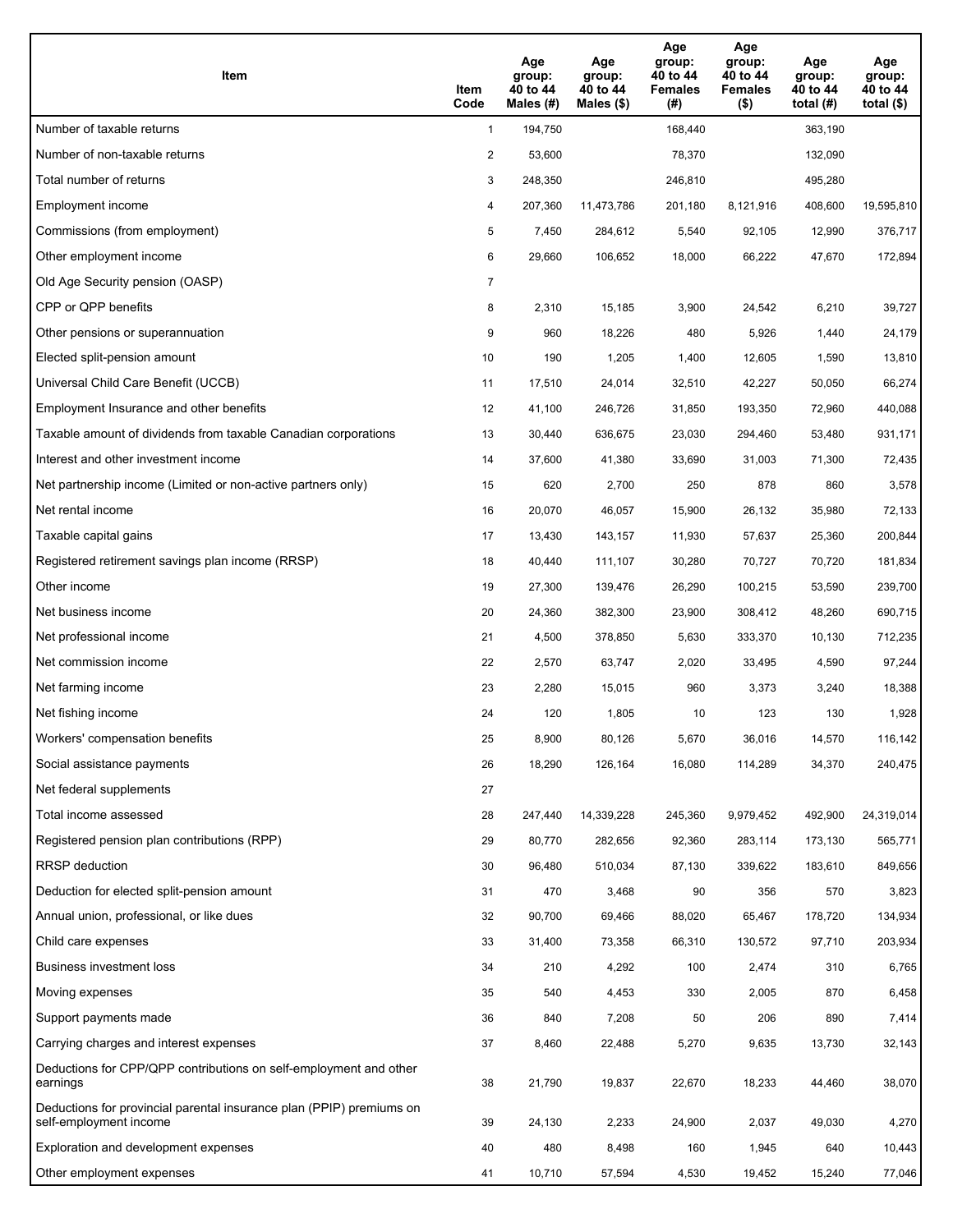| Item                                                              | Item<br>Code | Age<br>group:<br>40 to 44<br>Males (#) | Age<br>group:<br>40 to 44<br>Males (\$) | Age<br>group:<br>40 to 44<br><b>Females</b><br>(# ) | Age<br>group:<br>40 to 44<br><b>Females</b><br>$($ \$) | Age<br>group:<br>40 to 44<br>total $(H)$ | Age<br>group:<br>40 to 44<br>total $($)$ |
|-------------------------------------------------------------------|--------------|----------------------------------------|-----------------------------------------|-----------------------------------------------------|--------------------------------------------------------|------------------------------------------|------------------------------------------|
| Clergy residence deduction                                        | 42           | 160                                    | 1,703                                   | 10                                                  | 88                                                     | 170                                      | 1,791                                    |
| Other deductions                                                  | 43           | 9,980                                  | 12,093                                  | 8,110                                               | 7,344                                                  | 18,090                                   | 19,438                                   |
| Total deductions before adjustments                               | 44           | 181,660                                | 1,079,469                               | 178,590                                             | 882,769                                                | 360,260                                  | 1,962,263                                |
| Social benefits repayment                                         | 45           | 4,680                                  | 4,304                                   | 640                                                 | 563                                                    | 5,330                                    | 4,867                                    |
| Net income after adjustments                                      | 46           | 246,480                                | 13,267,450                              | 244,030                                             | 9,104,573                                              | 490,610                                  | 22,372,332                               |
| Canadian Forces personnel and police deduction                    | 47           | 140                                    | 2,851                                   | 20                                                  | 350                                                    | 160                                      | 3,201                                    |
| Security options deductions                                       | 48           | 720                                    | 29,896                                  | 330                                                 | 3,254                                                  | 1,050                                    | 33,150                                   |
| Other payments deductions                                         | 49           | 26,830                                 | 206,296                                 | 21,570                                              | 150,305                                                | 48,400                                   | 356,624                                  |
| Non-capital losses of other years                                 | 50           | 390                                    | 2,745                                   | 410                                                 | 2,134                                                  | 790                                      | 4,880                                    |
| Net capital losses of other years                                 | 51           | 3,250                                  | 6,082                                   | 2,240                                               | 1,909                                                  | 5,490                                    | 7,990                                    |
| Capital gains deduction                                           | 52           | 590                                    | 49,306                                  | 290                                                 | 19,701                                                 | 870                                      | 69,006                                   |
| Northern residents deductions                                     | 53           | 1,570                                  | 6,335                                   | 1,030                                               | 3,661                                                  | 2,600                                    | 9,996                                    |
| Additional deductions                                             | 54           | 240                                    | 10,998                                  | 180                                                 | 6,519                                                  | 410                                      | 17,525                                   |
| Farming/fishing losses of prior years                             | 55           | 110                                    | 1,223                                   | 40                                                  | 260                                                    | 150                                      | 1,483                                    |
| Total deductions from net income                                  | 56           | 33,510                                 | 315,740                                 | 25,950                                              | 188,152                                                | 59,460                                   | 503,922                                  |
| Taxable income assessed                                           | 57           | 235,580                                | 12,952,638                              | 234,780                                             | 8,916,990                                              | 470,460                                  | 21,869,907                               |
| Basic personal amount                                             | 58           | 248,340                                | 2,668,009                               | 246,800                                             | 2,655,817                                              | 495,260                                  | 5,324,966                                |
| Age amount                                                        | 59           |                                        |                                         |                                                     |                                                        |                                          |                                          |
| Spouse or common-law partner amount                               | 60           | 35,100                                 | 268,447                                 | 11,610                                              | 85,265                                                 | 46,710                                   | 353,767                                  |
| Amount for eligible dependant                                     | 61           | 10,690                                 | 108,666                                 | 37,750                                              | 382,338                                                | 48,440                                   | 491,025                                  |
| Amount for children 17 and under                                  | 62           | 105,850                                | 451,975                                 | 80,530                                              | 295,472                                                | 186,390                                  | 747,490                                  |
| Amount for infirm dependants age 18 or older                      | 63           | 40                                     | 181                                     | 60                                                  | 344                                                    | 100                                      | 525                                      |
| CPP or QPP contributions through employment                       | 64           | 198,790                                | 360,773                                 | 185,750                                             | 295,140                                                | 384,540                                  | 655,918                                  |
| CPP or QPP contributions on self-employment and other<br>earnings | 65           | 21,790                                 | 19,837                                  | 22,670                                              | 18,233                                                 | 44,460                                   | 38,070                                   |
| Employment Insurance premiums                                     | 66           | 185,590                                | 102,334                                 | 181,640                                             | 89,357                                                 | 367,230                                  | 191,692                                  |
| PPIP premiums paid                                                | 67           | 195,130                                | 49,526                                  | 183,380                                             | 39,503                                                 | 378,510                                  | 89,029                                   |
| PPIP premiums payable on employment income                        | 68           | 7,000                                  | 1,729                                   | 5,090                                               | 1,275                                                  | 12,090                                   | 3,004                                    |
| PPIP premiums payable on self-employment income                   | 69           | 24,390                                 | 2,880                                   | 25,120                                              | 2,625                                                  | 49,520                                   | 5,505                                    |
| Volunteer firefighters' amount                                    | 70           | 880                                    | 2,637                                   | 40                                                  | 123                                                    | 920                                      | 2,760                                    |
| Canada employment amount                                          | 71           | 205,230                                | 222,062                                 | 193,510                                             | 208,468                                                | 398,750                                  | 430,540                                  |
| Public transit amount                                             | 72           | 25,010                                 | 21,183                                  | 23,960                                              | 19,632                                                 | 48,970                                   | 40,816                                   |
| Children's fitness amount                                         | 73           | 58,230                                 | 30,425                                  | 39,240                                              | 18,791                                                 | 97,470                                   | 49,217                                   |
| Children's arts amount                                            | 74           | 16,260                                 | 6,613                                   | 11,710                                              | 4,636                                                  | 27,970                                   | 11,248                                   |
| Home buyers' amount                                               | 75           | 2,160                                  | 9,981                                   | 1,520                                               | 6,893                                                  | 3,680                                    | 16,874                                   |
| Pension income amount                                             | 76           | 1,110                                  | 2,102                                   | 1,830                                               | 3,493                                                  | 2,940                                    | 5,597                                    |
| Caregiver amount                                                  | 77           | 2,170                                  | 10,431                                  | 1,940                                               | 9,185                                                  | 4,110                                    | 19,616                                   |
| Disability amount                                                 | 78           | 1,740                                  | 13,066                                  | 1,540                                               | 11,579                                                 | 3,280                                    | 24,652                                   |
| Disability amount transferred from a dependant                    | 79           | 3,610                                  | 43,059                                  | 2,960                                               | 32,683                                                 | 6,570                                    | 75,742                                   |
| Interest paid on student loans                                    | 80           | 6,390                                  | 2,826                                   | 7,030                                               | 2,933                                                  | 13,420                                   | 5,759                                    |
| Tuition, education, and textbook amounts                          | 81           | 10,640                                 | 32,158                                  | 15,110                                              | 38,459                                                 | 25,750                                   | 70,617                                   |
| Tuition, education, and textbook amounts transferred from a child | 82           | 7,980                                  | 28,974                                  | 10,720                                              | 39,937                                                 | 18,700                                   | 68,910                                   |
| Amounts transferred from spouse or common-law partner             | 83           | 7,880                                  | 29,085                                  | 7,730                                               | 32,231                                                 | 15,620                                   | 61,344                                   |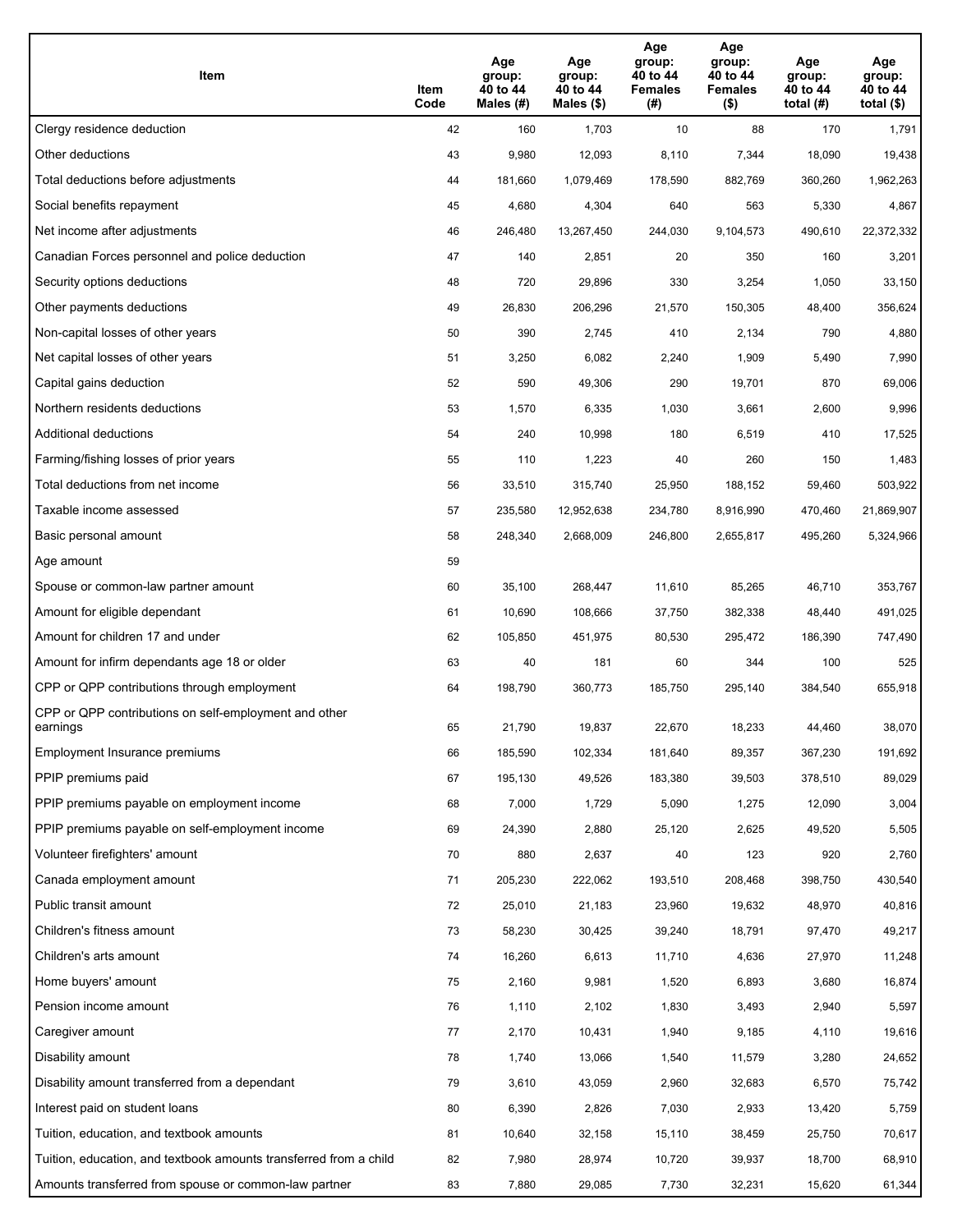| Item                                                | <b>Item</b><br>Code | Age<br>group:<br>40 to 44<br>Males (#) | Age<br>group:<br>40 to 44<br>Males $(\$)$ | Age<br>group:<br>40 to 44<br><b>Females</b><br>(#) | Age<br>group:<br>40 to 44<br><b>Females</b><br>$($ \$) | Age<br>group:<br>40 to 44<br>total $(H)$ | Age<br>group:<br>40 to 44<br>total $($)$ |
|-----------------------------------------------------|---------------------|----------------------------------------|-------------------------------------------|----------------------------------------------------|--------------------------------------------------------|------------------------------------------|------------------------------------------|
| Medical expenses                                    | 84                  | 51,880                                 | 119,752                                   | 81,680                                             | 145,475                                                | 133,560                                  | 265,235                                  |
| Total tax credits on personal amounts               | 85                  | 248,340                                | 691,406                                   | 246,810                                            | 666,032                                                | 495,270                                  | 1,357,636                                |
| Allowable charitable donations and government gifts | 86                  | 58,210                                 | 47,061                                    | 47,570                                             | 20,166                                                 | 105,780                                  | 67,228                                   |
| Eligible cultural and ecological gifts              | 87                  |                                        |                                           |                                                    |                                                        |                                          |                                          |
| Total tax credit on donations and gifts             | 88                  | 57,520                                 | 14,897                                    | 46,930                                             | 5,110                                                  | 104,440                                  | 20,008                                   |
| Total federal non-refundable tax credits            | 89                  | 248,340                                | 706,303                                   | 246,810                                            | 671,143                                                | 495,270                                  | 1,377,644                                |
| Federal dividend tax credit                         | 90                  | 29,970                                 | 85,037                                    | 21,960                                             | 39,410                                                 | 51,930                                   | 124,451                                  |
| Overseas employment tax credit                      | 91                  | 180                                    | 1,669                                     | 20                                                 | 203                                                    | 200                                      | 1,872                                    |
| Minimum tax carryover                               | 92                  | 430                                    | 1,268                                     | 220                                                | 525                                                    | 650                                      | 1,794                                    |
| Basic federal tax                                   | 93                  | 195,050                                | 1,692,737                                 | 168,880                                            | 934,898                                                | 363,940                                  | 2,627,645                                |
| Federal Foreign Tax Credit                          | 94                  | 7,730                                  | 8,058                                     | 5,670                                              | 1,795                                                  | 13,390                                   | 9,853                                    |
| Federal Political contribution tax credit           | 95                  | 550                                    | 101                                       | 220                                                | 32                                                     | 770                                      | 134                                      |
| <b>Investment Tax Credit</b>                        | 96                  | 500                                    | 1,120                                     | 170                                                | 315                                                    | 670                                      | 1,435                                    |
| Labour-sponsored funds tax credit                   | 97                  | 18,030                                 | 7.525                                     | 14,250                                             | 4.712                                                  | 32,280                                   | 12,238                                   |
| Alternative minimum tax payable                     | 98                  | 470                                    | 1,925                                     | 210                                                | 992                                                    | 680                                      | 2,917                                    |
| Net federal tax                                     | 99                  | 194,720                                | 1,675,932                                 | 168,420                                            | 928,050                                                | 363,150                                  | 2,603,992                                |
| CPP contributions on self-employment                | 100                 |                                        |                                           |                                                    |                                                        |                                          |                                          |
| Social Benefits repayment                           | 101                 | 4,680                                  | 4,304                                     | 640                                                | 563                                                    | 5,330                                    | 4,867                                    |
| Net Provincial Tax                                  | 102                 | 290                                    | 7,967                                     | 100                                                | 1,997                                                  | 390                                      | 9,964                                    |
| Total tax payable                                   | 103                 | 194,750                                | 1,688,211                                 | 168,440                                            | 930,626                                                | 363,190                                  | 2,618,847                                |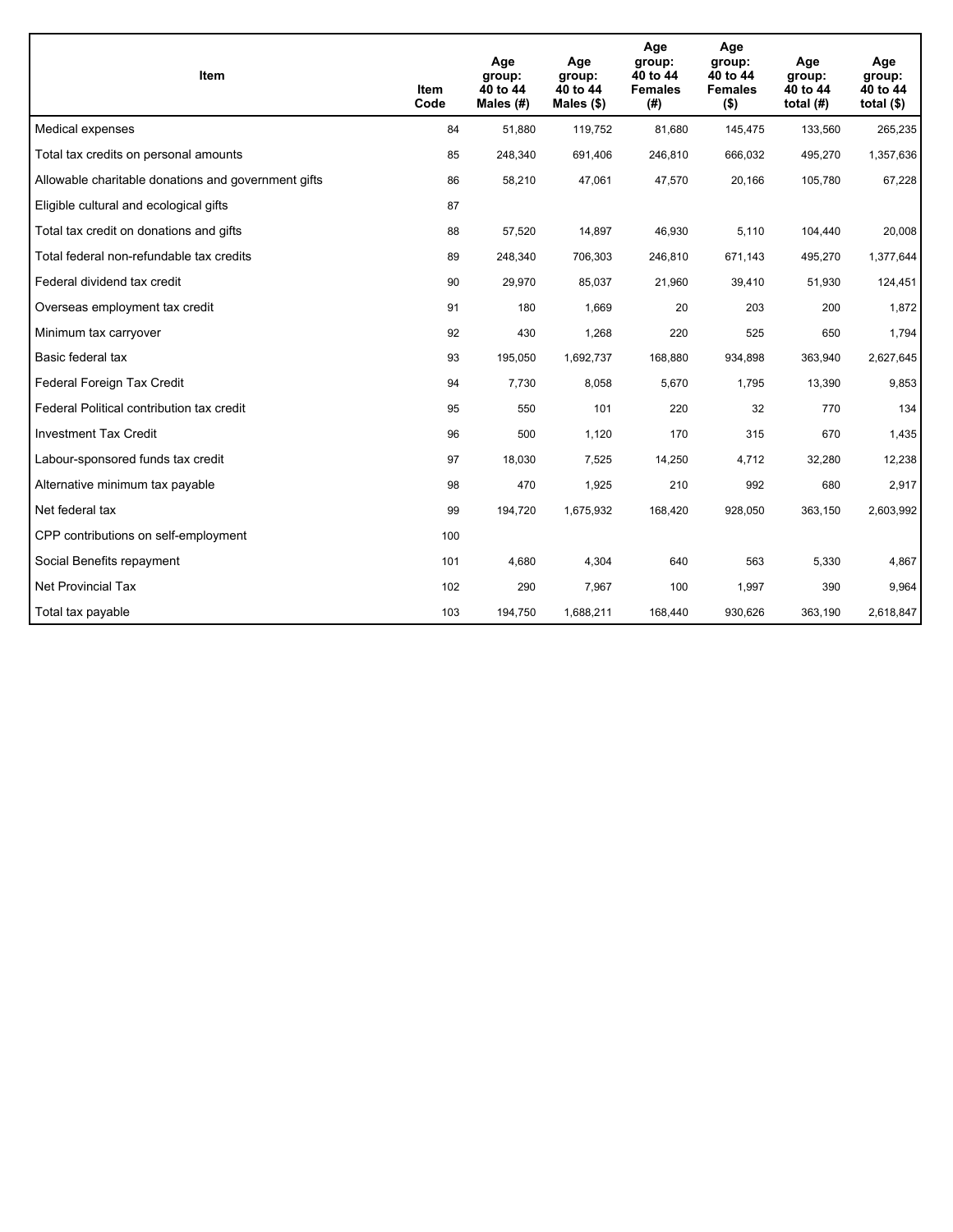| Item                                                                                           | Item<br>Code   | Age<br>group:<br>45 to 49<br>Males $(H)$ | Age<br>group:<br>45 to 49<br>Males $(\$)$ | Age<br>group:<br>45 to 49<br><b>Females</b><br>(#) | Age<br>group:<br>45 to 49<br><b>Females</b><br>$($ \$) | Age<br>group:<br>45 to 49<br>total $(H)$ | Age<br>group:<br>45 to 49<br>total $(\$)$ |
|------------------------------------------------------------------------------------------------|----------------|------------------------------------------|-------------------------------------------|----------------------------------------------------|--------------------------------------------------------|------------------------------------------|-------------------------------------------|
| Number of taxable returns                                                                      | $\mathbf{1}$   | 227,090                                  |                                           | 206,070                                            |                                                        | 433,170                                  |                                           |
| Number of non-taxable returns                                                                  | $\overline{2}$ | 59,070                                   |                                           | 80,580                                             |                                                        | 139,720                                  |                                           |
| Total number of returns                                                                        | 3              | 286,160                                  |                                           | 286,650                                            |                                                        | 572,890                                  |                                           |
| Employment income                                                                              | 4              | 234,010                                  | 13,618,825                                | 235,170                                            | 9,574,294                                              | 469,220                                  | 23,193,999                                |
| Commissions (from employment)                                                                  | 5              | 7,530                                    | 293,407                                   | 6,220                                              | 110,420                                                | 13,750                                   | 403,826                                   |
| Other employment income                                                                        | 6              | 34,790                                   | 114,786                                   | 20,720                                             | 86,643                                                 | 55,520                                   | 201,451                                   |
| Old Age Security pension (OASP)                                                                | $\overline{7}$ |                                          |                                           |                                                    |                                                        |                                          |                                           |
| CPP or QPP benefits                                                                            | 8              | 4,720                                    | 35,170                                    | 8,170                                              | 61,537                                                 | 12,890                                   | 96,725                                    |
| Other pensions or superannuation                                                               | 9              | 2,130                                    | 45,538                                    | 1,120                                              | 17,445                                                 | 3,250                                    | 62,996                                    |
| Elected split-pension amount                                                                   | 10             | 680                                      | 4,087                                     | 4,490                                              | 41,681                                                 | 5,180                                    | 45,768                                    |
| Universal Child Care Benefit (UCCB)                                                            | 11             | 7,570                                    | 9,814                                     | 6,590                                              | 7,389                                                  | 14,180                                   | 17,216                                    |
| Employment Insurance and other benefits                                                        | 12             | 42,770                                   | 265,122                                   | 34,150                                             | 166,216                                                | 76,910                                   | 431,338                                   |
| Taxable amount of dividends from taxable Canadian corporations                                 | 13             | 41,100                                   | 928,927                                   | 32,770                                             | 354,942                                                | 73,880                                   | 1,283,870                                 |
| Interest and other investment income                                                           | 14             | 50,830                                   | 80,555                                    | 48,800                                             | 60,044                                                 | 99,640                                   | 140,618                                   |
| Net partnership income (Limited or non-active partners only)                                   | 15             | 920                                      | 2,311                                     | 380                                                | 1,622                                                  | 1,310                                    | 3,934                                     |
| Net rental income                                                                              | 16             | 25,410                                   | 90,368                                    | 19,920                                             | 46,043                                                 | 45,340                                   | 136,427                                   |
| Taxable capital gains                                                                          | 17             | 18,140                                   | 222,609                                   | 17,490                                             | 90,519                                                 | 35,640                                   | 313,128                                   |
| Registered retirement savings plan income (RRSP)                                               | 18             | 35,440                                   | 134,442                                   | 26,680                                             | 93,609                                                 | 62,110                                   | 228,051                                   |
| Other income                                                                                   | 19             | 32,830                                   | 183,558                                   | 32,520                                             | 125,299                                                | 65,350                                   | 308,884                                   |
| Net business income                                                                            | 20             | 27,670                                   | 456,368                                   | 25,870                                             | 344,171                                                | 53,540                                   | 800,552                                   |
| Net professional income                                                                        | 21             | 5,400                                    | 474,901                                   | 5,880                                              | 366,429                                                | 11,280                                   | 841,331                                   |
| Net commission income                                                                          | 22             | 2,760                                    | 72,237                                    | 2,250                                              | 33,066                                                 | 5,010                                    | 105,304                                   |
| Net farming income                                                                             | 23             | 3,590                                    | 28,362                                    | 1,660                                              | 8,965                                                  | 5,250                                    | 37,327                                    |
| Net fishing income                                                                             | 24             | 160                                      | 3,505                                     | 20                                                 | 269                                                    | 180                                      | 3,774                                     |
| Workers' compensation benefits                                                                 | 25             | 12,190                                   | 123,652                                   | 6,480                                              | 44,581                                                 | 18,660                                   | 168,233                                   |
| Social assistance payments                                                                     | 26             | 22,530                                   | 164,102                                   | 19,290                                             | 145,963                                                | 41,820                                   | 310,071                                   |
| Net federal supplements                                                                        | 27             |                                          |                                           |                                                    |                                                        |                                          |                                           |
| Total income assessed                                                                          | 28             | 285,060                                  | 17,353,064                                | 284,680                                            | 11,803,058                                             | 569,800                                  | 29, 157, 148                              |
| Registered pension plan contributions (RPP)                                                    | 29             | 93,790                                   | 345,699                                   | 106,070                                            | 334,334                                                | 199,860                                  | 680,059                                   |
| <b>RRSP</b> deduction                                                                          | 30             | 115,460                                  | 671,539                                   | 105,520                                            | 458,105                                                | 220,980                                  | 1,129,644                                 |
| Deduction for elected split-pension amount                                                     | 31             | 1,100                                    | 9,385                                     | 210                                                | 877                                                    | 1,320                                    | 10,262                                    |
| Annual union, professional, or like dues                                                       | 32             | 107,410                                  | 85,042                                    | 101,510                                            | 74,986                                                 | 208,920                                  | 160,028                                   |
| Child care expenses                                                                            | 33             | 19,940                                   | 37,186                                    | 30,780                                             | 43,610                                                 | 50,720                                   | 80,797                                    |
| Business investment loss                                                                       | 34             | 230                                      | 7,098                                     | 100                                                | 2,359                                                  | 330                                      | 9,457                                     |
| Moving expenses                                                                                | 35             | 430                                      | 3,496                                     | 320                                                | 1,941                                                  | 750                                      | 5,437                                     |
| Support payments made                                                                          | 36             | 1,450                                    | 15,381                                    | 40                                                 | 224                                                    | 1,490                                    | 15,604                                    |
| Carrying charges and interest expenses                                                         | 37             | 11,930                                   | 39,530                                    | 8,240                                              | 17,025                                                 | 20,170                                   | 56,565                                    |
| Deductions for CPP/QPP contributions on self-employment and other<br>earnings                  | 38             | 25,770                                   | 24,396                                    | 25,110                                             | 20,083                                                 | 50,890                                   | 44,480                                    |
| Deductions for provincial parental insurance plan (PPIP) premiums on<br>self-employment income | 39             | 28,200                                   | 2,743                                     | 27,400                                             | 2,250                                                  | 55,600                                   | 4,993                                     |
| Exploration and development expenses                                                           | 40             | 730                                      | 12,097                                    | 290                                                | 3,948                                                  | 1,020                                    | 16,046                                    |
| Other employment expenses                                                                      | 41             | 12,560                                   | 68,511                                    | 5,180                                              | 22,686                                                 | 17,730                                   | 91,197                                    |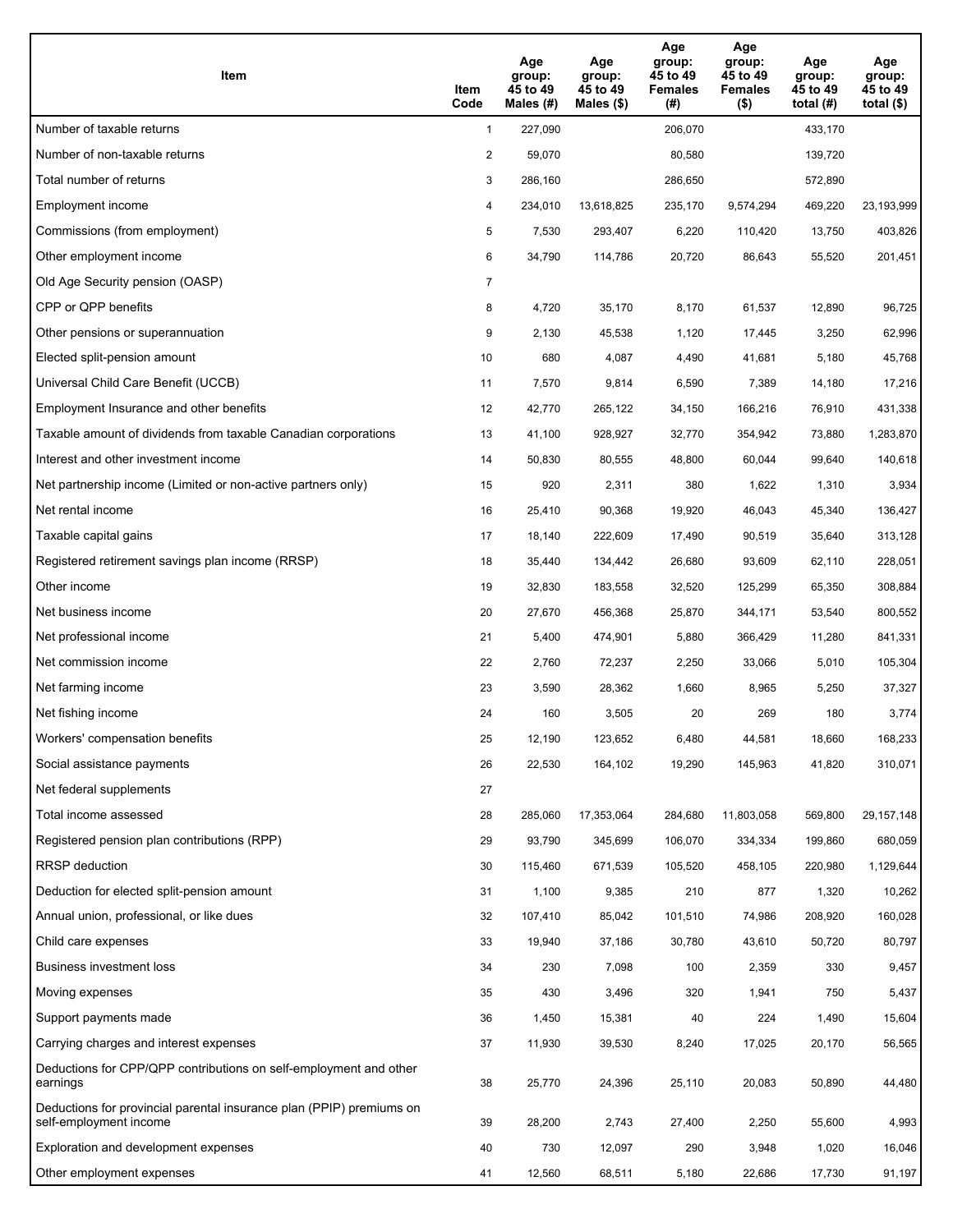| Item                                                              | Item<br>Code | Age<br>group:<br>45 to 49<br>Males (#) | Age<br>group:<br>45 to 49<br>Males (\$) | Age<br>group:<br>45 to 49<br><b>Females</b><br>(# ) | Age<br>group:<br>45 to 49<br><b>Females</b><br>$($ \$) | Age<br>group:<br>45 to 49<br>total $(H)$ | Age<br>group:<br>45 to 49<br>total (\$) |
|-------------------------------------------------------------------|--------------|----------------------------------------|-----------------------------------------|-----------------------------------------------------|--------------------------------------------------------|------------------------------------------|-----------------------------------------|
| Clergy residence deduction                                        | 42           | 190                                    | 2,215                                   | 20                                                  | 152                                                    | 210                                      | 2,367                                   |
| Other deductions                                                  | 43           | 10,450                                 | 14,405                                  | 9,240                                               | 9,351                                                  | 19,690                                   | 23,785                                  |
| Total deductions before adjustments                               | 44           | 207,770                                | 1,338,818                               | 197,470                                             | 992,008                                                | 405,250                                  | 2,330,891                               |
| Social benefits repayment                                         | 45           | 5,970                                  | 5,872                                   | 700                                                 | 667                                                    | 6,670                                    | 6,538                                   |
| Net income after adjustments                                      | 46           | 283,930                                | 16,021,805                              | 283,210                                             | 10,826,722                                             | 567,190                                  | 26,849,490                              |
| Canadian Forces personnel and police deduction                    | 47           | 150                                    | 3,230                                   | 20                                                  | 530                                                    | 170                                      | 3,760                                   |
| Security options deductions                                       | 48           | 860                                    | 43,713                                  | 430                                                 | 8,531                                                  | 1,290                                    | 52,243                                  |
| Other payments deductions                                         | 49           | 34,250                                 | 287,767                                 | 25,560                                              | 190,547                                                | 59,810                                   | 478,320                                 |
| Non-capital losses of other years                                 | 50           | 400                                    | 4,240                                   | 510                                                 | 2,425                                                  | 910                                      | 6,664                                   |
| Net capital losses of other years                                 | 51           | 4,750                                  | 11,232                                  | 3,460                                               | 3,979                                                  | 8,210                                    | 15,211                                  |
| Capital gains deduction                                           | 52           | 800                                    | 70,060                                  | 400                                                 | 23,860                                                 | 1,200                                    | 93,920                                  |
| Northern residents deductions                                     | 53           | 2,060                                  | 7,613                                   | 1,200                                               | 4,173                                                  | 3,260                                    | 11,788                                  |
| Additional deductions                                             | 54           | 240                                    | 11,212                                  | 210                                                 | 8,529                                                  | 450                                      | 19,811                                  |
| Farming/fishing losses of prior years                             | 55           | 160                                    | 1,762                                   | 70                                                  | 519                                                    | 220                                      | 2,281                                   |
| Total deductions from net income                                  | 56           | 43,170                                 | 441,316                                 | 31,660                                              | 243,096                                                | 74,840                                   | 684,490                                 |
| Taxable income assessed                                           | 57           | 268,140                                | 15,581,918                              | 269,950                                             | 10,584,288                                             | 538,150                                  | 26,167,090                              |
| Basic personal amount                                             | 58           | 286,160                                | 3,082,716                               | 286,650                                             | 3,090,291                                              | 572,880                                  | 6,173,707                               |
| Age amount                                                        | 59           |                                        |                                         |                                                     |                                                        |                                          |                                         |
| Spouse or common-law partner amount                               | 60           | 35,260                                 | 275,503                                 | 11,580                                              | 84,584                                                 | 46,850                                   | 360,152                                 |
| Amount for eligible dependant                                     | 61           | 10,340                                 | 99,389                                  | 30,400                                              | 292,467                                                | 40,740                                   | 391,856                                 |
| Amount for children 17 and under                                  | 62           | 90,160                                 | 341,607                                 | 58,470                                              | 183,822                                                | 148,630                                  | 525,448                                 |
| Amount for infirm dependants age 18 or older                      | 63           | 90                                     | 383                                     | 110                                                 | 435                                                    | 200                                      | 818                                     |
| CPP or QPP contributions through employment                       | 64           | 224,830                                | 413,892                                 | 216,520                                             | 344,850                                                | 441,350                                  | 758,747                                 |
| CPP or QPP contributions on self-employment and other<br>earnings | 65           | 25,770                                 | 24,396                                  | 25,110                                              | 20,083                                                 | 50,890                                   | 44,480                                  |
| Employment Insurance premiums                                     | 66           | 207,100                                | 115,798                                 | 210,820                                             | 104,020                                                | 417,920                                  | 219,819                                 |
| PPIP premiums paid                                                | 67           | 220,420                                | 56,992                                  | 213,450                                             | 45,986                                                 | 433,880                                  | 102,980                                 |
| PPIP premiums payable on employment income                        | 68           | 7,490                                  | 1,943                                   | 5,760                                               | 1,482                                                  | 13,250                                   | 3,425                                   |
| PPIP premiums payable on self-employment income                   | 69           | 28,480                                 | 3,536                                   | 27,640                                              | 2,900                                                  | 56,120                                   | 6,436                                   |
| Volunteer firefighters' amount                                    | 70           | 820                                    | 2,448                                   | 30                                                  | 84                                                     | 840                                      | 2,532                                   |
| Canada employment amount                                          | 71           | 232,000                                | 251,106                                 | 225,120                                             | 242,896                                                | 457,130                                  | 494,011                                 |
| Public transit amount                                             | 72           | 27,350                                 | 22,771                                  | 27,820                                              | 23,455                                                 | 55,170                                   | 46,227                                  |
| Children's fitness amount                                         | 73           | 44,530                                 | 22,267                                  | 24,410                                              | 10,953                                                 | 68,940                                   | 33,220                                  |
| Children's arts amount                                            | 74           | 12,720                                 | 5,394                                   | 7,340                                               | 2,965                                                  | 20,070                                   | 8,359                                   |
| Home buyers' amount                                               | 75           | 1,560                                  | 7,174                                   | 1,200                                               | 5,355                                                  | 2,760                                    | 12,529                                  |
| Pension income amount                                             | 76           | 2,740                                  | 5,258                                   | 5,450                                               | 10,504                                                 | 8,190                                    | 15,762                                  |
| Caregiver amount                                                  | 77           | 3,780                                  | 17,874                                  | 3,160                                               | 14,590                                                 | 6,950                                    | 32,464                                  |
| Disability amount                                                 | 78           | 2,610                                  | 19,590                                  | 2,460                                               | 18,487                                                 | 5,060                                    | 38,077                                  |
| Disability amount transferred from a dependant                    | 79           | 3,640                                  | 39,139                                  | 2,730                                               | 27,089                                                 | 6,370                                    | 66,228                                  |
| Interest paid on student loans                                    | 80           | 3,240                                  | 1,609                                   | 3,670                                               | 1,439                                                  | 6,920                                    | 3,048                                   |
| Tuition, education, and textbook amounts                          | 81           | 7,710                                  | 19,508                                  | 12,760                                              | 28,106                                                 | 20,480                                   | 47,618                                  |
| Tuition, education, and textbook amounts transferred from a child | 82           | 30,770                                 | 138,528                                 | 27,160                                              | 119,389                                                | 57,930                                   | 257,917                                 |
| Amounts transferred from spouse or common-law partner             | 83           | 6,010                                  | 22,745                                  | 5,440                                               | 21,553                                                 | 11,470                                   | 44,353                                  |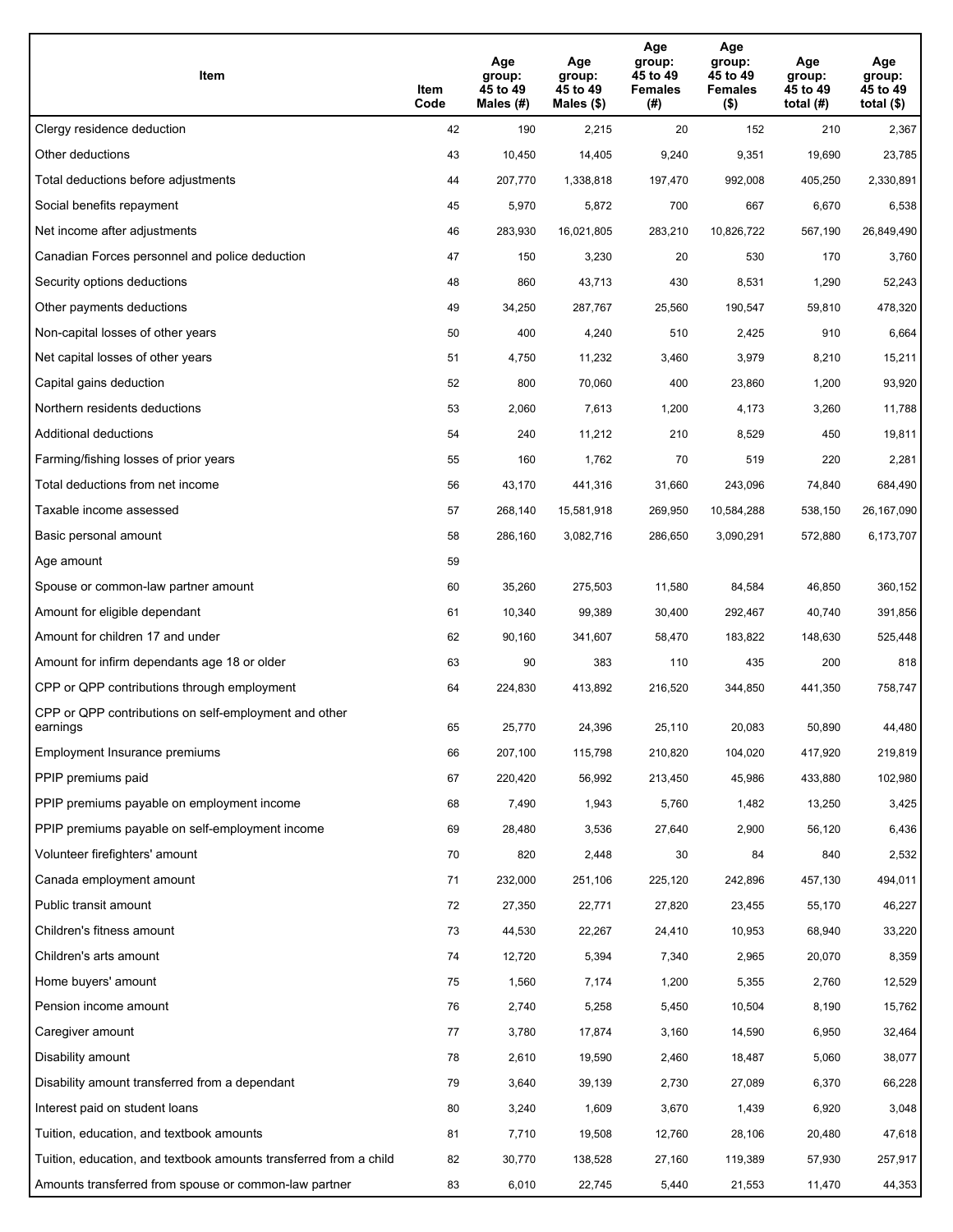| Item                                                | <b>Item</b><br>Code | Age<br>group:<br>45 to 49<br>Males $(H)$ | Age<br>group:<br>45 to 49<br>Males $(\$)$ | Age<br>group:<br>45 to 49<br><b>Females</b><br>(# ) | Age<br>group:<br>45 to 49<br><b>Females</b><br>$($ \$) | Age<br>group:<br>45 to 49<br>total $(H)$ | Age<br>group:<br>45 to 49<br>total $($)$ |
|-----------------------------------------------------|---------------------|------------------------------------------|-------------------------------------------|-----------------------------------------------------|--------------------------------------------------------|------------------------------------------|------------------------------------------|
| Medical expenses                                    | 84                  | 64,820                                   | 117,243                                   | 100,770                                             | 183,186                                                | 165,600                                  | 300,436                                  |
| Total tax credits on personal amounts               | 85                  | 286,160                                  | 766,374                                   | 286,650                                             | 732,182                                                | 572,880                                  | 1,498,686                                |
| Allowable charitable donations and government gifts | 86                  | 73,020                                   | 59,682                                    | 58,940                                              | 26,907                                                 | 131,960                                  | 86,589                                   |
| Eligible cultural and ecological gifts              | 87                  |                                          |                                           | 70                                                  | 84                                                     |                                          |                                          |
| Total tax credit on donations and gifts             | 88                  | 72,350                                   | 16,541                                    | 58,360                                              | 6,837                                                  | 130,710                                  | 23,378                                   |
| Total federal non-refundable tax credits            | 89                  | 286,160                                  | 782,915                                   | 286,650                                             | 739,019                                                | 572,880                                  | 1,522,065                                |
| Federal dividend tax credit                         | 90                  | 40,210                                   | 125,526                                   | 31,150                                              | 47,488                                                 | 71,370                                   | 173,014                                  |
| Overseas employment tax credit                      | 91                  | 240                                      | 2,582                                     | 30                                                  | 193                                                    | 270                                      | 2,775                                    |
| Minimum tax carryover                               | 92                  | 650                                      | 1,966                                     | 330                                                 | 759                                                    | 980                                      | 2,725                                    |
| Basic federal tax                                   | 93                  | 227,490                                  | 2,118,442                                 | 206,620                                             | 1,152,981                                              | 434,110                                  | 3,271,611                                |
| Federal Foreign Tax Credit                          | 94                  | 10,500                                   | 9,575                                     | 8,190                                               | 3,010                                                  | 18,690                                   | 12,585                                   |
| Federal Political contribution tax credit           | 95                  | 800                                      | 135                                       | 280                                                 | 35                                                     | 1,070                                    | 170                                      |
| <b>Investment Tax Credit</b>                        | 96                  | 730                                      | 1,646                                     | 310                                                 | 672                                                    | 1,030                                    | 2,318                                    |
| Labour-sponsored funds tax credit                   | 97                  | 25,280                                   | 11,498                                    | 20,500                                              | 7,664                                                  | 45,780                                   | 19,162                                   |
| Alternative minimum tax payable                     | 98                  | 600                                      | 2,804                                     | 280                                                 | 918                                                    | 880                                      | 3,722                                    |
| Net federal tax                                     | 99                  | 227,070                                  | 2,095,582                                 | 206,040                                             | 1,141,612                                              | 433,110                                  | 3,237,382                                |
| CPP contributions on self-employment                | 100                 |                                          |                                           |                                                     |                                                        |                                          |                                          |
| Social Benefits repayment                           | 101                 | 5,970                                    | 5,872                                     | 700                                                 | 667                                                    | 6.670                                    | 6,538                                    |
| <b>Net Provincial Tax</b>                           | 102                 | 300                                      | 9,374                                     | 110                                                 | 3,092                                                  | 410                                      | 12,467                                   |
| Total tax payable                                   | 103                 | 227,090                                  | 2,110,839                                 | 206,070                                             | 1,145,389                                              | 433,170                                  | 3,256,416                                |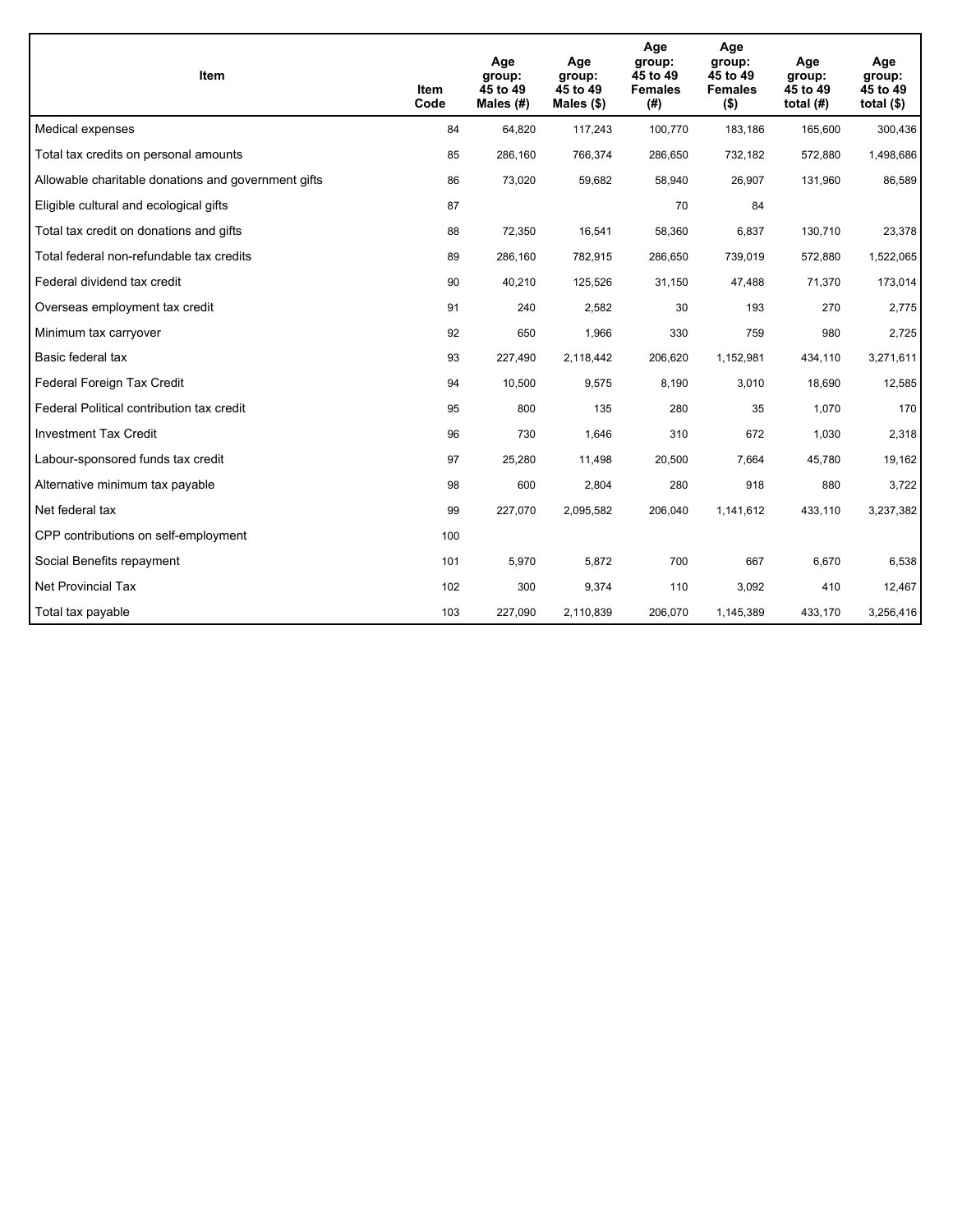| Item                                                                                           | Item<br>Code   | Age<br>group:<br>50 to 54<br>Males (#) | Age<br>group:<br>50 to 54<br>Males $(\$)$ | Age<br>group:<br>50 to 54<br><b>Females</b><br>(#) | Age<br>group:<br>50 to 54<br><b>Females</b><br>$($ \$) | Age<br>group:<br>50 to 54<br>total $(H)$ | Age<br>group:<br>50 to 54<br>total $(\$)$ |
|------------------------------------------------------------------------------------------------|----------------|----------------------------------------|-------------------------------------------|----------------------------------------------------|--------------------------------------------------------|------------------------------------------|-------------------------------------------|
| Number of taxable returns                                                                      | $\mathbf{1}$   | 248,350                                |                                           | 229,150                                            |                                                        | 477,510                                  |                                           |
| Number of non-taxable returns                                                                  | $\overline{2}$ | 62,070                                 |                                           | 85,190                                             |                                                        | 147,280                                  |                                           |
| Total number of returns                                                                        | 3              | 310,420                                |                                           | 314,340                                            |                                                        | 624,790                                  |                                           |
| Employment income                                                                              | 4              | 248,920                                | 14,697,895                                | 252,330                                            | 9,915,442                                              | 501,260                                  | 24,613,416                                |
| Commissions (from employment)                                                                  | 5              | 7,570                                  | 341,557                                   | 5,900                                              | 96,929                                                 | 13,470                                   | 438,485                                   |
| Other employment income                                                                        | 6              | 37,540                                 | 144,171                                   | 22,190                                             | 100,437                                                | 59,730                                   | 244,608                                   |
| Old Age Security pension (OASP)                                                                | $\overline{7}$ |                                        |                                           |                                                    |                                                        |                                          |                                           |
| CPP or QPP benefits                                                                            | 8              | 8,580                                  | 69,787                                    | 15,370                                             | 126,439                                                | 23,950                                   | 196,226                                   |
| Other pensions or superannuation                                                               | 9              | 6,080                                  | 164,358                                   | 4,870                                              | 106,244                                                | 10,960                                   | 270,602                                   |
| Elected split-pension amount                                                                   | 10             | 2,470                                  | 14,027                                    | 14,960                                             | 152,109                                                | 17,430                                   | 166,193                                   |
| Universal Child Care Benefit (UCCB)                                                            | 11             | 2,300                                  | 2,915                                     | 670                                                | 756                                                    | 2,970                                    | 3,672                                     |
| Employment Insurance and other benefits                                                        | 12             | 44,880                                 | 284,352                                   | 37,200                                             | 180,186                                                | 82,080                                   | 464,537                                   |
| Taxable amount of dividends from taxable Canadian corporations                                 | 13             | 51,470                                 | 1,109,806                                 | 42,780                                             | 401,001                                                | 94,250                                   | 1,510,870                                 |
| Interest and other investment income                                                           | 14             | 65,400                                 | 130,310                                   | 67,380                                             | 100,085                                                | 132,780                                  | 230,410                                   |
| Net partnership income (Limited or non-active partners only)                                   | 15             | 1,300                                  | 4,686                                     | 540                                                | 906                                                    | 1,850                                    | 5,592                                     |
| Net rental income                                                                              | 16             | 29,240                                 | 126,580                                   | 22,040                                             | 62,244                                                 | 51,280                                   | 188,897                                   |
| Taxable capital gains                                                                          | 17             | 23,210                                 | 255,482                                   | 23,100                                             | 124,831                                                | 46,310                                   | 380,318                                   |
| Registered retirement savings plan income (RRSP)                                               | 18             | 28,440                                 | 154,282                                   | 24,260                                             | 116,986                                                | 52,690                                   | 271,268                                   |
| Other income                                                                                   | 19             | 40,110                                 | 231,321                                   | 40,480                                             | 163,320                                                | 80,590                                   | 394,724                                   |
| Net business income                                                                            | 20             | 28,360                                 | 476,846                                   | 24,260                                             | 310,013                                                | 52,630                                   | 786,967                                   |
| Net professional income                                                                        | 21             | 6,070                                  | 591,423                                   | 5,830                                              | 304,653                                                | 11,890                                   | 896,512                                   |
| Net commission income                                                                          | 22             | 2,840                                  | 81,654                                    | 2,250                                              | 44,894                                                 | 5,090                                    | 126,547                                   |
| Net farming income                                                                             | 23             | 4,700                                  | 42,246                                    | 2,060                                              | 12,051                                                 | 6,760                                    | 54,297                                    |
| Net fishing income                                                                             | 24             | 190                                    | 4,592                                     | 30                                                 | 152                                                    | 220                                      | 4,743                                     |
| Workers' compensation benefits                                                                 | 25             | 14,800                                 | 164,600                                   | 7,290                                              | 51,450                                                 | 22,090                                   | 216,050                                   |
| Social assistance payments                                                                     | 26             | 25,210                                 | 190,354                                   | 22,320                                             | 175,183                                                | 47,530                                   | 365,537                                   |
| Net federal supplements                                                                        | 27             |                                        |                                           |                                                    |                                                        | 10                                       | 34                                        |
| Total income assessed                                                                          | 28             | 309,280                                | 19,283,577                                | 312,010                                            | 12,576,831                                             | 621,320                                  | 31,861,328                                |
| Registered pension plan contributions (RPP)                                                    | 29             | 102,590                                | 388,190                                   | 114,460                                            | 368,789                                                | 217,050                                  | 756,979                                   |
| <b>RRSP</b> deduction                                                                          | 30             | 130,750                                | 819,107                                   | 119,430                                            | 530,939                                                | 250,170                                  | 1,350,046                                 |
| Deduction for elected split-pension amount                                                     | 31             | 3,230                                  | 33,954                                    | 1,310                                              | 7,517                                                  | 4,530                                    | 41,471                                    |
| Annual union, professional, or like dues                                                       | 32             | 118,330                                | 95,214                                    | 109,750                                            | 79,429                                                 | 228,080                                  | 174,642                                   |
| Child care expenses                                                                            | 33             | 8,140                                  | 13,154                                    | 7,990                                              | 9,624                                                  | 16,130                                   | 22,781                                    |
| Business investment loss                                                                       | 34             | 250                                    | 7,265                                     | 110                                                | 2,224                                                  | 360                                      | 9,489                                     |
| Moving expenses                                                                                | 35             | 390                                    | 3,105                                     | 260                                                | 1,412                                                  | 650                                      | 4,518                                     |
| Support payments made                                                                          | 36             | 2,110                                  | 28,501                                    | 60                                                 | 342                                                    | 2,170                                    | 28,843                                    |
| Carrying charges and interest expenses                                                         | 37             | 15,950                                 | 58,394                                    | 11,770                                             | 24,265                                                 | 27,720                                   | 82,659                                    |
| Deductions for CPP/QPP contributions on self-employment and other<br>earnings                  | 38             | 27,530                                 | 26,760                                    | 23,620                                             | 18,607                                                 | 51,150                                   | 45,374                                    |
| Deductions for provincial parental insurance plan (PPIP) premiums on<br>self-employment income | 39             | 29,910                                 | 3,019                                     | 25,870                                             | 2,085                                                  | 55,780                                   | 5,104                                     |
| Exploration and development expenses                                                           | 40             | 1,000                                  | 18,625                                    | 410                                                | 5,729                                                  | 1,420                                    | 24,354                                    |
| Other employment expenses                                                                      | 41             | 13,300                                 | 75,189                                    | 4,730                                              | 20,776                                                 | 18,030                                   | 95,965                                    |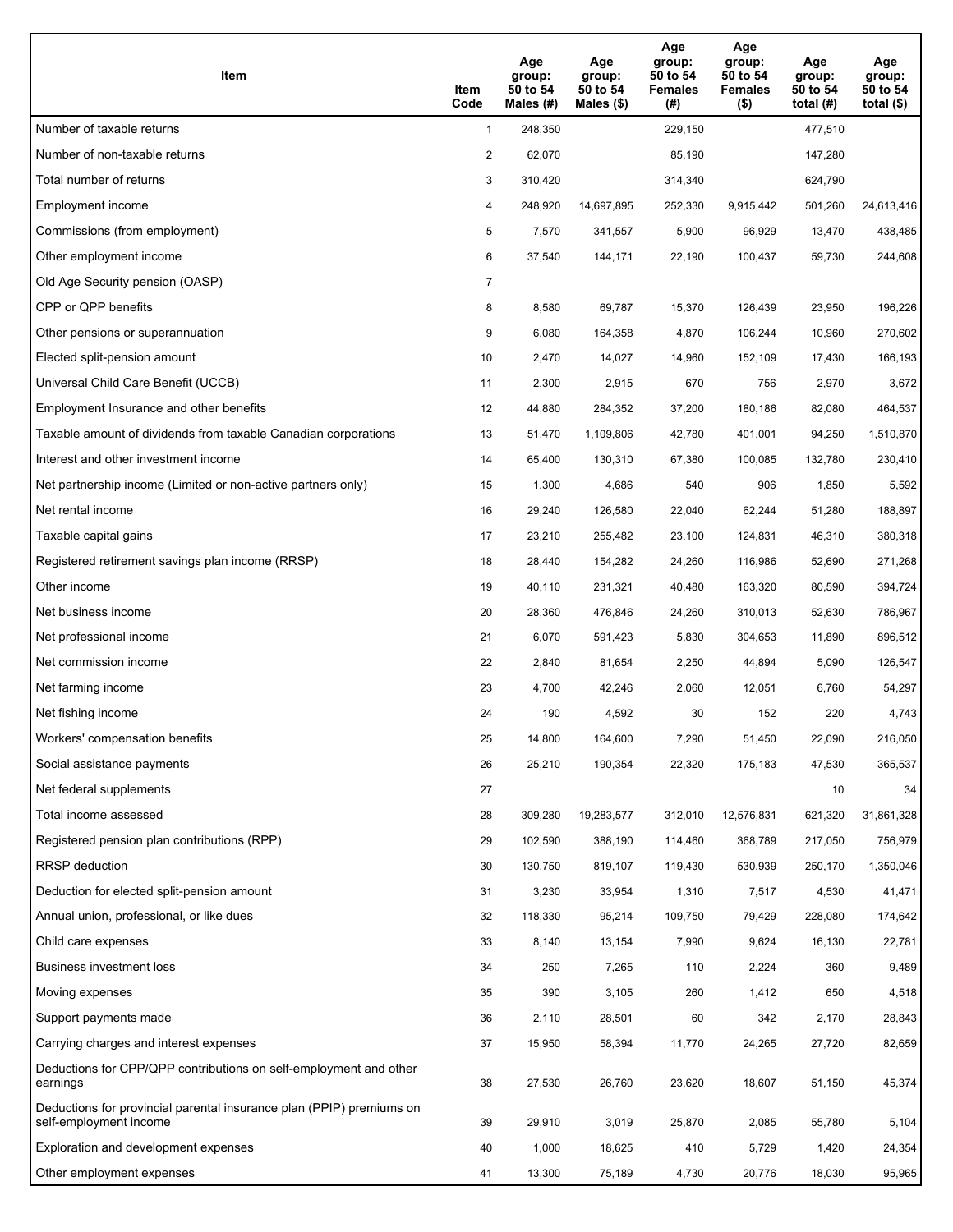| Item                                                              | Item<br>Code | Age<br>group:<br>50 to 54<br>Males (#) | Age<br>group:<br>50 to 54<br>Males (\$) | Age<br>group:<br>50 to 54<br><b>Females</b><br>(# ) | Age<br>group:<br>50 to 54<br><b>Females</b><br>$($ \$) | Age<br>group:<br>50 to 54<br>total $(H)$ | Age<br>group:<br>50 to 54<br>total $($)$ |
|-------------------------------------------------------------------|--------------|----------------------------------------|-----------------------------------------|-----------------------------------------------------|--------------------------------------------------------|------------------------------------------|------------------------------------------|
| Clergy residence deduction                                        | 42           | 250                                    | 2,868                                   | 30                                                  | 262                                                    | 270                                      | 3,131                                    |
| Other deductions                                                  | 43           | 11,190                                 | 19,336                                  | 10,020                                              | 11,612                                                 | 21,210                                   | 30,950                                   |
| Total deductions before adjustments                               | 44           | 223,630                                | 1,592,751                               | 205,770                                             | 1,083,648                                              | 429,410                                  | 2,676,412                                |
| Social benefits repayment                                         | 45           | 6,290                                  | 6,680                                   | 610                                                 | 634                                                    | 6,900                                    | 7,314                                    |
| Net income after adjustments                                      | 46           | 308,080                                | 17,698,702                              | 310,560                                             | 11,500,657                                             | 618,670                                  | 29,200,266                               |
| Canadian Forces personnel and police deduction                    | 47           | 110                                    | 2,816                                   |                                                     |                                                        | 120                                      | 3,106                                    |
| Security options deductions                                       | 48           | 940                                    | 71,896                                  | 420                                                 | 12,397                                                 | 1,360                                    | 84,293                                   |
| Other payments deductions                                         | 49           | 39,500                                 | 354,977                                 | 29,370                                              | 226,645                                                | 68,860                                   | 581,621                                  |
| Non-capital losses of other years                                 | 50           | 490                                    | 3,663                                   | 510                                                 | 3,101                                                  | 1,000                                    | 6,765                                    |
| Net capital losses of other years                                 | 51           | 6,230                                  | 14,083                                  | 4,950                                               | 6,605                                                  | 11,180                                   | 20,688                                   |
| Capital gains deduction                                           | 52           | 1,050                                  | 89,297                                  | 530                                                 | 32,244                                                 | 1,580                                    | 121,542                                  |
| Northern residents deductions                                     | 53           | 2,380                                  | 8,340                                   | 1,340                                               | 4,526                                                  | 3,720                                    | 12,866                                   |
| Additional deductions                                             | 54           | 280                                    | 12,135                                  | 280                                                 | 10,372                                                 | 560                                      | 22,971                                   |
| Farming/fishing losses of prior years                             | 55           | 210                                    | 1,437                                   | 90                                                  | 613                                                    | 310                                      | 2,049                                    |
| Total deductions from net income                                  | 56           | 50,540                                 | 559,760                                 | 37,230                                              | 296,828                                                | 87,770                                   | 857,052                                  |
| Taxable income assessed                                           | 57           | 288,840                                | 17,140,550                              | 294,220                                             | 11,204,802                                             | 583,090                                  | 28,345,798                               |
| Basic personal amount                                             | 58           | 310,410                                | 3,348,525                               | 314,340                                             | 3,392,895                                              | 624,790                                  | 6,741,826                                |
| Age amount                                                        | 59           |                                        |                                         |                                                     |                                                        |                                          |                                          |
| Spouse or common-law partner amount                               | 60           | 37,810                                 | 300,637                                 | 12,030                                              | 84,403                                                 | 49,850                                   | 385,103                                  |
| Amount for eligible dependant                                     | 61           | 5,830                                  | 53,406                                  | 14,360                                              | 131,463                                                | 20,190                                   | 184,868                                  |
| Amount for children 17 and under                                  | 62           | 48,730                                 | 160,644                                 | 24,160                                              | 66,599                                                 | 72,890                                   | 227,254                                  |
| Amount for infirm dependants age 18 or older                      | 63           | 130                                    | 474                                     | 140                                                 | 609                                                    | 270                                      | 1,082                                    |
| CPP or QPP contributions through employment                       | 64           | 238,940                                | 439,770                                 | 230,340                                             | 360,835                                                | 469,290                                  | 800,609                                  |
| CPP or QPP contributions on self-employment and other<br>earnings | 65           | 27,530                                 | 26,760                                  | 23,620                                              | 18,607                                                 | 51,150                                   | 45,374                                   |
| Employment Insurance premiums                                     | 66           | 219,880                                | 123,122                                 | 224,200                                             | 109,167                                                | 444,080                                  | 232,290                                  |
| PPIP premiums paid                                                | 67           | 234,240                                | 60,539                                  | 227,010                                             | 47,907                                                 | 461,260                                  | 108,447                                  |
| PPIP premiums payable on employment income                        | 68           | 7,390                                  | 1,960                                   | 5,630                                               | 1,461                                                  | 13,020                                   | 3,421                                    |
| PPIP premiums payable on self-employment income                   | 69           | 30,180                                 | 3,891                                   | 26,090                                              | 2,687                                                  | 56,270                                   | 6,578                                    |
| Volunteer firefighters' amount                                    | 70           | 670                                    | 1,995                                   | 20                                                  | 48                                                     | 680                                      | 2,043                                    |
| Canada employment amount                                          | 71           | 247,470                                | 267,528                                 | 240,780                                             | 259,365                                                | 488,250                                  | 526,896                                  |
| Public transit amount                                             | 72           | 24,860                                 | 21,013                                  | 27,190                                              | 23,447                                                 | 52,050                                   | 44,460                                   |
| Children's fitness amount                                         | 73           | 19,600                                 | 8,898                                   | 8,220                                               | 3,344                                                  | 27,820                                   | 12,243                                   |
| Children's arts amount                                            | 74           | 5,660                                  | 2,402                                   | 2,600                                               | 1,046                                                  | 8,260                                    | 3,448                                    |
| Home buyers' amount                                               | 75           | 1,090                                  | 4,882                                   | 900                                                 | 4,045                                                  | 1,990                                    | 8,927                                    |
| Pension income amount                                             | 76           | 8,440                                  | 16,505                                  | 19,040                                              | 37,176                                                 | 27,480                                   | 53,685                                   |
| Caregiver amount                                                  | 77           | 4,500                                  | 21,050                                  | 3,780                                               | 16,464                                                 | 8,280                                    | 37,514                                   |
| Disability amount                                                 | 78           | 3,690                                  | 27,798                                  | 3,450                                               | 25,984                                                 | 7,150                                    | 53,782                                   |
| Disability amount transferred from a dependant                    | 79           | 3,110                                  | 29,550                                  | 2,170                                               | 18,474                                                 | 5,280                                    | 48,024                                   |
| Interest paid on student loans                                    | 80           | 1,550                                  | 764                                     | 2,000                                               | 803                                                    | 3,550                                    | 1,566                                    |
| Tuition, education, and textbook amounts                          | 81           | 5,240                                  | 11,419                                  | 9,090                                               | 17,321                                                 | 14,330                                   | 28,740                                   |
| Tuition, education, and textbook amounts transferred from a child | 82           | 39,990                                 | 199,915                                 | 25,750                                              | 120,991                                                | 65,750                                   | 320,906                                  |
| Amounts transferred from spouse or common-law partner             | 83           | 4,740                                  | 18,666                                  | 5,060                                               | 22,205                                                 | 9,800                                    | 40,878                                   |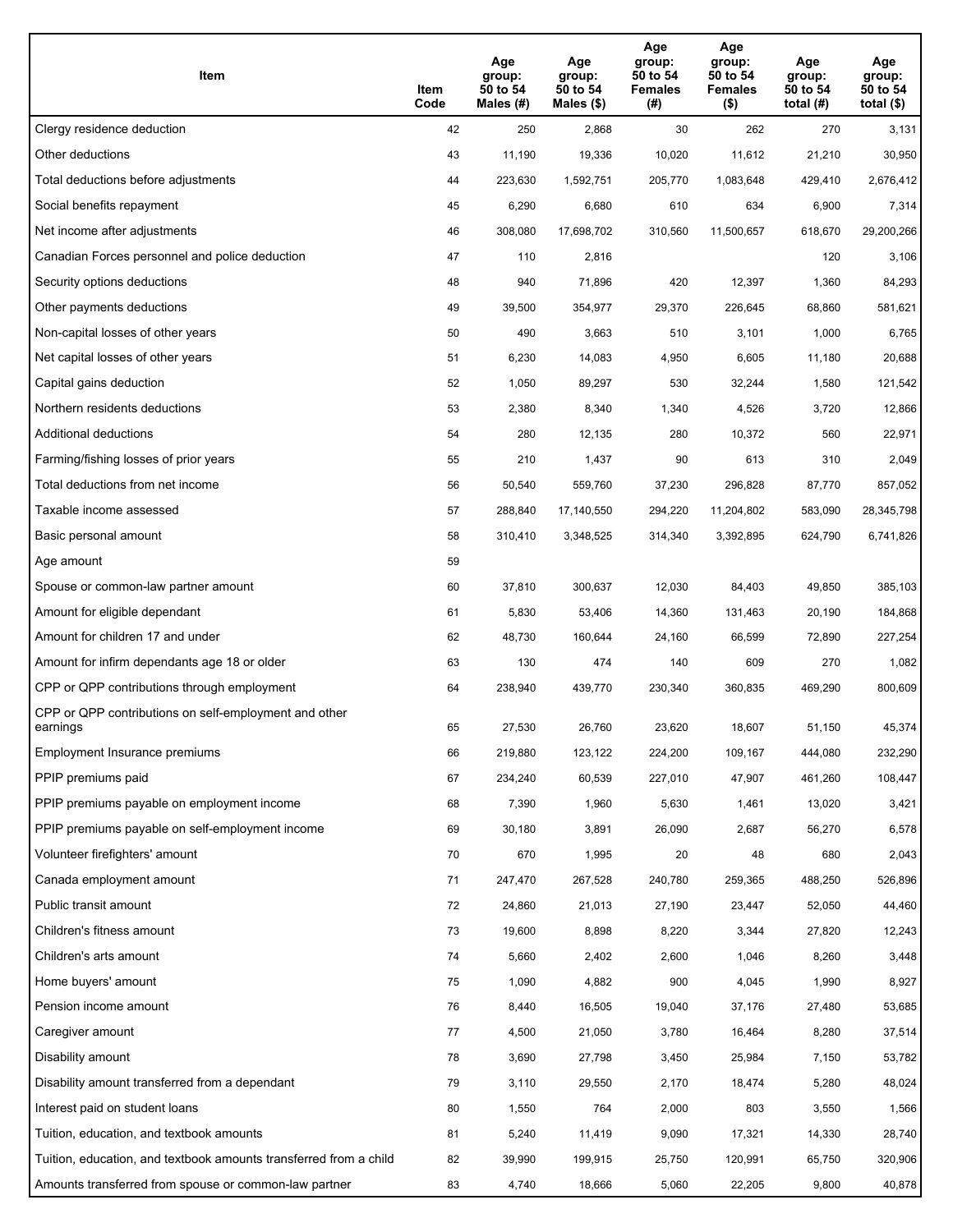| Item                                                | Item<br>Code | Age<br>group:<br>50 to 54<br>Males $(H)$ | Age<br>group:<br>50 to 54<br>Males $(\$)$ | Age<br>group:<br>50 to 54<br><b>Females</b><br>(# ) | Age<br>group:<br>50 to 54<br><b>Females</b><br>$($ \$) | Age<br>group:<br>50 to 54<br>total $(H)$ | Age<br>group:<br>50 to 54<br>total $($)$ |
|-----------------------------------------------------|--------------|------------------------------------------|-------------------------------------------|-----------------------------------------------------|--------------------------------------------------------|------------------------------------------|------------------------------------------|
| Medical expenses                                    | 84           | 73,990                                   | 137,467                                   | 113,950                                             | 210,435                                                | 187,940                                  | 347,902                                  |
| Total tax credits on personal amounts               | 85           | 310,410                                  | 793,456                                   | 314,340                                             | 746,675                                                | 624,790                                  | 1,540,207                                |
| Allowable charitable donations and government gifts | 86           | 86,210                                   | 72,069                                    | 69,320                                              | 31,478                                                 | 155.520                                  | 103,547                                  |
| Eligible cultural and ecological gifts              | 87           | 110                                      | 561                                       | 100                                                 | 270                                                    | 210                                      | 831                                      |
| Total tax credit on donations and gifts             | 88           | 85,540                                   | 19,471                                    | 68,760                                              | 8,026                                                  | 154,300                                  | 27,498                                   |
| Total federal non-refundable tax credits            | 89           | 310,410                                  | 812,927                                   | 314,340                                             | 754,701                                                | 624,790                                  | 1,567,705                                |
| Federal dividend tax credit                         | 90           | 50,050                                   | 150,823                                   | 40,660                                              | 54,002                                                 | 90,700                                   | 204,834                                  |
| Overseas employment tax credit                      | 91           | 300                                      | 3,399                                     | 20                                                  | 125                                                    | 320                                      | 3,524                                    |
| Minimum tax carryover                               | 92           | 860                                      | 2,666                                     | 400                                                 | 889                                                    | 1,260                                    | 3,555                                    |
| Basic federal tax                                   | 93           | 248,930                                  | 2,393,920                                 | 229,990                                             | 1,225,144                                              | 478,920                                  | 3,619,097                                |
| Federal Foreign Tax Credit                          | 94           | 13,640                                   | 11,916                                    | 11,070                                              | 2,443                                                  | 24,700                                   | 14,368                                   |
| Federal Political contribution tax credit           | 95           | 970                                      | 158                                       | 410                                                 | 60                                                     | 1,380                                    | 219                                      |
| <b>Investment Tax Credit</b>                        | 96           | 1,010                                    | 2,554                                     | 380                                                 | 766                                                    | 1,390                                    | 3,320                                    |
| Labour-sponsored funds tax credit                   | 97           | 36,780                                   | 18,376                                    | 29,990                                              | 12,531                                                 | 66,770                                   | 30,907                                   |
| Alternative minimum tax payable                     | 98           | 770                                      | 3,656                                     | 320                                                 | 1,359                                                  | 1,100                                    | 5,014                                    |
| Net federal tax                                     | 99           | 248,330                                  | 2,360,908                                 | 229,130                                             | 1,209,356                                              | 477,470                                  | 3,570,289                                |
| CPP contributions on self-employment                | 100          |                                          |                                           |                                                     |                                                        |                                          |                                          |
| Social Benefits repayment                           | 101          | 6,290                                    | 6.680                                     | 610                                                 | 634                                                    | 6.900                                    | 7,314                                    |
| <b>Net Provincial Tax</b>                           | 102          | 340                                      | 12,216                                    | 100                                                 | 2,179                                                  | 440                                      | 14,394                                   |
| Total tax payable                                   | 103          | 248,350                                  | 2,379,816                                 | 229,150                                             | 1,212,189                                              | 477,510                                  | 3,592,030                                |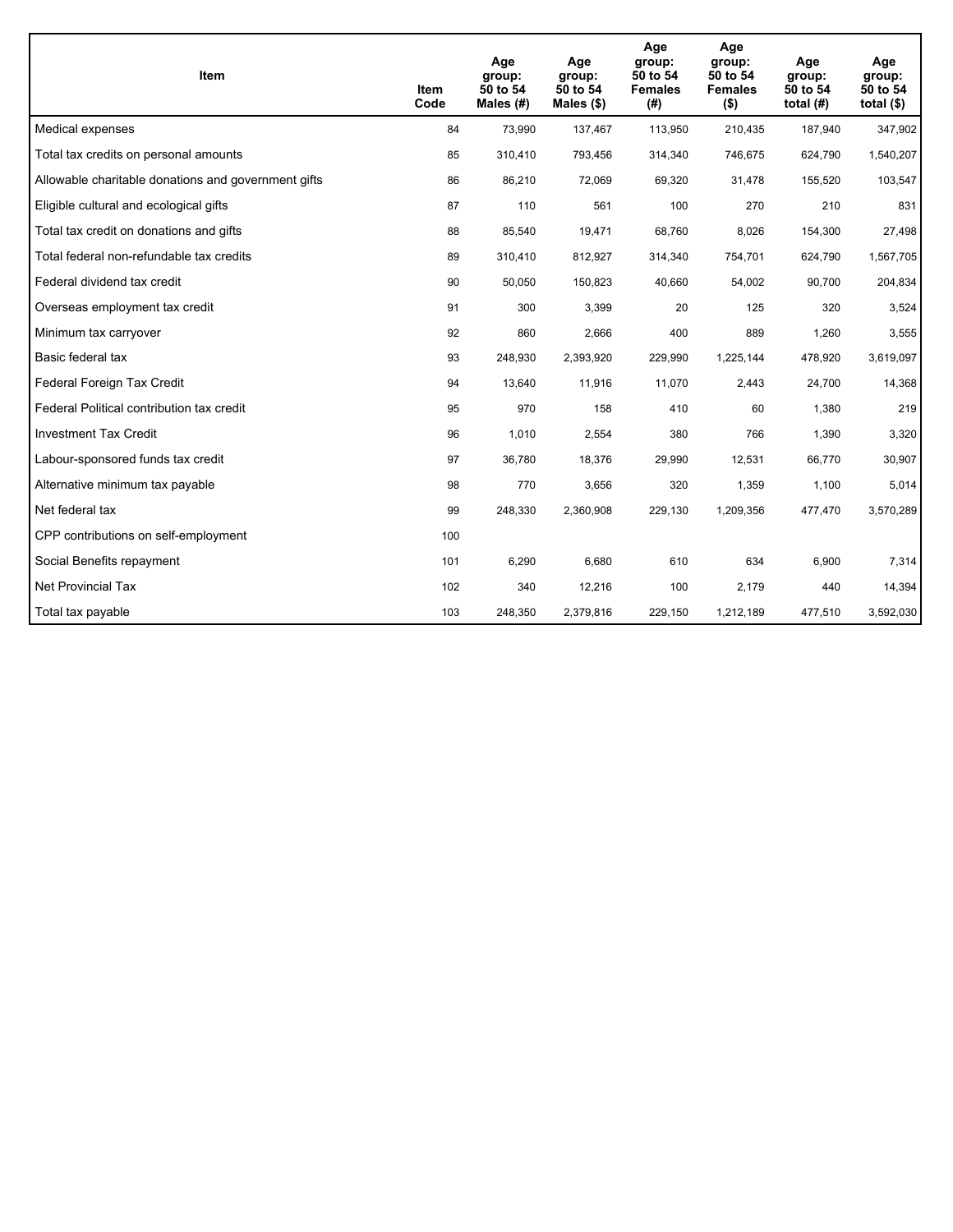| Item                                                                                           | Item<br>Code   | Age<br>group:<br>55 to 59<br>Males (#) | Age<br>group:<br>55 to 59<br>Males $(\$)$ | Age<br>group:<br>55 to 59<br><b>Females</b><br>(#) | Age<br>group:<br>55 to 59<br><b>Females</b><br>$($ \$) | Age<br>group:<br>55 to 59<br>total $(H)$ | Age<br>group:<br>55 to 59<br>total $(\$)$ |
|------------------------------------------------------------------------------------------------|----------------|----------------------------------------|-------------------------------------------|----------------------------------------------------|--------------------------------------------------------|------------------------------------------|-------------------------------------------|
| Number of taxable returns                                                                      | $\mathbf{1}$   | 228,210                                |                                           | 208,820                                            |                                                        | 437,040                                  |                                           |
| Number of non-taxable returns                                                                  | $\overline{2}$ | 61,240                                 |                                           | 85,820                                             |                                                        | 147,080                                  |                                           |
| Total number of returns                                                                        | 3              | 289,450                                |                                           | 294,650                                            |                                                        | 584,120                                  |                                           |
| Employment income                                                                              | 4              | 209,500                                | 11,137,884                                | 205,920                                            | 7,009,275                                              | 415,440                                  | 18, 147, 263                              |
| Commissions (from employment)                                                                  | 5              | 5,810                                  | 231,044                                   | 4,240                                              | 63,097                                                 | 10,050                                   | 294,141                                   |
| Other employment income                                                                        | 6              | 39,380                                 | 150,581                                   | 21,490                                             | 89,813                                                 | 60,870                                   | 240,427                                   |
| Old Age Security pension (OASP)                                                                | $\overline{7}$ |                                        |                                           |                                                    |                                                        |                                          |                                           |
| CPP or QPP benefits                                                                            | 8              | 13,950                                 | 123,945                                   | 24,200                                             | 208,983                                                | 38,160                                   | 332,934                                   |
| Other pensions or superannuation                                                               | 9              | 41,190                                 | 1,347,974                                 | 38,530                                             | 1,025,908                                              | 79,720                                   | 2,373,896                                 |
| Elected split-pension amount                                                                   | 10             | 8,450                                  | 54,303                                    | 34,930                                             | 403,434                                                | 43,380                                   | 457,753                                   |
| Universal Child Care Benefit (UCCB)                                                            | 11             | 660                                    | 801                                       | 190                                                | 218                                                    | 860                                      | 1,019                                     |
| Employment Insurance and other benefits                                                        | 12             | 41,020                                 | 273,055                                   | 30,570                                             | 150,181                                                | 71,590                                   | 423,236                                   |
| Taxable amount of dividends from taxable Canadian corporations                                 | 13             | 53,300                                 | 980,643                                   | 43,930                                             | 334,910                                                | 97,230                                   | 1,315,554                                 |
| Interest and other investment income                                                           | 14             | 72,470                                 | 173,139                                   | 76,960                                             | 131,569                                                | 149,430                                  | 304,810                                   |
| Net partnership income (Limited or non-active partners only)                                   | 15             | 1,380                                  | 1,889                                     | 540                                                | 196                                                    | 1,920                                    | 2,085                                     |
| Net rental income                                                                              | 16             | 26,970                                 | 152,241                                   | 20,340                                             | 71,141                                                 | 47,310                                   | 223,381                                   |
| Taxable capital gains                                                                          | 17             | 25,610                                 | 294,685                                   | 25,110                                             | 132,711                                                | 50,720                                   | 427,450                                   |
| Registered retirement savings plan income (RRSP)                                               | 18             | 26,290                                 | 202,189                                   | 26,850                                             | 176,465                                                | 53,150                                   | 378,653                                   |
| Other income                                                                                   | 19             | 51,130                                 | 367,574                                   | 49,570                                             | 260,859                                                | 100,700                                  | 628,443                                   |
| Net business income                                                                            | 20             | 25,970                                 | 419,918                                   | 19,900                                             | 233,616                                                | 45,870                                   | 653,566                                   |
| Net professional income                                                                        | 21             | 6,830                                  | 637,693                                   | 5,320                                              | 232,845                                                | 12,150                                   | 870,540                                   |
| Net commission income                                                                          | 22             | 2,880                                  | 72,716                                    | 1,890                                              | 38,660                                                 | 4,760                                    | 111,376                                   |
| Net farming income                                                                             | 23             | 4,780                                  | 34,951                                    | 1,790                                              | 7,893                                                  | 6,580                                    | 42,844                                    |
| Net fishing income                                                                             | 24             | 160                                    | 3,459                                     | 10                                                 | 59                                                     | 170                                      | 3,518                                     |
| Workers' compensation benefits                                                                 | 25             | 13,830                                 | 177,958                                   | 5,980                                              | 48,298                                                 | 19,810                                   | 226,256                                   |
| Social assistance payments                                                                     | 26             | 24,840                                 | 202,306                                   | 22,480                                             | 186,755                                                | 47,320                                   | 389,075                                   |
| Net federal supplements                                                                        | 27             |                                        |                                           |                                                    |                                                        |                                          |                                           |
| Total income assessed                                                                          | 28             | 288,330                                | 17,041,234                                | 292,280                                            | 10,840,739                                             | 580,630                                  | 27,882,375                                |
| Registered pension plan contributions (RPP)                                                    | 29             | 82,020                                 | 294,340                                   | 85,820                                             | 261,597                                                | 167,840                                  | 555,937                                   |
| <b>RRSP</b> deduction                                                                          | 30             | 114,040                                | 755,017                                   | 97,910                                             | 448,252                                                | 211,940                                  | 1,203,269                                 |
| Deduction for elected split-pension amount                                                     | 31             | 22,820                                 | 263,261                                   | 10,770                                             | 71,711                                                 | 33,590                                   | 334,972                                   |
| Annual union, professional, or like dues                                                       | 32             | 99,820                                 | 75,142                                    | 86,180                                             | 58,415                                                 | 186,000                                  | 133,558                                   |
| Child care expenses                                                                            | 33             | 2,500                                  | 3,653                                     | 1,150                                              | 1,506                                                  | 3,640                                    | 5,160                                     |
| <b>Business investment loss</b>                                                                | 34             | 170                                    | 10,306                                    | 80                                                 | 1,833                                                  | 250                                      | 12,139                                    |
| Moving expenses                                                                                | 35             | 270                                    | 2,133                                     | 190                                                | 1,114                                                  | 450                                      | 3,247                                     |
| Support payments made                                                                          | 36             | 2,210                                  | 32,966                                    | 30                                                 | 406                                                    | 2,240                                    | 33,371                                    |
| Carrying charges and interest expenses                                                         | 37             | 17,860                                 | 58,977                                    | 13,530                                             | 25,490                                                 | 31,390                                   | 84,495                                    |
| Deductions for CPP/QPP contributions on self-employment and other<br>earnings                  | 38             | 26,230                                 | 25,592                                    | 19,350                                             | 14,636                                                 | 45,580                                   | 40,230                                    |
| Deductions for provincial parental insurance plan (PPIP) premiums on<br>self-employment income | 39             | 28,660                                 | 2,900                                     | 21,430                                             | 1,653                                                  | 50,090                                   | 4,554                                     |
| Exploration and development expenses                                                           | 40             | 1,150                                  | 20,231                                    | 410                                                | 4,485                                                  | 1,560                                    | 24,717                                    |
| Other employment expenses                                                                      | 41             | 10,990                                 | 58,525                                    | 3,500                                              | 15,046                                                 | 14,490                                   | 73,570                                    |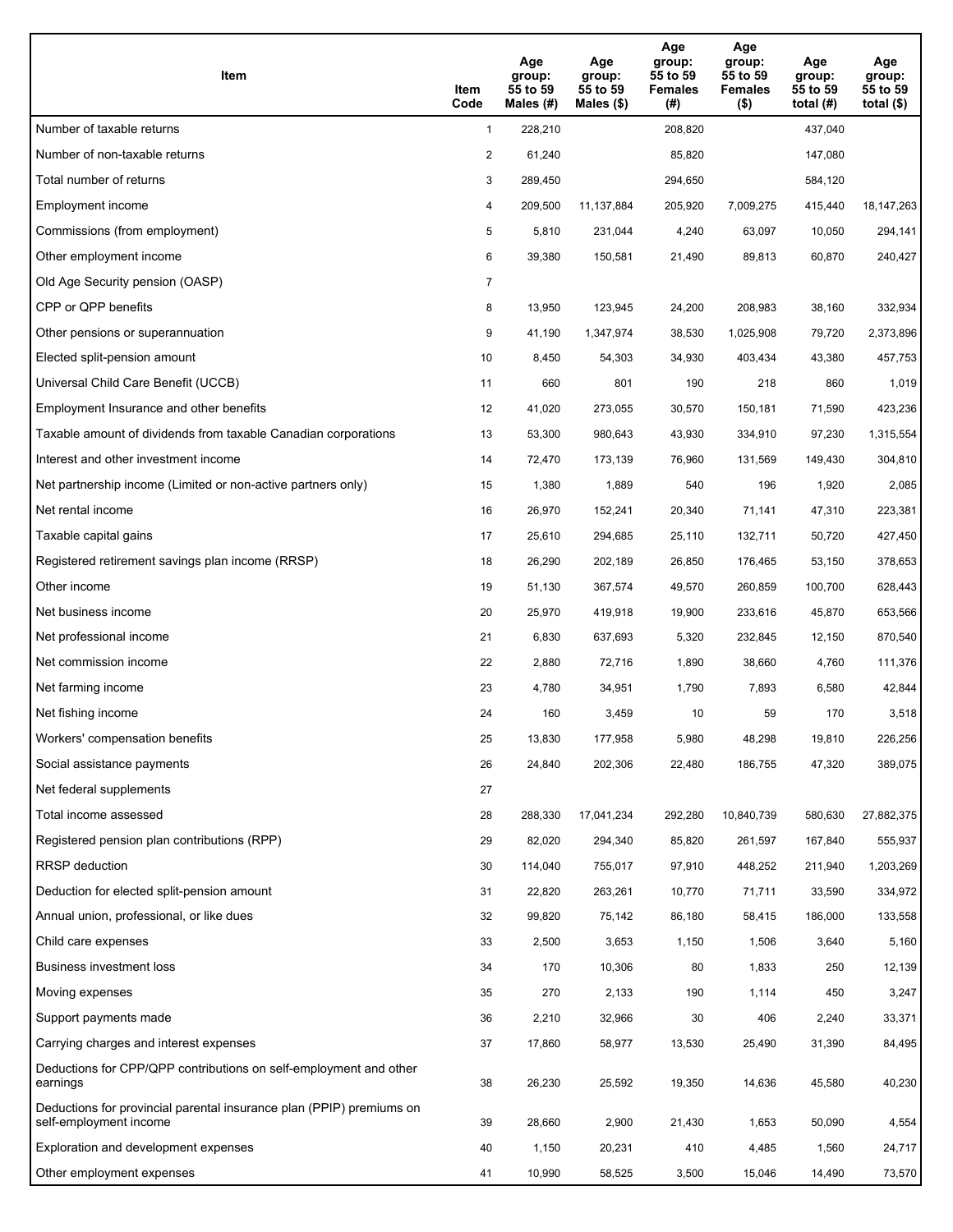| Item                                                              | Item<br>Code | Age<br>group:<br>55 to 59<br>Males (#) | Age<br>group:<br>55 to 59<br>Males (\$) | Age<br>group:<br>55 to 59<br><b>Females</b><br>(# ) | Age<br>group:<br>55 to 59<br>Females<br>$($ \$) | Age<br>group:<br>55 to 59<br>total $(H)$ | Age<br>group:<br>55 to 59<br>total (\$) |
|-------------------------------------------------------------------|--------------|----------------------------------------|-----------------------------------------|-----------------------------------------------------|-------------------------------------------------|------------------------------------------|-----------------------------------------|
| Clergy residence deduction                                        | 42           | 280                                    | 2,976                                   | 50                                                  | 522                                             | 330                                      | 3,498                                   |
| Other deductions                                                  | 43           | 10,210                                 | 23,540                                  | 8,360                                               | 16,524                                          | 18,570                                   | 40,064                                  |
| Total deductions before adjustments                               | 44           | 200,890                                | 1,629,584                               | 170,920                                             | 923,237                                         | 371,820                                  | 2,552,853                               |
| Social benefits repayment                                         | 45           | 5,520                                  | 7,011                                   | 540                                                 | 566                                             | 6,060                                    | 7,578                                   |
| Net income after adjustments                                      | 46           | 287,270                                | 15,423,387                              | 291,160                                             | 9,923,932                                       | 578,460                                  | 25,347,690                              |
| Canadian Forces personnel and police deduction                    | 47           | 30                                     | 1,032                                   |                                                     |                                                 | 40                                       | 1,185                                   |
| Security options deductions                                       | 48           | 700                                    | 48,765                                  | 240                                                 | 7,718                                           | 940                                      | 56,483                                  |
| Other payments deductions                                         | 49           | 38,240                                 | 380,273                                 | 28,290                                              | 235,092                                         | 66,530                                   | 615,380                                 |
| Non-capital losses of other years                                 | 50           | 450                                    | 3,922                                   | 370                                                 | 2,720                                           | 820                                      | 6,643                                   |
| Net capital losses of other years                                 | 51           | 7,040                                  | 21,599                                  | 5,600                                               | 8,668                                           | 12,650                                   | 30,320                                  |
| Capital gains deduction                                           | 52           | 1,120                                  | 89,261                                  | 570                                                 | 35,473                                          | 1,690                                    | 124,734                                 |
| Northern residents deductions                                     | 53           | 2,150                                  | 7,487                                   | 1,090                                               | 3,687                                           | 3,240                                    | 11,174                                  |
| Additional deductions                                             | 54           | 290                                    | 14,027                                  | 320                                                 | 9,873                                           | 610                                      | 23,900                                  |
| Farming/fishing losses of prior years                             | 55           | 220                                    | 1,881                                   | 70                                                  | 413                                             | 290                                      | 2,294                                   |
| Total deductions from net income                                  | 56           | 49,550                                 | 568,331                                 | 36,280                                              | 303,847                                         | 85,820                                   | 872,245                                 |
| Taxable income assessed                                           | 57           | 267,320                                | 14,856,577                              | 274,450                                             | 9,620,703                                       | 541,790                                  | 24,477,584                              |
| Basic personal amount                                             | 58           | 289,450                                | 3,124,455                               | 294,650                                             | 3,181,715                                       | 584,120                                  | 6,306,492                               |
| Age amount                                                        | 59           |                                        |                                         |                                                     |                                                 |                                          |                                         |
| Spouse or common-law partner amount                               | 60           | 38,170                                 | 301,563                                 | 10,560                                              | 69,815                                          | 48,740                                   | 371,406                                 |
| Amount for eligible dependant                                     | 61           | 2,220                                  | 19,571                                  | 3,760                                               | 32,104                                          | 5,980                                    | 51,686                                  |
| Amount for children 17 and under                                  | 62           | 16,450                                 | 50,174                                  | 4,970                                               | 12,818                                          | 21,430                                   | 62,997                                  |
| Amount for infirm dependants age 18 or older                      | 63           | 190                                    | 657                                     | 150                                                 | 508                                             | 340                                      | 1,165                                   |
| CPP or QPP contributions through employment                       | 64           | 196,020                                | 341,837                                 | 180,040                                             | 260,229                                         | 376,060                                  | 602,071                                 |
| CPP or QPP contributions on self-employment and other<br>earnings | 65           | 26,230                                 | 25,592                                  | 19,350                                              | 14,636                                          | 45,580                                   | 40,230                                  |
| Employment Insurance premiums                                     | 66           | 180,350                                | 96,236                                  | 174,550                                             | 79,312                                          | 354,900                                  | 175,550                                 |
| PPIP premiums paid                                                | 67           | 192,630                                | 46,719                                  | 178,330                                             | 34,537                                          | 370,960                                  | 81,256                                  |
| PPIP premiums payable on employment income                        | 68           | 5,570                                  | 1,390                                   | 3,690                                               | 855                                             | 9,260                                    | 2,244                                   |
| PPIP premiums payable on self-employment income                   | 69           | 28,930                                 | 3,739                                   | 21,620                                              | 2,131                                           | 50,550                                   | 5,870                                   |
| Volunteer firefighters' amount                                    | 70           | 400                                    | 1,212                                   |                                                     |                                                 | 410                                      | 1,224                                   |
| Canada employment amount                                          | 71           | 213,090                                | 224,811                                 | 196,490                                             | 207,061                                         | 409,580                                  | 431,878                                 |
| Public transit amount                                             | 72           | 17,020                                 | 14,572                                  | 20,620                                              | 17,714                                          | 37,650                                   | 32,286                                  |
| Children's fitness amount                                         | 73           | 5,540                                  | 2,375                                   | 1,290                                               | 485                                             | 6,830                                    | 2,860                                   |
| Children's arts amount                                            | 74           | 1,740                                  | 706                                     | 480                                                 | 192                                             | 2,220                                    | 898                                     |
| Home buyers' amount                                               | 75           | 630                                    | 2,844                                   | 600                                                 | 2,785                                           | 1,240                                    | 5,628                                   |
| Pension income amount                                             | 76           | 48,390                                 | 95,383                                  | 66,880                                              | 131,245                                         | 115,270                                  | 226,633                                 |
| Caregiver amount                                                  | 77           | 3,800                                  | 17,503                                  | 3,330                                               | 13,937                                          | 7,130                                    | 31,441                                  |
| Disability amount                                                 | 78           | 4,620                                  | 34,819                                  | 4,300                                               | 32,317                                          | 8,920                                    | 67,144                                  |
| Disability amount transferred from a dependant                    | 79           | 2,150                                  | 17,887                                  | 1,570                                               | 11,895                                          | 3,720                                    | 29,782                                  |
| Interest paid on student loans                                    | 80           | 750                                    | 340                                     | 990                                                 | 419                                             | 1,740                                    | 758                                     |
| Tuition, education, and textbook amounts                          | 81           | 3,380                                  | 6,103                                   | 5,500                                               | 8,378                                           | 8,880                                    | 14,481                                  |
| Tuition, education, and textbook amounts transferred from a child | 82           | 21,380                                 | 105,985                                 | 11,310                                              | 52,477                                          | 32,690                                   | 158,462                                 |
| Amounts transferred from spouse or common-law partner             | 83           | 6,240                                  | 24,228                                  | 8,000                                               | 38,338                                          | 14,250                                   | 62,569                                  |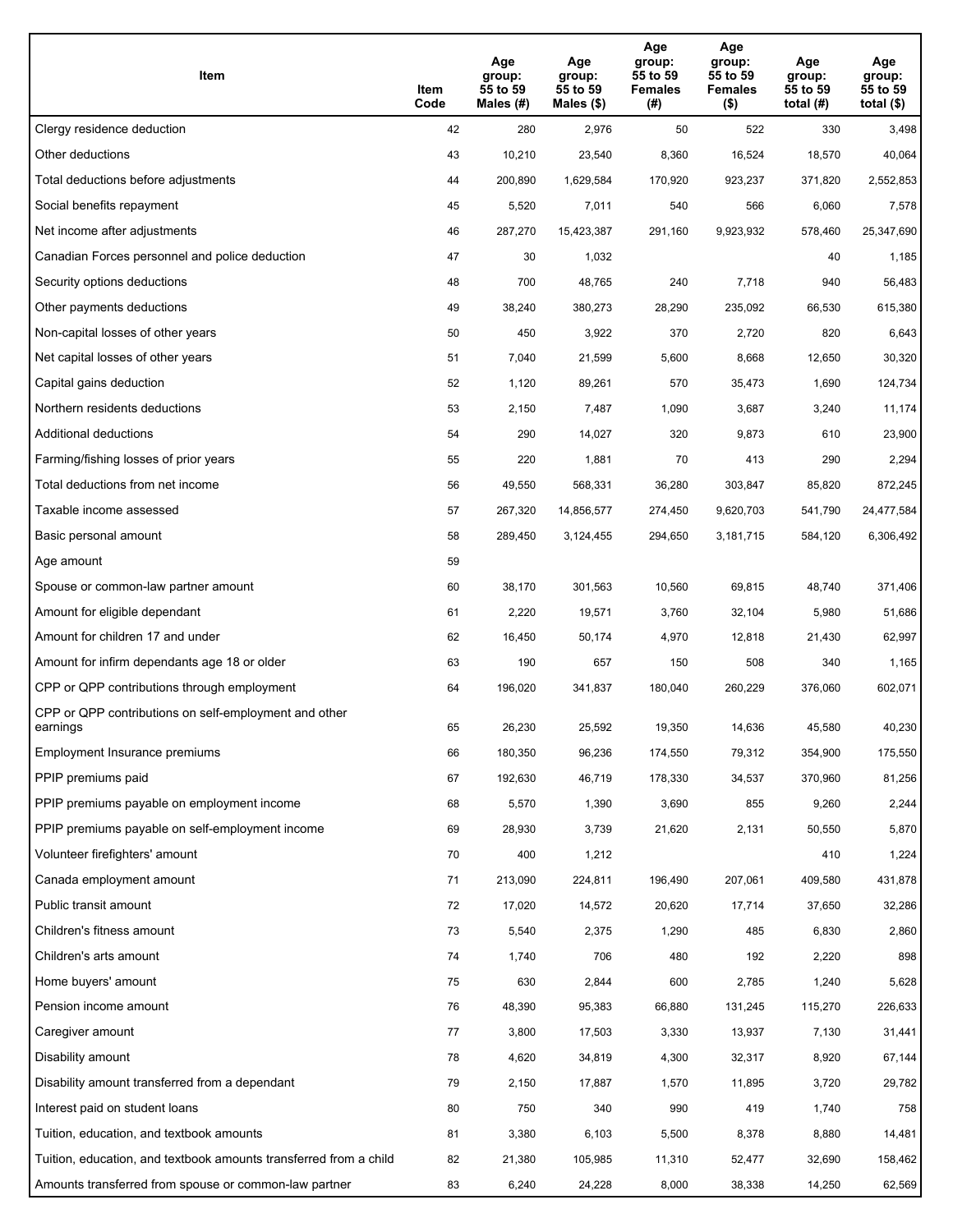| <b>Item</b>                                         | Item<br>Code | Age<br>group:<br>55 to 59<br>Males (#) | Age<br>group:<br>55 to 59<br>Males $(\$)$ | Age<br>group:<br>55 to 59<br><b>Females</b><br>(#) | Age<br>group:<br>55 to 59<br><b>Females</b><br>$($ \$) | Age<br>group:<br>55 to 59<br>total $(H)$ | Age<br>group:<br>55 to 59<br>total $($)$ |
|-----------------------------------------------------|--------------|----------------------------------------|-------------------------------------------|----------------------------------------------------|--------------------------------------------------------|------------------------------------------|------------------------------------------|
| Medical expenses                                    | 84           | 78,010                                 | 154,914                                   | 112,620                                            | 221,664                                                | 190,640                                  | 376,579                                  |
| Total tax credits on personal amounts               | 85           | 289,450                                | 707,350                                   | 294,650                                            | 664,144                                                | 584,120                                  | 1,371,553                                |
| Allowable charitable donations and government gifts | 86           | 84,540                                 | 63,900                                    | 66,430                                             | 34,016                                                 | 150,960                                  | 97,918                                   |
| Eligible cultural and ecological gifts              | 87           | 110                                    | 1,470                                     | 90                                                 | 417                                                    | 200                                      | 1,887                                    |
| Total tax credit on donations and gifts             | 88           | 83,990                                 | 17,375                                    | 65,910                                             | 8,832                                                  | 149,900                                  | 26,208                                   |
| Total federal non-refundable tax credits            | 89           | 289,450                                | 724,725                                   | 294,650                                            | 672,976                                                | 584,120                                  | 1,397,761                                |
| Federal dividend tax credit                         | 90           | 51,330                                 | 132,233                                   | 41,030                                             | 44.941                                                 | 92,360                                   | 177,174                                  |
| Overseas employment tax credit                      | 91           | 280                                    | 3,179                                     |                                                    |                                                        | 290                                      | 3,274                                    |
| Minimum tax carryover                               | 92           | 930                                    | 3,150                                     | 390                                                | 852                                                    | 1,320                                    | 4,002                                    |
| Basic federal tax                                   | 93           | 228,980                                | 2,028,617                                 | 210,020                                            | 1,013,144                                              | 439,010                                  | 3,041,783                                |
| Federal Foreign Tax Credit                          | 94           | 15,100                                 | 13,084                                    | 12,100                                             | 2,587                                                  | 27,200                                   | 15,677                                   |
| Federal Political contribution tax credit           | 95           | 1,270                                  | 197                                       | 540                                                | 70                                                     | 1,810                                    | 267                                      |
| <b>Investment Tax Credit</b>                        | 96           | 1,070                                  | 2,792                                     | 340                                                | 450                                                    | 1,400                                    | 3,242                                    |
| Labour-sponsored funds tax credit                   | 97           | 36,500                                 | 19,471                                    | 28,660                                             | 13,142                                                 | 65,160                                   | 32,613                                   |
| Alternative minimum tax payable                     | 98           | 740                                    | 3,144                                     | 290                                                | 1,559                                                  | 1,030                                    | 4,703                                    |
| Net federal tax                                     | 99           | 228,190                                | 1,993,092                                 | 208,800                                            | 996,891                                                | 437,000                                  | 2,990,001                                |
| CPP contributions on self-employment                | 100          |                                        |                                           |                                                    |                                                        |                                          |                                          |
| Social Benefits repayment                           | 101          | 5,520                                  | 7,011                                     | 540                                                | 566                                                    | 6,060                                    | 7,578                                    |
| Net Provincial Tax                                  | 102          | 310                                    | 11,198                                    | 60                                                 | 1,124                                                  | 370                                      | 12,322                                   |
| Total tax payable                                   | 103          | 228,210                                | 2,011,315                                 | 208,820                                            | 998,602                                                | 437,040                                  | 3,009,934                                |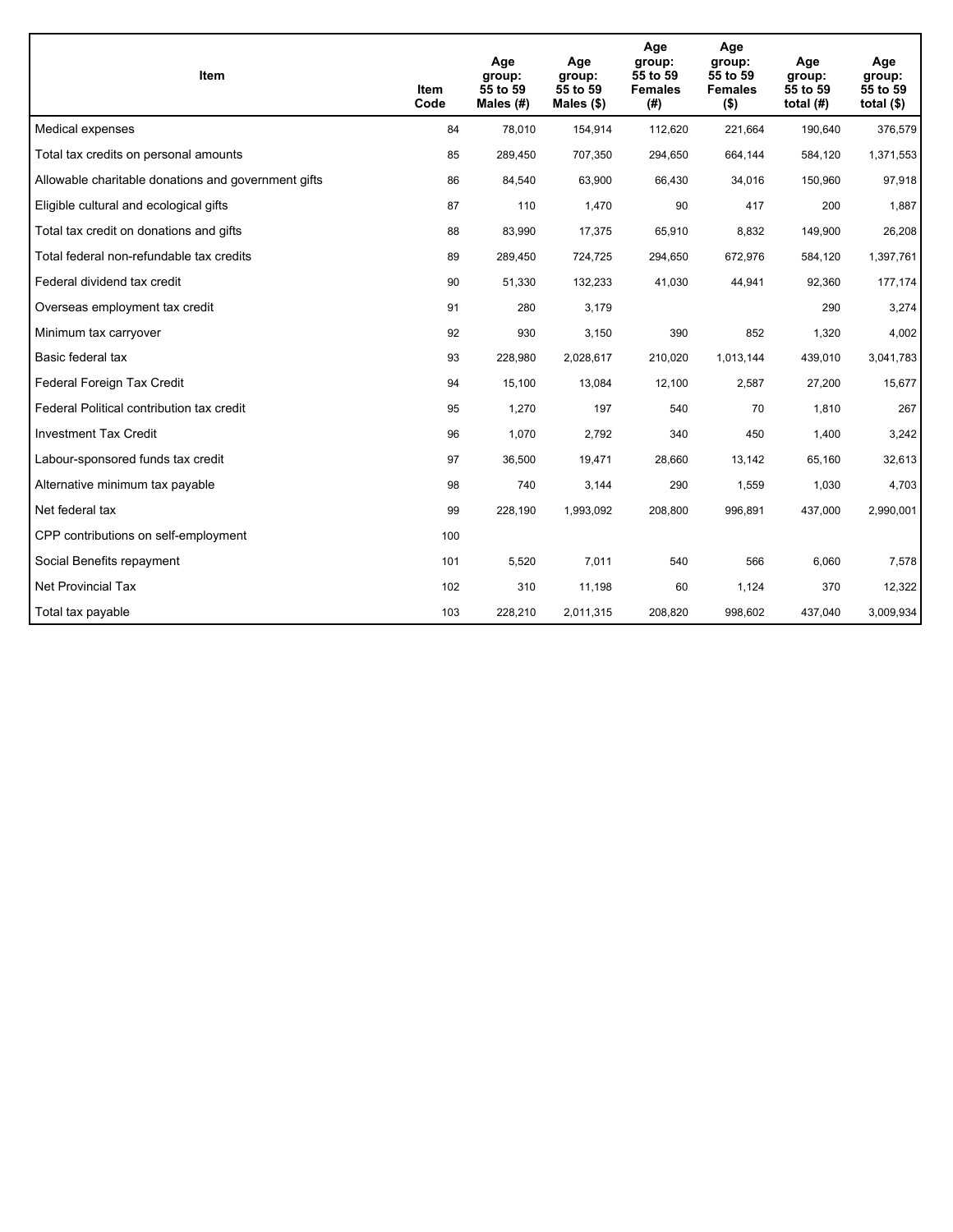| Item                                                                                           | Item<br>Code   | Age<br>group:<br>60 to 64<br>Males $(\#)$ | Age<br>group:<br>60 to 64<br>Males $(\$)$ | Age<br>group:<br>60 to 64<br><b>Females</b><br>(#) | Age<br>group:<br>60 to 64<br><b>Females</b><br>$($ \$) | Age<br>group:<br>60 to 64<br>total $(H)$ | Age<br>group:<br>60 to 64<br>total $(\$)$ |
|------------------------------------------------------------------------------------------------|----------------|-------------------------------------------|-------------------------------------------|----------------------------------------------------|--------------------------------------------------------|------------------------------------------|-------------------------------------------|
| Number of taxable returns                                                                      | $\mathbf{1}$   | 192,260                                   |                                           | 169,750                                            |                                                        | 362,010                                  |                                           |
| Number of non-taxable returns                                                                  | $\overline{c}$ | 57,060                                    |                                           | 88,440                                             |                                                        | 145,530                                  |                                           |
| Total number of returns                                                                        | 3              | 249,320                                   |                                           | 258,190                                            |                                                        | 507,530                                  |                                           |
| Employment income                                                                              | 4              | 129,010                                   | 5,529,008                                 | 110,040                                            | 2,852,888                                              | 239,060                                  | 8,381,900                                 |
| Commissions (from employment)                                                                  | 5              | 3,820                                     | 128,958                                   | 2,310                                              | 24,013                                                 | 6,130                                    | 152,972                                   |
| Other employment income                                                                        | 6              | 34,870                                    | 107,110                                   | 14,780                                             | 53,080                                                 | 49,660                                   | 160,213                                   |
| Old Age Security pension (OASP)                                                                | $\overline{7}$ |                                           |                                           |                                                    |                                                        |                                          |                                           |
| CPP or QPP benefits                                                                            | 8              | 162,750                                   | 1,022,484                                 | 187,490                                            | 998,288                                                | 350,240                                  | 2,020,772                                 |
| Other pensions or superannuation                                                               | 9              | 84,400                                    | 2,645,176                                 | 74,810                                             | 1,855,946                                              | 159,220                                  | 4,501,228                                 |
| Elected split-pension amount                                                                   | 10             | 14,100                                    | 102,542                                   | 47,510                                             | 564,477                                                | 61,620                                   | 667,020                                   |
| Universal Child Care Benefit (UCCB)                                                            | 11             | 190                                       | 239                                       | 70                                                 | 85                                                     | 260                                      | 324                                       |
| Employment Insurance and other benefits                                                        | 12             | 29,660                                    | 206,957                                   | 18,430                                             | 92,402                                                 | 48,090                                   | 299,359                                   |
| Taxable amount of dividends from taxable Canadian corporations                                 | 13             | 49,770                                    | 879,648                                   | 41,320                                             | 296,206                                                | 91,090                                   | 1,175,863                                 |
| Interest and other investment income                                                           | 14             | 72,320                                    | 191,550                                   | 78,590                                             | 150,485                                                | 150,920                                  | 342,076                                   |
| Net partnership income (Limited or non-active partners only)                                   | 15             | 1,300                                     | 6,507                                     | 470                                                | 794                                                    | 1,770                                    | 7,301                                     |
| Net rental income                                                                              | 16             | 22,880                                    | 161,330                                   | 16,540                                             | 72,306                                                 | 39,410                                   | 233,635                                   |
| Taxable capital gains                                                                          | 17             | 24,670                                    | 288,545                                   | 24,490                                             | 134,484                                                | 49,160                                   | 423,030                                   |
| Registered retirement savings plan income (RRSP)                                               | 18             | 26,390                                    | 230,967                                   | 27,380                                             | 197,853                                                | 53,770                                   | 428,820                                   |
| Other income                                                                                   | 19             | 59,370                                    | 440,047                                   | 56,080                                             | 295,608                                                | 115,450                                  | 735,657                                   |
| Net business income                                                                            | 20             | 21,260                                    | 298,853                                   | 14,230                                             | 149,937                                                | 35,480                                   | 448,877                                   |
| Net professional income                                                                        | 21             | 6,450                                     | 504,652                                   | 3,760                                              | 133,685                                                | 10,210                                   | 638,337                                   |
| Net commission income                                                                          | 22             | 2,480                                     | 57,588                                    | 1,380                                              | 25,111                                                 | 3,860                                    | 82,707                                    |
| Net farming income                                                                             | 23             | 4,240                                     | 18,836                                    | 1,290                                              | 5,281                                                  | 5,530                                    | 24,117                                    |
| Net fishing income                                                                             | 24             | 130                                       | 2,534                                     | 20                                                 | 125                                                    | 150                                      | 2,660                                     |
| Workers' compensation benefits                                                                 | 25             | 11,610                                    | 179,919                                   | 4,010                                              | 40,652                                                 | 15,620                                   | 220,571                                   |
| Social assistance payments                                                                     | 26             | 20,820                                    | 152,453                                   | 20,730                                             | 154,968                                                | 41,560                                   | 307,436                                   |
| Net federal supplements                                                                        | 27             | 3,590                                     | 17,335                                    | 25,760                                             | 121,400                                                | 29,350                                   | 138,736                                   |
| Total income assessed                                                                          | 28             | 248,910                                   | 13,173,604                                | 257,560                                            | 8,249,468                                              | 506,490                                  | 21,423,367                                |
| Registered pension plan contributions (RPP)                                                    | 29             | 37,010                                    | 115,630                                   | 33,960                                             | 83,519                                                 | 70,970                                   | 199,149                                   |
| <b>RRSP</b> deduction                                                                          | 30             | 68,660                                    | 464,278                                   | 51,680                                             | 236,436                                                | 120,340                                  | 700,714                                   |
| Deduction for elected split-pension amount                                                     | 31             | 45,230                                    | 526,991                                   | 16,610                                             | 119,173                                                | 61,840                                   | 646,164                                   |
| Annual union, professional, or like dues                                                       | 32             | 54,850                                    | 34,221                                    | 40,090                                             | 21,816                                                 | 94,940                                   | 56,037                                    |
| Child care expenses                                                                            | 33             | 660                                       | 929                                       | 180                                                | 248                                                    | 840                                      | 1,177                                     |
| Business investment loss                                                                       | 34             | 170                                       | 4,994                                     | 60                                                 | 1,783                                                  | 230                                      | 6,777                                     |
| Moving expenses                                                                                | 35             | 140                                       | 820                                       | 80                                                 | 352                                                    | 220                                      | 1,172                                     |
| Support payments made                                                                          | 36             | 2,070                                     | 29,603                                    | 20                                                 | 166                                                    | 2,100                                    | 29,770                                    |
| Carrying charges and interest expenses                                                         | 37             | 17,270                                    | 53,328                                    | 13,400                                             | 25,864                                                 | 30,670                                   | 79,194                                    |
| Deductions for CPP/QPP contributions on self-employment and other<br>earnings                  | 38             | 21,600                                    | 19,803                                    | 13,220                                             | 9,069                                                  | 34,820                                   | 28,875                                    |
| Deductions for provincial parental insurance plan (PPIP) premiums on<br>self-employment income | 39             | 23,740                                    | 2,265                                     | 14,680                                             | 1,035                                                  | 38,420                                   | 3,301                                     |
| Exploration and development expenses                                                           | 40             | 1,070                                     | 16,212                                    | 380                                                | 3,205                                                  | 1,450                                    | 19,418                                    |
| Other employment expenses                                                                      | 41             | 6,820                                     | 35,412                                    | 1,750                                              | 6,936                                                  | 8,580                                    | 42,348                                    |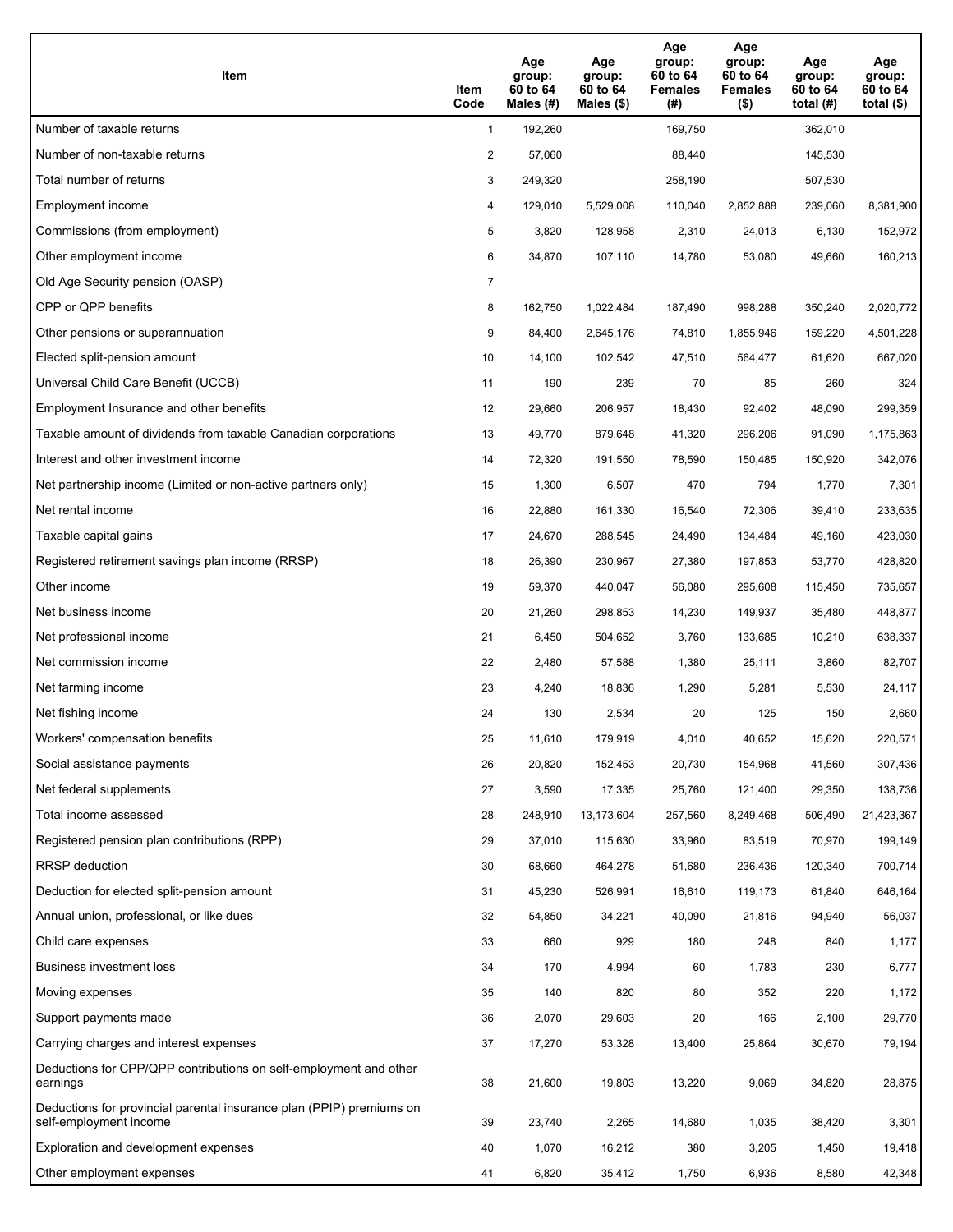| Item                                                              | Item<br>Code | Age<br>group:<br>60 to 64<br>Males (#) | Age<br>group:<br>60 to 64<br>Males (\$) | Age<br>group:<br>60 to 64<br><b>Females</b><br>(# ) | Age<br>group:<br>60 to 64<br>Females<br>$($ \$) | Age<br>group:<br>60 to 64<br>total $(H)$ | Age<br>group:<br>60 to 64<br>total $($)$ |
|-------------------------------------------------------------------|--------------|----------------------------------------|-----------------------------------------|-----------------------------------------------------|-------------------------------------------------|------------------------------------------|------------------------------------------|
| Clergy residence deduction                                        | 42           | 270                                    | 2,443                                   | 40                                                  | 356                                             | 310                                      | 2,799                                    |
| Other deductions                                                  | 43           | 9,160                                  | 22,669                                  | 7,450                                               | 19,031                                          | 16,610                                   | 41,701                                   |
| Total deductions before adjustments                               | 44           | 152,340                                | 1,329,609                               | 107,340                                             | 529,028                                         | 259,680                                  | 1,858,643                                |
| Social benefits repayment                                         | 45           | 3,770                                  | 5,890                                   | 440                                                 | 616                                             | 4,210                                    | 6,506                                    |
| Net income after adjustments                                      | 46           | 248,230                                | 11,848,325                              | 257,120                                             | 7,723,676                                       | 505,370                                  | 19,572,291                               |
| Canadian Forces personnel and police deduction                    | 47           |                                        |                                         |                                                     |                                                 |                                          |                                          |
| Security options deductions                                       | 48           | 370                                    | 81,209                                  | 80                                                  | 1,773                                           | 450                                      | 82,983                                   |
| Other payments deductions                                         | 49           | 35,430                                 | 349,668                                 | 49,610                                              | 316,899                                         | 85,040                                   | 666,582                                  |
| Non-capital losses of other years                                 | 50           | 420                                    | 4,583                                   | 260                                                 | 1,663                                           | 680                                      | 6,246                                    |
| Net capital losses of other years                                 | 51           | 7,170                                  | 20,536                                  | 5,920                                               | 9,078                                           | 13,090                                   | 29,614                                   |
| Capital gains deduction                                           | 52           | 1,150                                  | 85,765                                  | 500                                                 | 26,202                                          | 1,650                                    | 111,966                                  |
| Northern residents deductions                                     | 53           | 1,580                                  | 5,237                                   | 840                                                 | 2,730                                           | 2,410                                    | 7,967                                    |
| Additional deductions                                             | 54           | 1,090                                  | 15,572                                  | 1,420                                               | 8,816                                           | 2,510                                    | 24,400                                   |
| Farming/fishing losses of prior years                             | 55           | 180                                    | 1,189                                   | 40                                                  | 304                                             | 220                                      | 1,493                                    |
| Total deductions from net income                                  | 56           | 46,610                                 | 563,883                                 | 57,690                                              | 367,468                                         | 104,310                                  | 931,378                                  |
| Taxable income assessed                                           | 57           | 244,220                                | 11,286,149                              | 250,310                                             | 7,356,969                                       | 494,550                                  | 18,643,381                               |
| Basic personal amount                                             | 58           | 249,310                                | 2,692,173                               | 258,190                                             | 2,788,720                                       | 507,530                                  | 5,481,114                                |
| Age amount                                                        | 59           |                                        |                                         |                                                     |                                                 |                                          |                                          |
| Spouse or common-law partner amount                               | 60           | 35,100                                 | 258,120                                 | 6,330                                               | 37,929                                          | 41,430                                   | 296,091                                  |
| Amount for eligible dependant                                     | 61           | 760                                    | 6,486                                   | 930                                                 | 6,627                                           | 1,690                                    | 13,113                                   |
| Amount for children 17 and under                                  | 62           | 4,690                                  | 13,892                                  | 740                                                 | 1,993                                           | 5,430                                    | 15,885                                   |
| Amount for infirm dependants age 18 or older                      | 63           | 160                                    | 508                                     | 130                                                 | 477                                             | 300                                      | 985                                      |
| CPP or QPP contributions through employment                       | 64           | 114,220                                | 170,081                                 | 91,910                                              | 108,229                                         | 206,130                                  | 278,310                                  |
| CPP or QPP contributions on self-employment and other<br>earnings | 65           | 21,600                                 | 19,803                                  | 13,220                                              | 9,069                                           | 34,820                                   | 28,875                                   |
| Employment Insurance premiums                                     | 66           | 103,610                                | 47,977                                  | 87,820                                              | 33,344                                          | 191,430                                  | 81,322                                   |
| PPIP premiums paid                                                | 67           | 113,120                                | 22,924                                  | 91,790                                              | 14,331                                          | 204,910                                  | 37,254                                   |
| PPIP premiums payable on employment income                        | 68           | 3,020                                  | 674                                     | 1,750                                               | 345                                             | 4,770                                    | 1,019                                    |
| PPIP premiums payable on self-employment income                   | 69           | 23,910                                 | 2,919                                   | 14,800                                              | 1,334                                           | 38,710                                   | 4,253                                    |
| Volunteer firefighters' amount                                    | 70           | 170                                    | 516                                     |                                                     |                                                 | 180                                      | 534                                      |
| Canada employment amount                                          | 71           | 143,020                                | 140,189                                 | 112,950                                             | 111,883                                         | 255,970                                  | 252,078                                  |
| Public transit amount                                             | 72           | 9,440                                  | 7,910                                   | 12,100                                              | 9,815                                           | 21,540                                   | 17,725                                   |
| Children's fitness amount                                         | 73           | 1,400                                  | 580                                     | 180                                                 | 67                                              | 1,580                                    | 647                                      |
| Children's arts amount                                            | 74           | 440                                    | 192                                     | 80                                                  | 28                                              | 520                                      | 220                                      |
| Home buyers' amount                                               | 75           | 330                                    | 1,489                                   | 320                                                 | 1,431                                           | 640                                      | 2,920                                    |
| Pension income amount                                             | 76           | 94,410                                 | 185,946                                 | 106,170                                             | 207,366                                         | 200,590                                  | 393,329                                  |
| Caregiver amount                                                  | 77           | 2,600                                  | 12,068                                  | 2,320                                               | 9,559                                           | 4,920                                    | 21,627                                   |
| Disability amount                                                 | 78           | 5,490                                  | 41,230                                  | 4,750                                               | 35,778                                          | 10,240                                   | 77,016                                   |
| Disability amount transferred from a dependant                    | 79           | 1,520                                  | 11,767                                  | 1,190                                               | 8,691                                           | 2,710                                    | 20,458                                   |
| Interest paid on student loans                                    | 80           | 290                                    | 159                                     | 360                                                 | 181                                             | 650                                      | 340                                      |
| Tuition, education, and textbook amounts                          | 81           | 2,060                                  | 2,619                                   | 3,480                                               | 3,264                                           | 5,540                                    | 5,893                                    |
| Tuition, education, and textbook amounts transferred from a child | 82           | 7,170                                  | 33,908                                  | 2,850                                               | 12,505                                          | 10,020                                   | 46,412                                   |
| Amounts transferred from spouse or common-law partner             | 83           | 11,750                                 | 48,410                                  | 17,180                                              | 82,526                                          | 28,940                                   | 130,938                                  |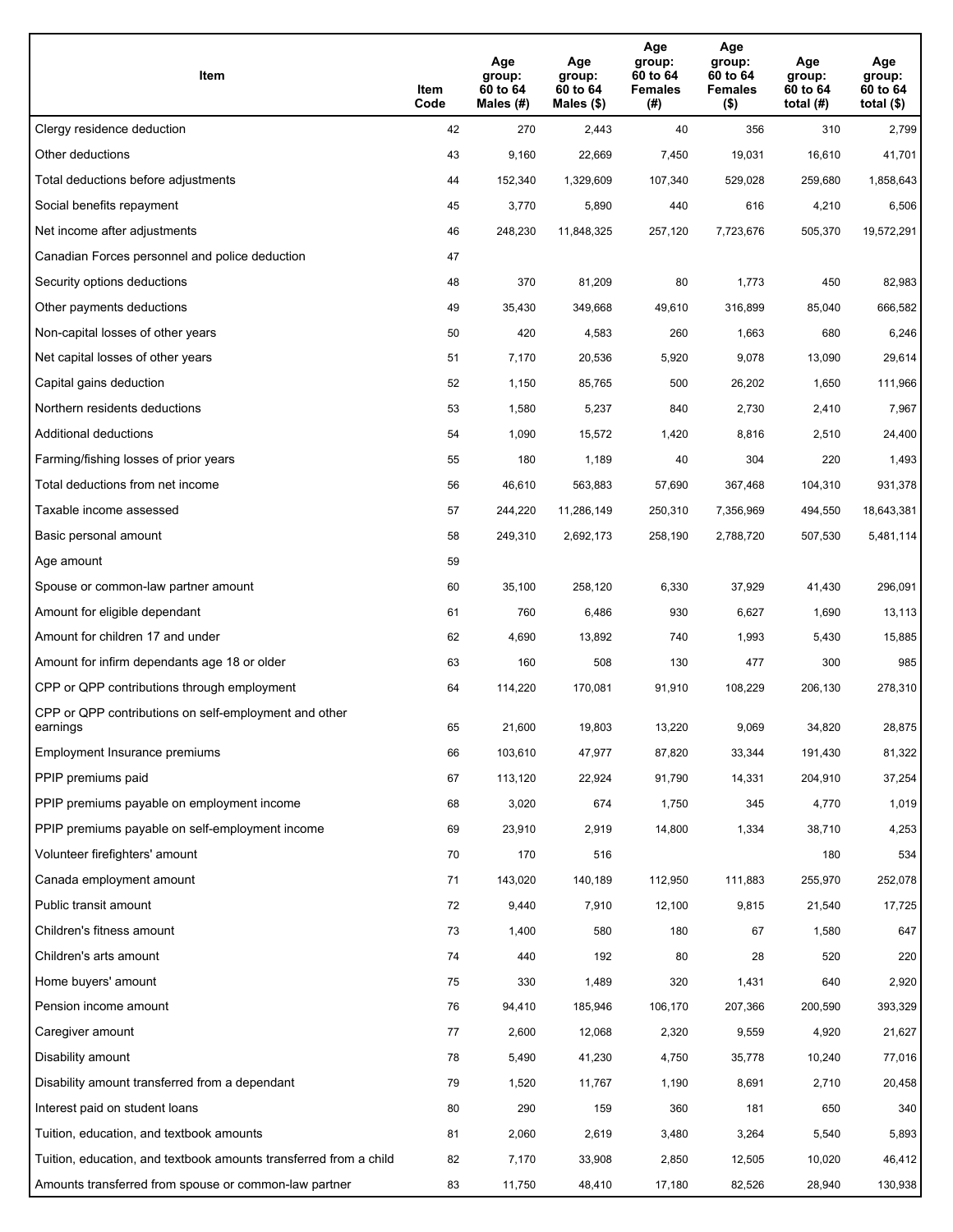| <b>Item</b>                                         | <b>Item</b><br>Code | Age<br>group:<br>60 to 64<br>Males (#) | Age<br>group:<br>60 to 64<br>Males $(\$)$ | Age<br>group:<br>60 to 64<br><b>Females</b><br>(#) | Age<br>group:<br>60 to 64<br><b>Females</b><br>$($ \$) | Age<br>group:<br>60 to 64<br>total $(H)$ | Age<br>group:<br>60 to 64<br>total $($)$ |
|-----------------------------------------------------|---------------------|----------------------------------------|-------------------------------------------|----------------------------------------------------|--------------------------------------------------------|------------------------------------------|------------------------------------------|
| Medical expenses                                    | 84                  | 79,380                                 | 169,184                                   | 103,640                                            | 214,230                                                | 183,030                                  | 383,425                                  |
| Total tax credits on personal amounts               | 85                  | 249,320                                | 583,763                                   | 258,190                                            | 554,963                                                | 507,530                                  | 1,138,775                                |
| Allowable charitable donations and government gifts | 86                  | 76,090                                 | 71,216                                    | 58,330                                             | 30,594                                                 | 134,410                                  | 101,810                                  |
| Eligible cultural and ecological gifts              | 87                  | 120                                    | 842                                       | 100                                                | 422                                                    | 210                                      | 1,264                                    |
| Total tax credit on donations and gifts             | 88                  | 75,710                                 | 19,439                                    | 57,910                                             | 7,928                                                  | 133,610                                  | 27,367                                   |
| Total federal non-refundable tax credits            | 89                  | 249,320                                | 603,202                                   | 258,190                                            | 562,891                                                | 507,530                                  | 1,166,141                                |
| Federal dividend tax credit                         | 90                  | 47,420                                 | 120,870                                   | 37,750                                             | 40,134                                                 | 85,170                                   | 161,004                                  |
| Overseas employment tax credit                      | 91                  | 140                                    | 1,542                                     |                                                    |                                                        | 140                                      | 1,598                                    |
| Minimum tax carryover                               | 92                  | 960                                    | 2,642                                     | 370                                                | 887                                                    | 1,330                                    | 3,529                                    |
| Basic federal tax                                   | 93                  | 193,000                                | 1,424,129                                 | 170,990                                            | 714,160                                                | 364,000                                  | 2,138,310                                |
| Federal Foreign Tax Credit                          | 94                  | 14,270                                 | 8,952                                     | 12,340                                             | 2,276                                                  | 26,610                                   | 11,247                                   |
| Federal Political contribution tax credit           | 95                  | 1,440                                  | 207                                       | 660                                                | 77                                                     | 2,090                                    | 284                                      |
| <b>Investment Tax Credit</b>                        | 96                  | 880                                    | 2,149                                     | 260                                                | 307                                                    | 1,140                                    | 2,456                                    |
| Labour-sponsored funds tax credit                   | 97                  | 18,480                                 | 10,235                                    | 12,380                                             | 5.861                                                  | 30,860                                   | 16,096                                   |
| Alternative minimum tax payable                     | 98                  | 620                                    | 3,155                                     | 220                                                | 966                                                    | 840                                      | 4,121                                    |
| Net federal tax                                     | 99                  | 192,240                                | 1,402,575                                 | 169,740                                            | 705,639                                                | 361,980                                  | 2,108,215                                |
| CPP contributions on self-employment                | 100                 |                                        |                                           |                                                    |                                                        |                                          |                                          |
| Social Benefits repayment                           | 101                 | 3,770                                  | 5,890                                     | 440                                                | 616                                                    | 4,210                                    | 6,506                                    |
| Net Provincial Tax                                  | 102                 | 260                                    | 5,619                                     | 40                                                 | 440                                                    | 300                                      | 6,059                                    |
| Total tax payable                                   | 103                 | 192,260                                | 1,414,091                                 | 169,750                                            | 706,702                                                | 362,010                                  | 2,120,794                                |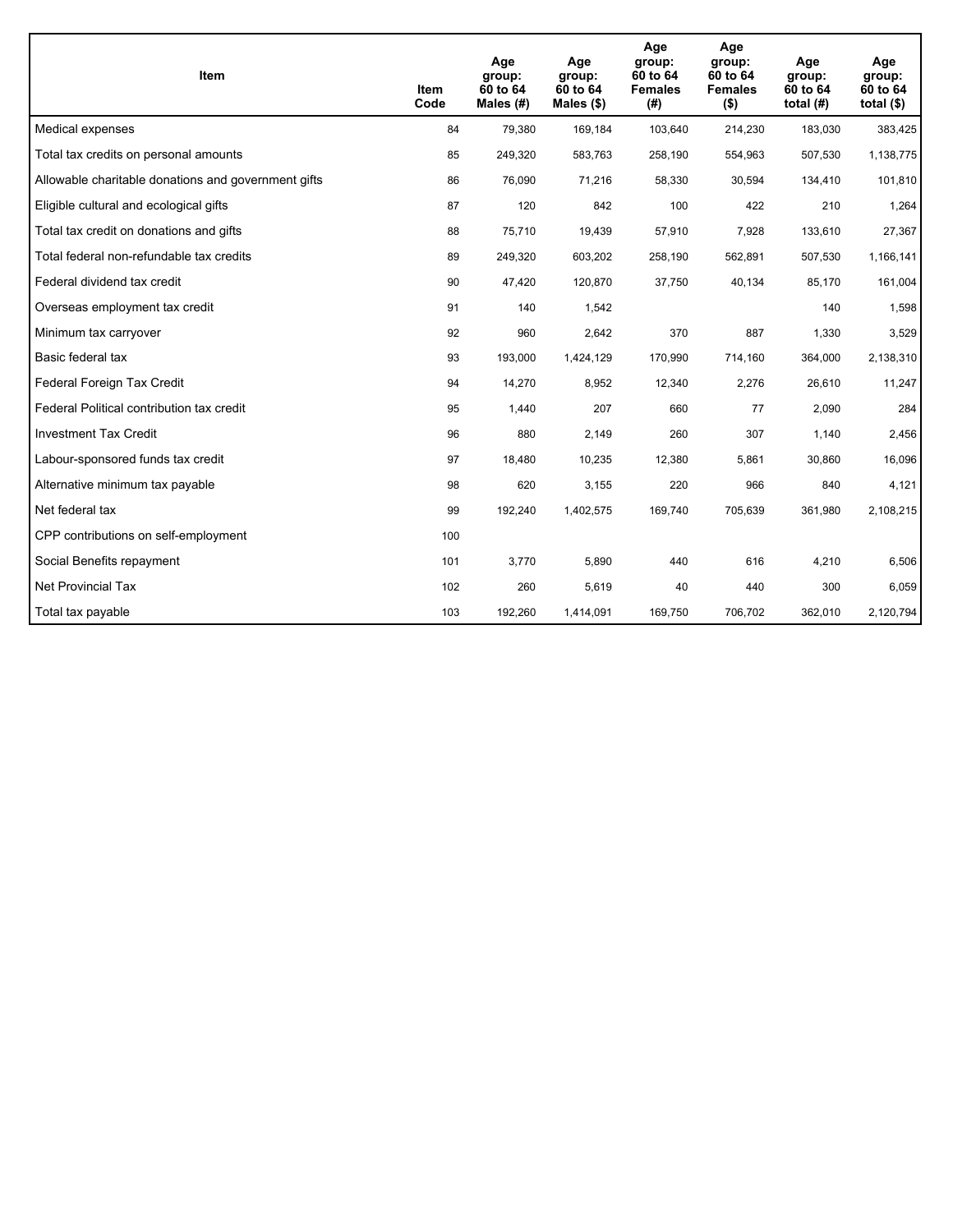| Item                                                                                           | Item<br>Code   | Age<br>group:<br>65 to 69<br>Males $(H)$ | Age<br>group:<br>65 to 69<br>Males $(\$)$ | Age<br>group:<br>65 to 69<br><b>Females</b><br>(#) | Age<br>group:<br>65 to 69<br><b>Females</b><br>$($ \$) | Age<br>group:<br>65 to 69<br>total $(H)$ | Age<br>group:<br>65 to 69<br>total $(\$)$ |
|------------------------------------------------------------------------------------------------|----------------|------------------------------------------|-------------------------------------------|----------------------------------------------------|--------------------------------------------------------|------------------------------------------|-------------------------------------------|
| Number of taxable returns                                                                      | $\mathbf{1}$   | 126,050                                  |                                           | 105,530                                            |                                                        | 231,580                                  |                                           |
| Number of non-taxable returns                                                                  | $\overline{2}$ | 83,230                                   |                                           | 116,160                                            |                                                        | 199,400                                  |                                           |
| Total number of returns                                                                        | 3              | 209,270                                  |                                           | 221,690                                            |                                                        | 430,980                                  |                                           |
| Employment income                                                                              | 4              | 59,280                                   | 1,848,377                                 | 43,060                                             | 741,397                                                | 102,340                                  | 2,589,783                                 |
| Commissions (from employment)                                                                  | 5              | 1,610                                    | 57,667                                    | 880                                                | 7,626                                                  | 2,490                                    | 65,293                                    |
| Other employment income                                                                        | 6              | 23,440                                   | 33,440                                    | 7,850                                              | 11,943                                                 | 31,290                                   | 45,383                                    |
| Old Age Security pension (OASP)                                                                | $\overline{7}$ | 207,500                                  | 1,151,312                                 | 219,900                                            | 1,230,708                                              | 427,410                                  | 2,382,020                                 |
| CPP or QPP benefits                                                                            | 8              | 201,290                                  | 1,366,660                                 | 207,420                                            | 1,091,698                                              | 408,710                                  | 2,458,358                                 |
| Other pensions or superannuation                                                               | 9              | 116,430                                  | 2,433,284                                 | 99,550                                             | 1,494,963                                              | 215,980                                  | 3,928,294                                 |
| Elected split-pension amount                                                                   | 10             | 12,150                                   | 84,084                                    | 44,640                                             | 497,874                                                | 56,790                                   | 581,973                                   |
| Universal Child Care Benefit (UCCB)                                                            | 11             | 60                                       | 77                                        | 40                                                 | 54                                                     | 100                                      | 130                                       |
| Employment Insurance and other benefits                                                        | 12             | 12,620                                   | 90,463                                    | 5,910                                              | 30,133                                                 | 18,530                                   | 120,597                                   |
| Taxable amount of dividends from taxable Canadian corporations                                 | 13             | 44,350                                   | 858,021                                   | 38,060                                             | 248,630                                                | 82,420                                   | 1,106,652                                 |
| Interest and other investment income                                                           | 14             | 67,590                                   | 201,349                                   | 75,700                                             | 168,575                                                | 143,290                                  | 369,924                                   |
| Net partnership income (Limited or non-active partners only)                                   | 15             | 1,080                                    | 8,863                                     | 390                                                | 541                                                    | 1,480                                    | 9,404                                     |
| Net rental income                                                                              | 16             | 18,260                                   | 154,892                                   | 12,200                                             | 69,923                                                 | 30,460                                   | 224,815                                   |
| Taxable capital gains                                                                          | 17             | 22,120                                   | 272,980                                   | 22,260                                             | 102,086                                                | 44,380                                   | 375,065                                   |
| Registered retirement savings plan income (RRSP)                                               | 18             | 21,680                                   | 194,683                                   | 20,050                                             | 155,751                                                | 41,730                                   | 350,434                                   |
| Other income                                                                                   | 19             | 35,770                                   | 169,265                                   | 30,750                                             | 72,681                                                 | 66,530                                   | 241,945                                   |
| Net business income                                                                            | 20             | 13,790                                   | 136,289                                   | 6,990                                              | 50,848                                                 | 20,780                                   | 187,137                                   |
| Net professional income                                                                        | 21             | 4,730                                    | 332,909                                   | 2,010                                              | 49,668                                                 | 6,740                                    | 382,576                                   |
| Net commission income                                                                          | 22             | 1,740                                    | 30,099                                    | 850                                                | 12,098                                                 | 2,590                                    | 42,198                                    |
| Net farming income                                                                             | 23             | 3,350                                    | 7,394                                     | 810                                                | 833                                                    | 4,150                                    | 8,227                                     |
| Net fishing income                                                                             | 24             | 80                                       | 1,419                                     |                                                    |                                                        | 90                                       | 1,449                                     |
| Workers' compensation benefits                                                                 | 25             | 7,440                                    | 78,682                                    | 2,190                                              | 16,945                                                 | 9,630                                    | 95,627                                    |
| Social assistance payments                                                                     | 26             | 4,390                                    | 19,674                                    | 4,440                                              | 19,795                                                 | 8,840                                    | 39,485                                    |
| Net federal supplements                                                                        | 27             | 69,120                                   | 291,441                                   | 85,810                                             | 376,373                                                | 154,930                                  | 667,814                                   |
| Total income assessed                                                                          | 28             | 209,230                                  | 9,823,470                                 | 221,580                                            | 6,469,514                                              | 430,820                                  | 16,293,071                                |
| Registered pension plan contributions (RPP)                                                    | 29             | 10,330                                   | 25,269                                    | 7,590                                              | 14,838                                                 | 17,920                                   | 40,107                                    |
| <b>RRSP</b> deduction                                                                          | 30             | 28,640                                   | 218,486                                   | 18,550                                             | 96,759                                                 | 47,200                                   | 315,245                                   |
| Deduction for elected split-pension amount                                                     | 31             | 52,480                                   | 580,803                                   | 12,940                                             | 86,917                                                 | 65,420                                   | 667,720                                   |
| Annual union, professional, or like dues                                                       | 32             | 22,710                                   | 10,649                                    | 12,350                                             | 5,124                                                  | 35,060                                   | 15,773                                    |
| Child care expenses                                                                            | 33             | 160                                      | 194                                       | 60                                                 | 97                                                     | 220                                      | 291                                       |
| Business investment loss                                                                       | 34             | 90                                       | 4,187                                     | 50                                                 | 2,761                                                  | 140                                      | 6,948                                     |
| Moving expenses                                                                                | 35             | 40                                       | 263                                       | 30                                                 | 118                                                    | 70                                       | 381                                       |
| Support payments made                                                                          | 36             | 1,410                                    | 20,206                                    |                                                    |                                                        | 1,430                                    | 20,347                                    |
| Carrying charges and interest expenses                                                         | 37             | 15,980                                   | 64,672                                    | 12,420                                             | 24,868                                                 | 28,400                                   | 89,540                                    |
| Deductions for CPP/QPP contributions on self-employment and other<br>earnings                  | 38             | 12,490                                   | 11,255                                    | 5,480                                              | 3,506                                                  | 17,970                                   | 14,762                                    |
| Deductions for provincial parental insurance plan (PPIP) premiums on<br>self-employment income | 39             | 14,230                                   | 1,312                                     | 6,490                                              | 413                                                    | 20,710                                   | 1,724                                     |
| Exploration and development expenses                                                           | 40             | 910                                      | 16,980                                    | 370                                                | 3,932                                                  | 1,270                                    | 20,911                                    |
| Other employment expenses                                                                      | 41             | 2,800                                    | 15,392                                    | 630                                                | 2,207                                                  | 3,430                                    | 17,599                                    |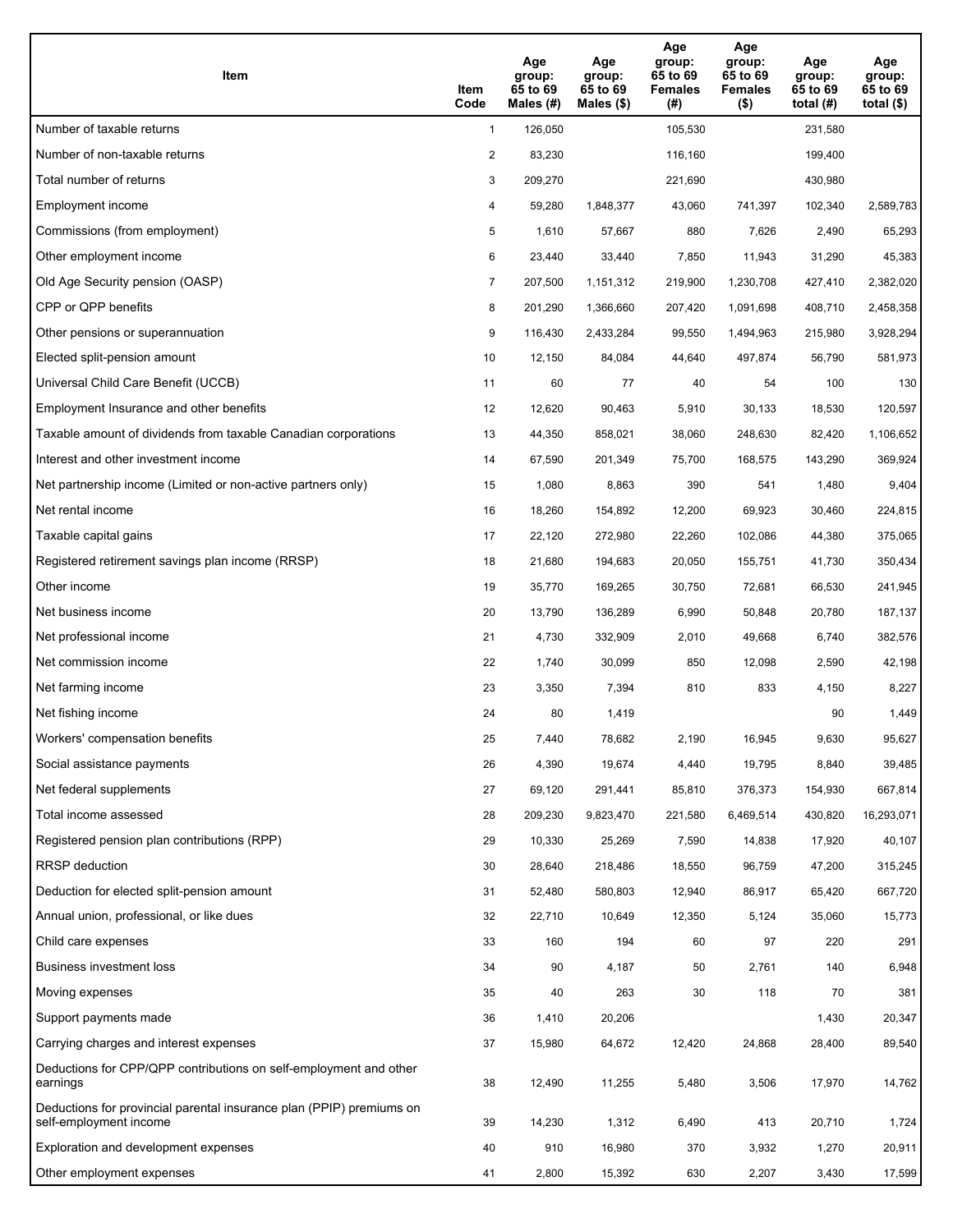| Item                                                              | Item<br>Code | Age<br>group:<br>65 to 69<br>Males (#) | Age<br>group:<br>65 to 69<br>Males (\$) | Age<br>group:<br>65 to 69<br><b>Females</b><br>(# ) | Age<br>group:<br>65 to 69<br>Females<br>$($ \$) | Age<br>group:<br>65 to 69<br>total $(H)$ | Age<br>group:<br>65 to 69<br>total $($)$ |
|-------------------------------------------------------------------|--------------|----------------------------------------|-----------------------------------------|-----------------------------------------------------|-------------------------------------------------|------------------------------------------|------------------------------------------|
| Clergy residence deduction                                        | 42           | 200                                    | 1,699                                   | 20                                                  | 153                                             | 220                                      | 1,852                                    |
| Other deductions                                                  | 43           | 6,100                                  | 17,404                                  | 4,770                                               | 23,852                                          | 10,860                                   | 41,256                                   |
| Total deductions before adjustments                               | 44           | 100,960                                | 988,779                                 | 53,340                                              | 265,714                                         | 154,300                                  | 1,254,494                                |
| Social benefits repayment                                         | 45           | 16,030                                 | 56,411                                  | 6,190                                               | 17,632                                          | 22,210                                   | 74,043                                   |
| Net income after adjustments                                      | 46           | 209,000                                | 8,786,598                               | 221,470                                             | 6,189,121                                       | 430,490                                  | 14,975,806                               |
| Canadian Forces personnel and police deduction                    | 47           |                                        |                                         |                                                     |                                                 |                                          |                                          |
| Security options deductions                                       | 48           | 150                                    | 11,563                                  | 30                                                  | 861                                             | 180                                      | 12,424                                   |
| Other payments deductions                                         | 49           | 75,100                                 | 389,632                                 | 88,220                                              | 413,034                                         | 163,330                                  | 802,682                                  |
| Non-capital losses of other years                                 | 50           | 200                                    | 6,073                                   | 120                                                 | 917                                             | 320                                      | 6,990                                    |
| Net capital losses of other years                                 | 51           | 6,540                                  | 25,877                                  | 5,580                                               | 9,549                                           | 12,130                                   | 35,426                                   |
| Capital gains deduction                                           | 52           | 820                                    | 52,655                                  | 330                                                 | 16,454                                          | 1,160                                    | 69,109                                   |
| Northern residents deductions                                     | 53           | 1,030                                  | 3,200                                   | 610                                                 | 1,897                                           | 1,640                                    | 5,098                                    |
| Additional deductions                                             | 54           | 3,580                                  | 16,565                                  | 4,210                                               | 22,006                                          | 7,790                                    | 38,598                                   |
| Farming/fishing losses of prior years                             | 55           | 100                                    | 914                                     | 30                                                  | 160                                             | 120                                      | 1,074                                    |
| Total deductions from net income                                  | 56           | 84,580                                 | 506,502                                 | 96,340                                              | 464,952                                         | 180,920                                  | 971,497                                  |
| Taxable income assessed                                           | 57           | 208,710                                | 8,281,249                               | 220,890                                             | 5,724,825                                       | 429,610                                  | 14,006,118                               |
| Basic personal amount                                             | 58           | 209,270                                | 2,260,099                               | 221,690                                             | 2,394,653                                       | 430,970                                  | 4,654,921                                |
| Age amount                                                        | 59           | 195,940                                | 1,163,007                               | 217,110                                             | 1,351,770                                       | 413,070                                  | 2,514,882                                |
| Spouse or common-law partner amount                               | 60           | 28,850                                 | 147,556                                 | 3,140                                               | 16,494                                          | 31,990                                   | 164,057                                  |
| Amount for eligible dependant                                     | 61           | 290                                    | 2,286                                   | 520                                                 | 3,042                                           | 810                                      | 5,328                                    |
| Amount for children 17 and under                                  | 62           | 1,310                                  | 3,859                                   | 250                                                 | 707                                             | 1,560                                    | 4,566                                    |
| Amount for infirm dependants age 18 or older                      | 63           | 130                                    | 425                                     | 90                                                  | 322                                             | 220                                      | 746                                      |
| CPP or QPP contributions through employment                       | 64           | 45,730                                 | 52,692                                  | 29,780                                              | 27,048                                          | 75,510                                   | 79,740                                   |
| CPP or QPP contributions on self-employment and other<br>earnings | 65           | 12,490                                 | 11,255                                  | 5,480                                               | 3,506                                           | 17,970                                   | 14,762                                   |
| Employment Insurance premiums                                     | 66           | 40,060                                 | 14,598                                  | 27,560                                              | 8,239                                           | 67,620                                   | 22,837                                   |
| PPIP premiums paid                                                | 67           | 45,980                                 | 7,213                                   | 30,160                                              | 3,682                                           | 76,130                                   | 10,895                                   |
| PPIP premiums payable on employment income                        | 68           | 1,160                                  | 221                                     | 560                                                 | 87                                              | 1,710                                    | 308                                      |
| PPIP premiums payable on self-employment income                   | 69           | 14,310                                 | 1,691                                   | 6,520                                               | 532                                             | 20,830                                   | 2,223                                    |
| Volunteer firefighters' amount                                    | 70           | 90                                     | 267                                     |                                                     |                                                 | 90                                       | 270                                      |
| Canada employment amount                                          | 71           | 74,180                                 | 62,982                                  | 47,480                                              | 40,416                                          | 121,660                                  | 103,399                                  |
| Public transit amount                                             | 72           | 4,390                                  | 2,651                                   | 5,850                                               | 3,048                                           | 10,240                                   | 5,699                                    |
| Children's fitness amount                                         | 73           | 390                                    | 161                                     | 50                                                  | 19                                              | 440                                      | 180                                      |
| Children's arts amount                                            | 74           | 160                                    | 62                                      | 20                                                  | 7                                               | 170                                      | 69                                       |
| Home buyers' amount                                               | 75           | 140                                    | 640                                     | 140                                                 | 635                                             | 280                                      | 1,275                                    |
| Pension income amount                                             | 76           | 122,650                                | 233,362                                 | 124,610                                             | 237,175                                         | 247,260                                  | 470,547                                  |
| Caregiver amount                                                  | 77           | 1,530                                  | 7,387                                   | 1,420                                               | 6,124                                           | 2,960                                    | 13,511                                   |
| Disability amount                                                 | 78           | 4,880                                  | 36,757                                  | 4,020                                               | 30,255                                          | 8,900                                    | 67,013                                   |
| Disability amount transferred from a dependant                    | 79           | 1,010                                  | 7,530                                   | 820                                                 | 5,873                                           | 1,830                                    | 13,403                                   |
| Interest paid on student loans                                    | 80           | 90                                     | 73                                      | 100                                                 | 51                                              | 190                                      | 124                                      |
| Tuition, education, and textbook amounts                          | 81           | 1,120                                  | 924                                     | 2,130                                               | 1,300                                           | 3,250                                    | 2,224                                    |
| Tuition, education, and textbook amounts transferred from a child | 82           | 1,810                                  | 8,331                                   | 460                                                 | 1,873                                           | 2,270                                    | 10,204                                   |
| Amounts transferred from spouse or common-law partner             | 83           | 26,040                                 | 135,619                                 | 14,230                                              | 66,164                                          | 40,270                                   | 201,809                                  |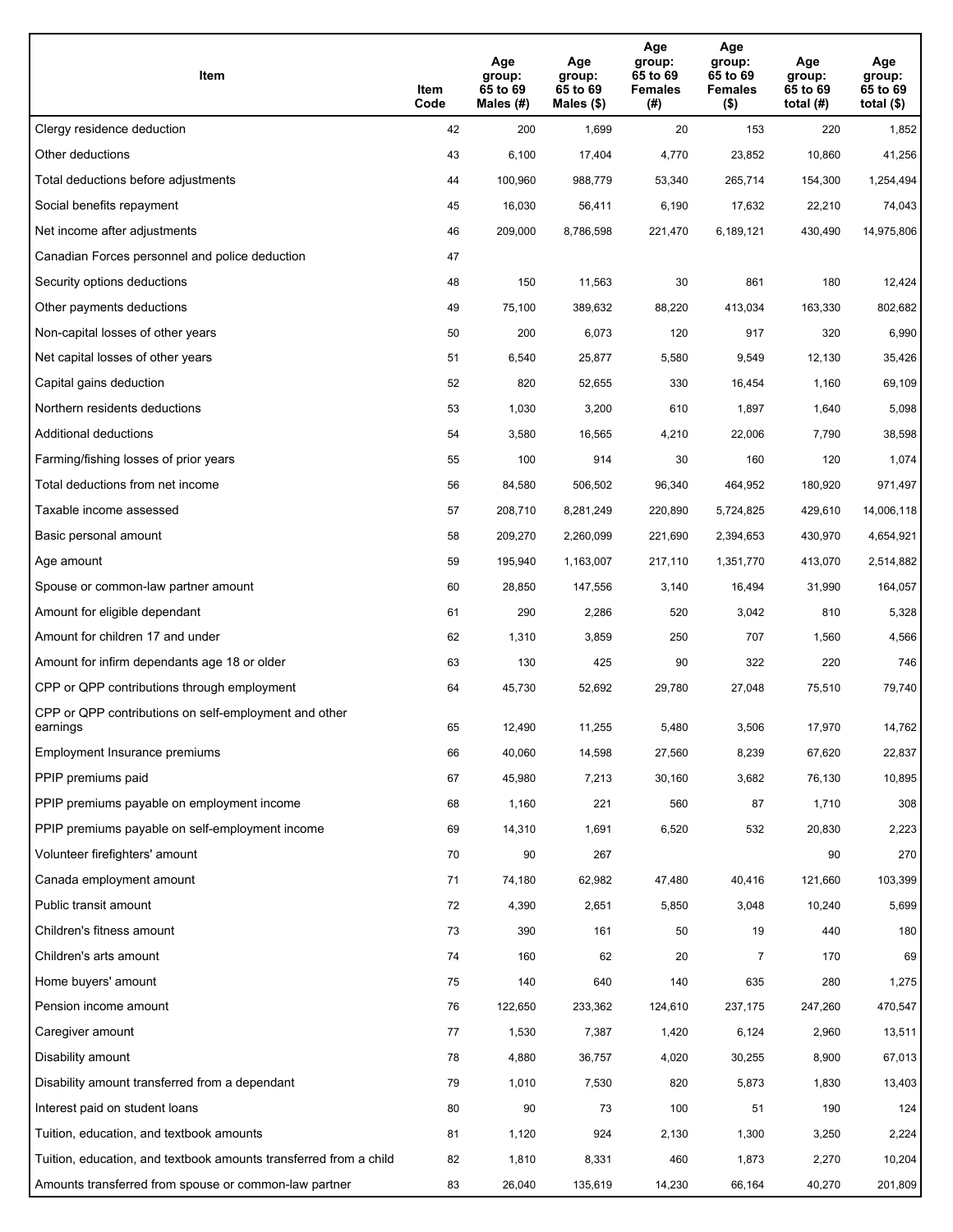| <b>Item</b>                                         | Item<br>Code | Age<br>group:<br>65 to 69<br>Males (#) | Age<br>group:<br>65 to 69<br>Males $(\$)$ | Age<br>group:<br>65 to 69<br><b>Females</b><br>(#) | Age<br>group:<br>65 to 69<br><b>Females</b><br>$($ \$) | Age<br>group:<br>65 to 69<br>total $(H)$ | Age<br>group:<br>65 to 69<br>total $($)$ |
|-----------------------------------------------------|--------------|----------------------------------------|-------------------------------------------|----------------------------------------------------|--------------------------------------------------------|------------------------------------------|------------------------------------------|
| Medical expenses                                    | 84           | 80,980                                 | 180,796                                   | 88,360                                             | 189,467                                                | 169,340                                  | 370,263                                  |
| Total tax credits on personal amounts               | 85           | 209,270                                | 651,369                                   | 221,690                                            | 658,878                                                | 430,980                                  | 1,310,294                                |
| Allowable charitable donations and government gifts | 86           | 59,630                                 | 56,201                                    | 43,470                                             | 26,972                                                 | 103,100                                  | 83,173                                   |
| Eligible cultural and ecological gifts              | 87           | 110                                    | 1,039                                     | 80                                                 | 368                                                    | 190                                      | 1,406                                    |
| Total tax credit on donations and gifts             | 88           | 59,430                                 | 15,392                                    | 43,240                                             | 7,081                                                  | 102,670                                  | 22,473                                   |
| Total federal non-refundable tax credits            | 89           | 209,270                                | 666,761                                   | 221,690                                            | 665,958                                                | 430,980                                  | 1,332,767                                |
| Federal dividend tax credit                         | 90           | 38,380                                 | 118,502                                   | 30,320                                             | 33,719                                                 | 68,700                                   | 152,221                                  |
| Overseas employment tax credit                      | 91           | 70                                     | 635                                       |                                                    |                                                        | 70                                       | 657                                      |
| Minimum tax carryover                               | 92           | 670                                    | 1,787                                     | 240                                                | 475                                                    | 910                                      | 2,261                                    |
| Basic federal tax                                   | 93           | 126,680                                | 818,886                                   | 106,450                                            | 365,534                                                | 233,130                                  | 1,184,419                                |
| Federal Foreign Tax Credit                          | 94           | 12,200                                 | 6,172                                     | 10,410                                             | 2,067                                                  | 22,610                                   | 8,239                                    |
| Federal Political contribution tax credit           | 95           | 1,590                                  | 219                                       | 690                                                | 79                                                     | 2,290                                    | 298                                      |
| <b>Investment Tax Credit</b>                        | 96           | 610                                    | 2,188                                     | 220                                                | 380                                                    | 830                                      | 2,568                                    |
| Labour-sponsored funds tax credit                   | 97           | 220                                    | 72                                        | 120                                                | 32                                                     | 340                                      | 104                                      |
| Alternative minimum tax payable                     | 98           | 350                                    | 2,742                                     | 120                                                | 748                                                    | 470                                      | 3,489                                    |
| Net federal tax                                     | 99           | 125,950                                | 810,243                                   | 105,490                                            | 362,976                                                | 231,430                                  | 1,173,220                                |
| CPP contributions on self-employment                | 100          |                                        |                                           |                                                    |                                                        |                                          |                                          |
| Social Benefits repayment                           | 101          | 16,030                                 | 56,411                                    | 6,190                                              | 17.632                                                 | 22,210                                   | 74,043                                   |
| Net Provincial Tax                                  | 102          | 210                                    | 3,095                                     | 20                                                 | 164                                                    | 230                                      | 3,259                                    |
| Total tax payable                                   | 103          | 126,050                                | 869,752                                   | 105,530                                            | 380,773                                                | 231,580                                  | 1,250,525                                |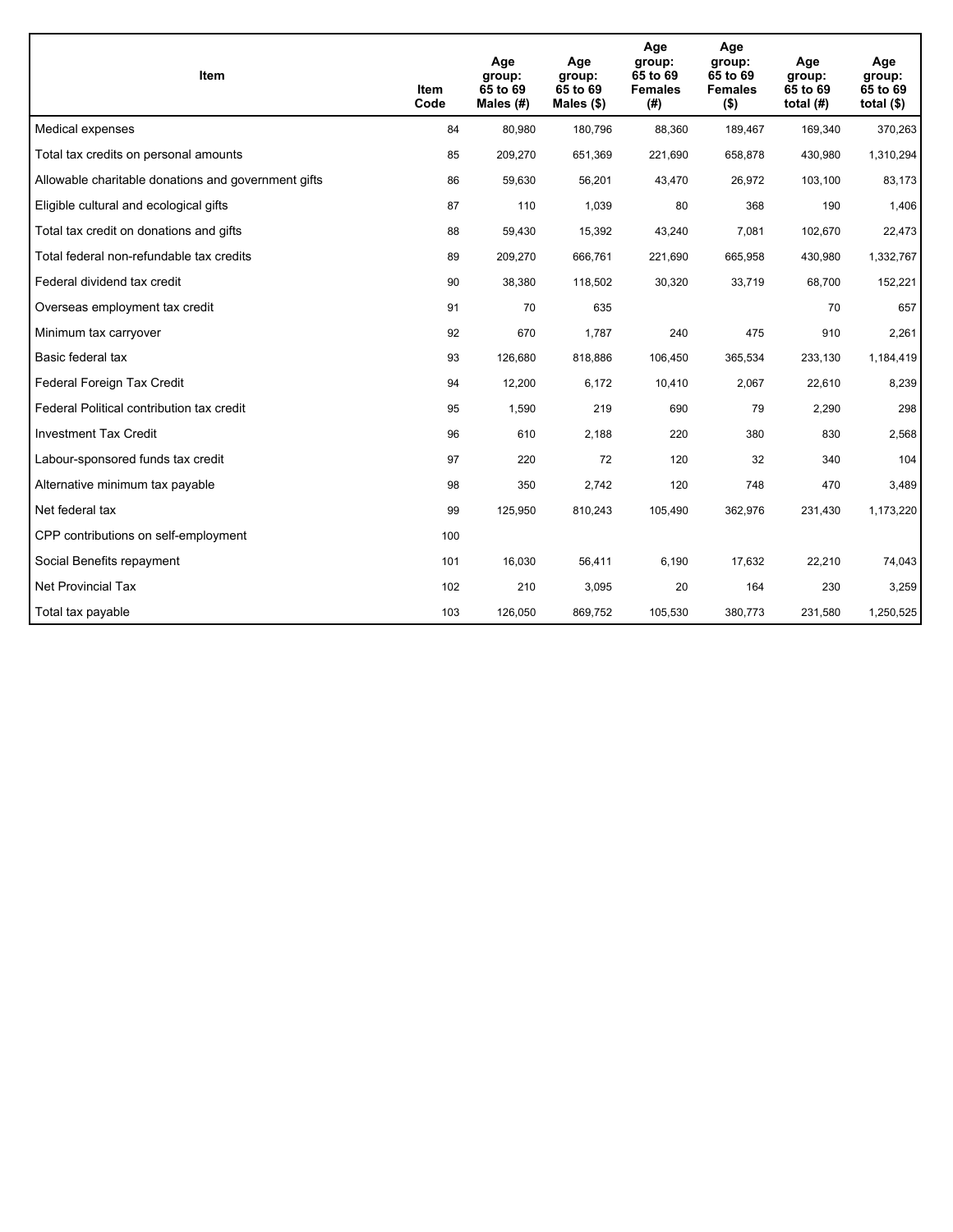| Item                                                                                           | Item<br>Code   | Age<br>group:<br>70 to 74<br>Males $(H)$ | Age<br>group:<br>70 to 74<br>Males $(\$)$ | Age<br>group:<br>70 to 74<br><b>Females</b><br>(#) | Age<br>group:<br>70 to 74<br><b>Females</b><br>$($ \$) | Age<br>group:<br>70 to 74<br>total $(H)$ | Age<br>group:<br>70 to 74<br>total $($)$ |
|------------------------------------------------------------------------------------------------|----------------|------------------------------------------|-------------------------------------------|----------------------------------------------------|--------------------------------------------------------|------------------------------------------|------------------------------------------|
| Number of taxable returns                                                                      | $\mathbf{1}$   | 75,070                                   |                                           | 68,570                                             |                                                        | 143,640                                  |                                          |
| Number of non-taxable returns                                                                  | $\overline{2}$ | 72,420                                   |                                           | 95,940                                             |                                                        | 168,380                                  |                                          |
| Total number of returns                                                                        | 3              | 147,490                                  |                                           | 164,510                                            |                                                        | 312,020                                  |                                          |
| Employment income                                                                              | 4              | 22,140                                   | 518,389                                   | 14,320                                             | 157,991                                                | 36,460                                   | 676,393                                  |
| Commissions (from employment)                                                                  | 5              | 520                                      | 16,713                                    | 230                                                | 2,024                                                  | 750                                      | 18,737                                   |
| Other employment income                                                                        | 6              | 12,480                                   | 14,732                                    | 3,820                                              | 3,310                                                  | 16,300                                   | 18,042                                   |
| Old Age Security pension (OASP)                                                                | $\overline{7}$ | 147,240                                  | 923,562                                   | 164,190                                            | 1,035,095                                              | 311,440                                  | 1,958,670                                |
| CPP or QPP benefits                                                                            | 8              | 144,460                                  | 1,013,409                                 | 150,190                                            | 808,445                                                | 294,650                                  | 1,821,866                                |
| Other pensions or superannuation                                                               | 9              | 99,070                                   | 1,954,644                                 | 88,680                                             | 1,213,921                                              | 187,760                                  | 3,168,682                                |
| Elected split-pension amount                                                                   | 10             | 7,630                                    | 52,931                                    | 31,080                                             | 359,621                                                | 38,710                                   | 412,555                                  |
| Universal Child Care Benefit (UCCB)                                                            | 11             |                                          |                                           |                                                    |                                                        | 30                                       | 37                                       |
| Employment Insurance and other benefits                                                        | 12             | 3,070                                    | 20,026                                    | 1,130                                              | 5,439                                                  | 4,200                                    | 25,465                                   |
| Taxable amount of dividends from taxable Canadian corporations                                 | 13             | 31,130                                   | 528,495                                   | 27,940                                             | 199,837                                                | 59,070                                   | 728,332                                  |
| Interest and other investment income                                                           | 14             | 53,550                                   | 164,017                                   | 64,280                                             | 149,789                                                | 117,830                                  | 313,806                                  |
| Net partnership income (Limited or non-active partners only)                                   | 15             | 690                                      | 3,852                                     | 340                                                | -61                                                    | 1,030                                    | 3,790                                    |
| Net rental income                                                                              | 16             | 13,190                                   | 129,948                                   | 8,730                                              | 51,350                                                 | 21,920                                   | 181,301                                  |
| Taxable capital gains                                                                          | 17             | 16,120                                   | 184,439                                   | 16,630                                             | 71,177                                                 | 32,740                                   | 255,616                                  |
| Registered retirement savings plan income (RRSP)                                               | 18             | 9,170                                    | 81,121                                    | 8,000                                              | 53,005                                                 | 17,170                                   | 134,125                                  |
| Other income                                                                                   | 19             | 23,240                                   | 114,225                                   | 22,230                                             | 59,274                                                 | 45,470                                   | 173,499                                  |
| Net business income                                                                            | 20             | 6,360                                    | 54,321                                    | 2,620                                              | 15,298                                                 | 8,990                                    | 69,619                                   |
| Net professional income                                                                        | 21             | 2,420                                    | 149,963                                   | 740                                                | 13,266                                                 | 3,160                                    | 163,229                                  |
| Net commission income                                                                          | 22             | 890                                      | 13,282                                    | 370                                                | 3,583                                                  | 1,260                                    | 16,865                                   |
| Net farming income                                                                             | 23             | 2,160                                    | 1,381                                     | 460                                                | 2,493                                                  | 2,620                                    | 3,874                                    |
| Net fishing income                                                                             | 24             | 20                                       | 200                                       |                                                    |                                                        | 20                                       | 200                                      |
| Workers' compensation benefits                                                                 | 25             | 1,660                                    | 13,704                                    | 330                                                | 3,339                                                  | 1,990                                    | 17,043                                   |
| Social assistance payments                                                                     | 26             | 380                                      | 3,072                                     | 420                                                | 3,353                                                  | 810                                      | 6,458                                    |
| Net federal supplements                                                                        | 27             | 60,220                                   | 244,039                                   | 77,260                                             | 358,523                                                | 137,480                                  | 602,563                                  |
| Total income assessed                                                                          | 28             | 147,460                                  | 6,200,527                                 | 164,430                                            | 4,581,242                                              | 311,910                                  | 10,781,963                               |
| Registered pension plan contributions (RPP)                                                    | 29             | 1,740                                    | 3,063                                     | 920                                                | 1,185                                                  | 2,650                                    | 4,248                                    |
| <b>RRSP</b> deduction                                                                          | 30             | 6,060                                    | 51,869                                    | 3,040                                              | 14,772                                                 | 9,100                                    | 66,641                                   |
| Deduction for elected split-pension amount                                                     | 31             | 38,990                                   | 446,900                                   | 7,010                                              | 48,021                                                 | 46,000                                   | 494,921                                  |
| Annual union, professional, or like dues                                                       | 32             | 8,170                                    | 3,103                                     | 3,120                                              | 965                                                    | 11,290                                   | 4,068                                    |
| Child care expenses                                                                            | 33             | 40                                       | 29                                        |                                                    |                                                        | 50                                       | 40                                       |
| Business investment loss                                                                       | 34             | 60                                       | 4,833                                     | 20                                                 | 200                                                    | 80                                       | 5,032                                    |
| Moving expenses                                                                                | 35             | 20                                       | 52                                        |                                                    |                                                        | 30                                       | 56                                       |
| Support payments made                                                                          | 36             | 860                                      | 12,454                                    |                                                    |                                                        | 860                                      | 12,496                                   |
| Carrying charges and interest expenses                                                         | 37             | 11,580                                   | 33,936                                    | 9,480                                              | 19,477                                                 | 21,060                                   | 53,413                                   |
| Deductions for CPP/QPP contributions on self-employment and other<br>earnings                  | 38             | 5,310                                    | 4,658                                     | 1,790                                              | 1,073                                                  | 7,110                                    | 5,731                                    |
| Deductions for provincial parental insurance plan (PPIP) premiums on<br>self-employment income | 39             | 6,240                                    | 552                                       | 2,210                                              | 130                                                    | 8,460                                    | 682                                      |
| Exploration and development expenses                                                           | 40             | 640                                      | 12,735                                    | 300                                                | 2,990                                                  | 940                                      | 15,725                                   |
| Other employment expenses                                                                      | 41             | 850                                      | 4,448                                     | 190                                                | 688                                                    | 1,040                                    | 5,135                                    |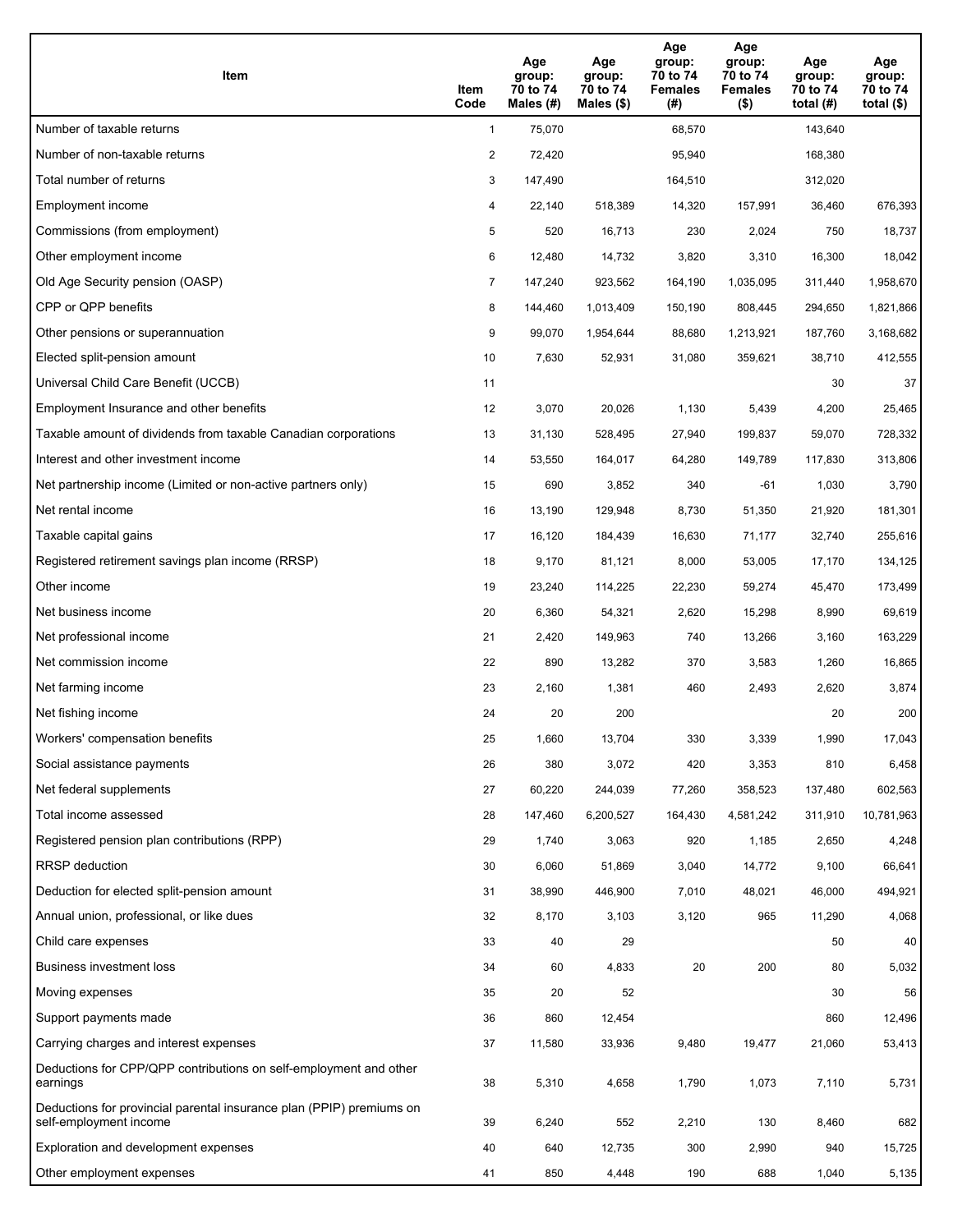| Item                                                              | Item<br>Code | Age<br>group:<br>70 to 74<br>Males (#) | Age<br>group:<br>70 to 74<br>Males (\$) | Age<br>group:<br>70 to 74<br><b>Females</b><br>(# ) | Age<br>group:<br>70 to 74<br><b>Females</b><br>$($ \$) | Age<br>group:<br>70 to 74<br>total $(H)$ | Age<br>group:<br>70 to 74<br>total $($)$ |
|-------------------------------------------------------------------|--------------|----------------------------------------|-----------------------------------------|-----------------------------------------------------|--------------------------------------------------------|------------------------------------------|------------------------------------------|
| Clergy residence deduction                                        | 42           | 160                                    | 1,117                                   |                                                     |                                                        | 160                                      | 1,187                                    |
| Other deductions                                                  | 43           | 3,000                                  | 19,690                                  | 2,780                                               | 46,788                                                 | 5,780                                    | 66,478                                   |
| Total deductions before adjustments                               | 44           | 56,560                                 | 599,460                                 | 23,820                                              | 136,412                                                | 80,380                                   | 735,876                                  |
| Social benefits repayment                                         | 45           | 8,750                                  | 34,825                                  | 4,890                                               | 15,495                                                 | 13,650                                   | 50,321                                   |
| Net income after adjustments                                      | 46           | 147,370                                | 5,571,126                               | 164,390                                             | 4,429,861                                              | 311,780                                  | 10,001,177                               |
| Canadian Forces personnel and police deduction                    | 47           |                                        |                                         |                                                     |                                                        |                                          |                                          |
| Security options deductions                                       | 48           | 50                                     | 3,960                                   |                                                     |                                                        | 50                                       | 4,035                                    |
| Other payments deductions                                         | 49           | 61,410                                 | 260,718                                 | 77,750                                              | 365,146                                                | 139,170                                  | 625,898                                  |
| Non-capital losses of other years                                 | 50           | 70                                     | 946                                     | 40                                                  | 680                                                    | 110                                      | 1,626                                    |
| Net capital losses of other years                                 | 51           | 4,730                                  | 14,670                                  | 4,420                                               | 8,329                                                  | 9,150                                    | 22,999                                   |
| Capital gains deduction                                           | 52           | 500                                    | 29,991                                  | 220                                                 | 8,721                                                  | 720                                      | 38,712                                   |
| Northern residents deductions                                     | 53           | 530                                    | 1,627                                   | 360                                                 | 1,091                                                  | 890                                      | 2,718                                    |
| Additional deductions                                             | 54           | 3,980                                  | 16,799                                  | 4,750                                               | 31,873                                                 | 8,740                                    | 48,713                                   |
| Farming/fishing losses of prior years                             | 55           | 60                                     | 338                                     | 10                                                  | 104                                                    | 70                                       | 442                                      |
| Total deductions from net income                                  | 56           | 68,660                                 | 329,135                                 | 84,540                                              | 416,228                                                | 153,220                                  | 745,438                                  |
| Taxable income assessed                                           | 57           | 147,130                                | 5,242,941                               | 163,470                                             | 4,014,999                                              | 310,610                                  | 9,258,054                                |
| Basic personal amount                                             | 58           | 147,490                                | 1,593,260                               | 164,510                                             | 1,777,548                                              | 312,020                                  | 3,371,048                                |
| Age amount                                                        | 59           | 140,540                                | 861,423                                 | 161,290                                             | 1,015,052                                              | 301,850                                  | 1,876,624                                |
| Spouse or common-law partner amount                               | 60           | 17,480                                 | 59,107                                  | 1,610                                               | 8,492                                                  | 19,090                                   | 67,637                                   |
| Amount for eligible dependant                                     | 61           | 140                                    | 907                                     | 330                                                 | 1,701                                                  | 470                                      | 2,609                                    |
| Amount for children 17 and under                                  | 62           | 410                                    | 1,180                                   | 90                                                  | 256                                                    | 500                                      | 1,436                                    |
| Amount for infirm dependants age 18 or older                      | 63           | 110                                    | 353                                     | 50                                                  | 153                                                    | 160                                      | 506                                      |
| CPP or QPP contributions through employment                       | 64           | 13,370                                 | 12,784                                  | 7,330                                               | 5,493                                                  | 20,710                                   | 18,277                                   |
| CPP or QPP contributions on self-employment and other<br>earnings | 65           | 5,310                                  | 4,658                                   | 1,790                                               | 1,073                                                  | 7,110                                    | 5,731                                    |
| Employment Insurance premiums                                     | 66           | 11,250                                 | 3,422                                   | 6,420                                               | 1,600                                                  | 17,670                                   | 5,022                                    |
| PPIP premiums paid                                                | 67           | 13,870                                 | 1,831                                   | 7,580                                               | 773                                                    | 21,450                                   | 2,604                                    |
| PPIP premiums payable on employment income                        | 68           | 330                                    | 52                                      | 110                                                 | 14                                                     | 450                                      | 67                                       |
| PPIP premiums payable on self-employment income                   | 69           | 6,280                                  | 711                                     | 2,230                                               | 168                                                    | 8,510                                    | 879                                      |
| Volunteer firefighters' amount                                    | 70           | 30                                     | 75                                      |                                                     |                                                        | 30                                       | 78                                       |
| Canada employment amount                                          | 71           | 31,850                                 | 22,446                                  | 16,920                                              | 11,708                                                 | 48,780                                   | 34,155                                   |
| Public transit amount                                             | 72           | 2,120                                  | 1,057                                   | 3,390                                               | 1,487                                                  | 5,510                                    | 2,543                                    |
| Children's fitness amount                                         | 73           | 110                                    | 45                                      | 20                                                  | 5                                                      | 130                                      | 50                                       |
| Children's arts amount                                            | 74           | 30                                     | 14                                      |                                                     |                                                        | 40                                       | 16                                       |
| Home buyers' amount                                               | 75           | 40                                     | 192                                     | 30                                                  | 125                                                    | 70                                       | 318                                      |
| Pension income amount                                             | 76           | 101,940                                | 191,824                                 | 101,630                                             | 189,314                                                | 203,570                                  | 381,147                                  |
| Caregiver amount                                                  | 77           | 850                                    | 4,300                                   | 690                                                 | 3,116                                                  | 1,530                                    | 7,415                                    |
| Disability amount                                                 | 78           | 4,150                                  | 31,274                                  | 3,240                                               | 24,385                                                 | 7,390                                    | 55,660                                   |
| Disability amount transferred from a dependant                    | 79           | 600                                    | 4,493                                   | 520                                                 | 3,678                                                  | 1,120                                    | 8,171                                    |
| Interest paid on student loans                                    | 80           | 20                                     | 10                                      | 20                                                  | 10                                                     | 40                                       | 20                                       |
| Tuition, education, and textbook amounts                          | 81           | 510                                    | 334                                     | 1,030                                               | 489                                                    | 1,540                                    | 823                                      |
| Tuition, education, and textbook amounts transferred from a child | 82           | 430                                    | 1,800                                   | 100                                                 | 353                                                    | 530                                      | 2,152                                    |
| Amounts transferred from spouse or common-law partner             | 83           | 30,250                                 | 173,785                                 | 10,890                                              | 49,901                                                 | 41,140                                   | 223,715                                  |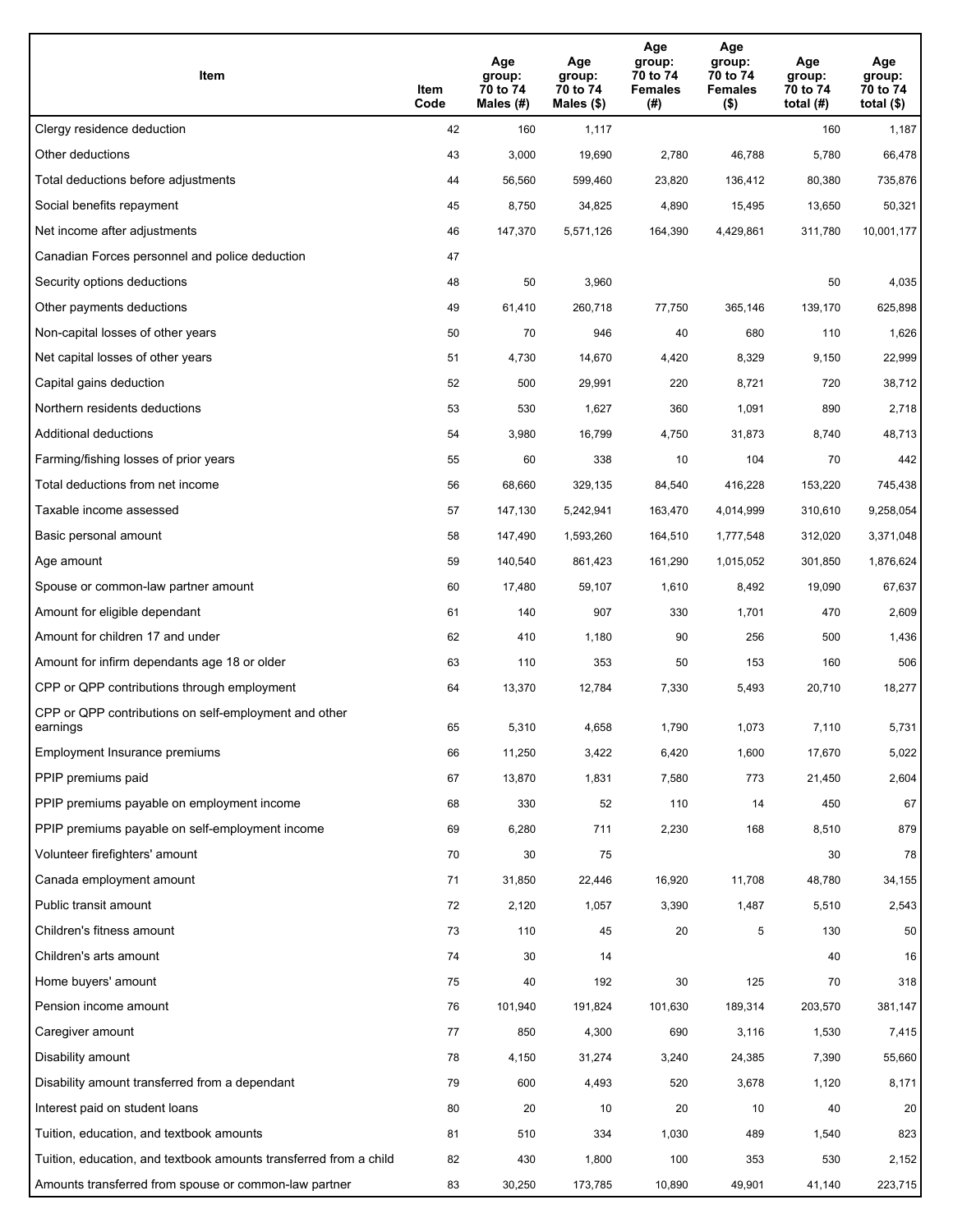| <b>Item</b>                                         | Item<br>Code | Age<br>group:<br>70 to 74<br>Males (#) | Age<br>group:<br>70 to 74<br>Males $(\$)$ | Age<br>group:<br>70 to 74<br><b>Females</b><br>(#) | Age<br>group:<br>70 to 74<br><b>Females</b><br>$($ \$) | Age<br>group:<br>70 to 74<br>total $(H)$ | Age<br>group:<br>70 to 74<br>total $($)$ |
|-----------------------------------------------------|--------------|----------------------------------------|-------------------------------------------|----------------------------------------------------|--------------------------------------------------------|------------------------------------------|------------------------------------------|
| Medical expenses                                    | 84           | 63,700                                 | 150,919                                   | 66,560                                             | 144,484                                                | 130,260                                  | 295,408                                  |
| Total tax credits on personal amounts               | 85           | 147,490                                | 468,341                                   | 164,510                                            | 486,208                                                | 312,020                                  | 954,619                                  |
| Allowable charitable donations and government gifts | 86           | 42,560                                 | 45,837                                    | 33,320                                             | 24,360                                                 | 75,890                                   | 70,201                                   |
| Eligible cultural and ecological gifts              | 87           |                                        |                                           | 80                                                 | 296                                                    | 180                                      | 2,188                                    |
| Total tax credit on donations and gifts             | 88           | 42,480                                 | 12,931                                    | 33,190                                             | 6,464                                                  | 75,670                                   | 19,397                                   |
| Total federal non-refundable tax credits            | 89           | 147,490                                | 481,272                                   | 164,510                                            | 492,672                                                | 312,020                                  | 974,016                                  |
| Federal dividend tax credit                         | 90           | 25,970                                 | 73,883                                    | 22,270                                             | 27,811                                                 | 48,240                                   | 101,694                                  |
| Overseas employment tax credit                      | 91           | 20                                     | 169                                       |                                                    |                                                        | 20                                       | 169                                      |
| Minimum tax carryover                               | 92           | 340                                    | 928                                       | 140                                                | 342                                                    | 470                                      | 1,271                                    |
| Basic federal tax                                   | 93           | 75,570                                 | 469,232                                   | 69,300                                             | 244.149                                                | 144,880                                  | 713,383                                  |
| Federal Foreign Tax Credit                          | 94           | 8,730                                  | 3,594                                     | 8,090                                              | 1,488                                                  | 16,820                                   | 5,083                                    |
| Federal Political contribution tax credit           | 95           | 1,270                                  | 170                                       | 560                                                | 56                                                     | 1,830                                    | 226                                      |
| <b>Investment Tax Credit</b>                        | 96           | 390                                    | 1,516                                     | 180                                                | 269                                                    | 570                                      | 1,785                                    |
| Labour-sponsored funds tax credit                   | 97           |                                        |                                           |                                                    |                                                        |                                          |                                          |
| Alternative minimum tax payable                     | 98           | 170                                    | 1,116                                     | 60                                                 | 342                                                    | 230                                      | 1,458                                    |
| Net federal tax                                     | 99           | 74,990                                 | 463,937                                   | 68,520                                             | 242,350                                                | 143,520                                  | 706,289                                  |
| CPP contributions on self-employment                | 100          |                                        |                                           |                                                    |                                                        |                                          |                                          |
| Social Benefits repayment                           | 101          | 8,750                                  | 34,825                                    | 4,890                                              | 15,495                                                 | 13,650                                   | 50,321                                   |
| <b>Net Provincial Tax</b>                           | 102          | 120                                    | 900                                       |                                                    |                                                        | 130                                      | 942                                      |
| Total tax payable                                   | 103          | 75,070                                 | 499,663                                   | 68,570                                             | 257,887                                                | 143,640                                  | 757,553                                  |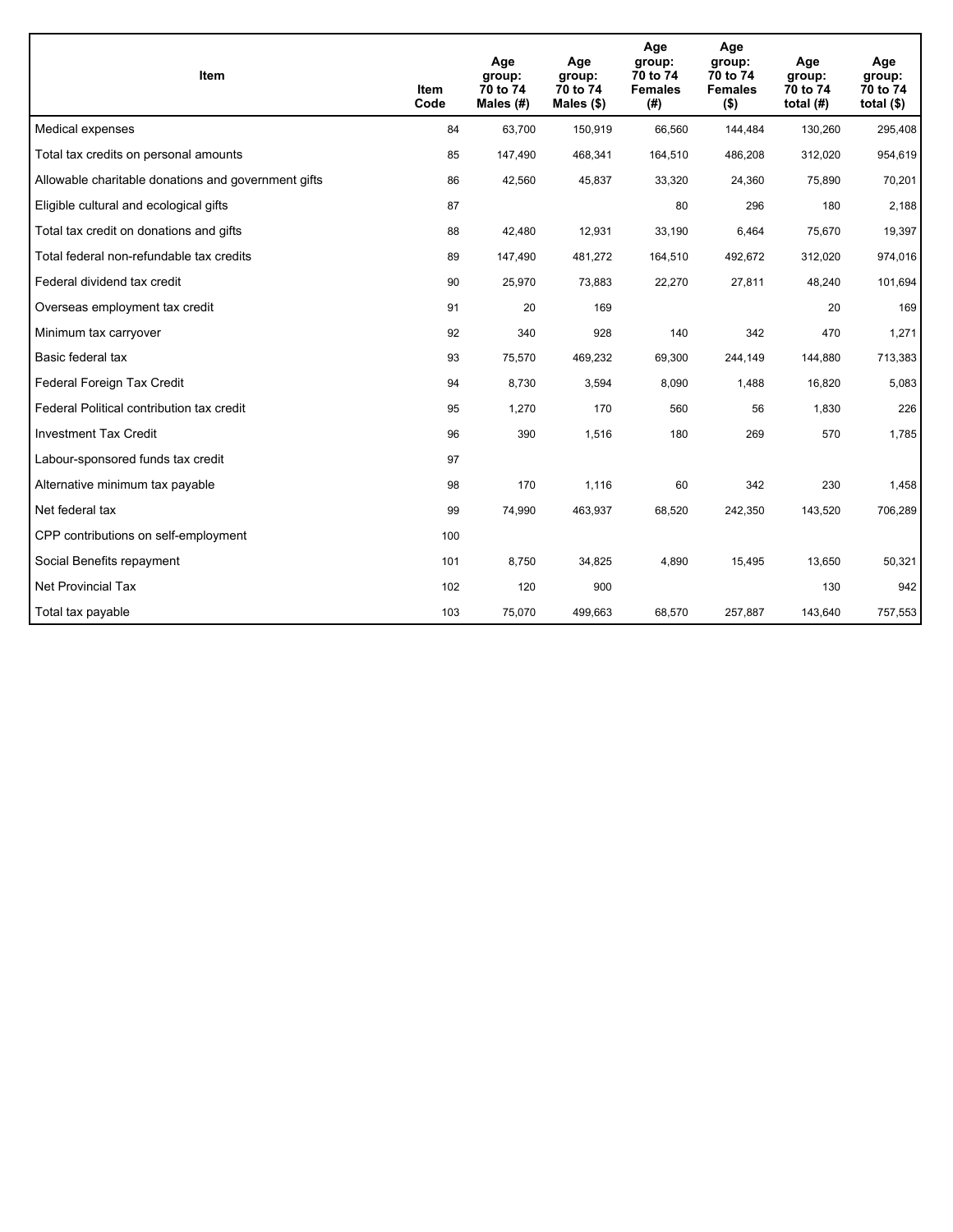| Item                                                                                           | Item<br>Code   | Age<br>group:<br>75 and<br>over<br>Males (#) | Age<br>group:<br>75 and<br>over<br>Males (\$) | Age<br>group:<br><b>75 and</b><br>over<br><b>Females</b><br>(#) | Age<br>group:<br>75 and<br>over<br><b>Females</b><br>$($ \$) | Age<br>group:<br>75 and<br>over total<br>(#) | Age<br>group:<br>75 and<br>over total<br>$($ \$) |
|------------------------------------------------------------------------------------------------|----------------|----------------------------------------------|-----------------------------------------------|-----------------------------------------------------------------|--------------------------------------------------------------|----------------------------------------------|--------------------------------------------------|
| Number of taxable returns                                                                      | $\mathbf{1}$   | 102,510                                      |                                               | 117,190                                                         |                                                              | 219,700                                      |                                                  |
| Number of non-taxable returns                                                                  | $\overline{2}$ | 133,400                                      |                                               | 244,290                                                         |                                                              | 377,720                                      |                                                  |
| Total number of returns                                                                        | 3              | 235,910                                      |                                               | 361,480                                                         |                                                              | 597,420                                      |                                                  |
| Employment income                                                                              | 4              | 14,580                                       | 212,313                                       | 8,170                                                           | 64,609                                                       | 22,750                                       | 276,976                                          |
| Commissions (from employment)                                                                  | 5              | 200                                          | 5,988                                         | 80                                                              | 356                                                          | 280                                          | 6,344                                            |
| Other employment income                                                                        | 6              | 18,080                                       | 12,567                                        | 5,380                                                           | 3,330                                                        | 23,460                                       | 15,905                                           |
| Old Age Security pension (OASP)                                                                | $\overline{7}$ | 235,630                                      | 1,449,344                                     | 361,040                                                         | 2,233,297                                                    | 596,670                                      | 3,682,654                                        |
| CPP or QPP benefits                                                                            | 8              | 228,920                                      | 1,716,618                                     | 314,020                                                         | 1,815,305                                                    | 542,950                                      | 3,531,930                                        |
| Other pensions or superannuation                                                               | 9              | 168,620                                      | 2,926,462                                     | 192,600                                                         | 2,200,040                                                    | 361,230                                      | 5,126,524                                        |
| Elected split-pension amount                                                                   | 10             | 9,020                                        | 60,958                                        | 33,420                                                          | 385,347                                                      | 42,440                                       | 446,305                                          |
| Universal Child Care Benefit (UCCB)                                                            | 11             |                                              |                                               |                                                                 |                                                              | 20                                           | 17                                               |
| Employment Insurance and other benefits                                                        | 12             | 850                                          | 4,521                                         | 240                                                             | 1,023                                                        | 1,090                                        | 5,544                                            |
| Taxable amount of dividends from taxable Canadian corporations                                 | 13             | 48,210                                       | 752,842                                       | 57,980                                                          | 485,168                                                      | 106,190                                      | 1,238,050                                        |
| Interest and other investment income                                                           | 14             | 115,840                                      | 403,476                                       | 183,760                                                         | 583,399                                                      | 299,610                                      | 986,928                                          |
| Net partnership income (Limited or non-active partners only)                                   | 15             | 940                                          | 7,960                                         | 640                                                             | 578                                                          | 1,580                                        | 8,538                                            |
| Net rental income                                                                              | 16             | 19,920                                       | 219,526                                       | 16,670                                                          | 98,830                                                       | 36,600                                       | 318,400                                          |
| Taxable capital gains                                                                          | 17             | 26,540                                       | 390,381                                       | 36,150                                                          | 359,943                                                      | 62,690                                       | 750,343                                          |
| Registered retirement savings plan income (RRSP)                                               | 18             | 12,440                                       | 72,798                                        | 15,250                                                          | 79,411                                                       | 27,690                                       | 152,209                                          |
| Other income                                                                                   | 19             | 35,980                                       | 212,884                                       | 47,730                                                          | 237,532                                                      | 83,710                                       | 450,425                                          |
| Net business income                                                                            | 20             | 3,850                                        | 31,111                                        | 1,500                                                           | $-230$                                                       | 5,350                                        | 30,881                                           |
| Net professional income                                                                        | 21             | 1,660                                        | 70,644                                        | 360                                                             | 4,390                                                        | 2,020                                        | 75,034                                           |
| Net commission income                                                                          | 22             | 620                                          | 5,183                                         | 210                                                             | 909                                                          | 830                                          | 6,092                                            |
| Net farming income                                                                             | 23             | 2,170                                        | 1,687                                         | 520                                                             | 551                                                          | 2,690                                        | 2,238                                            |
| Net fishing income                                                                             | 24             |                                              |                                               |                                                                 |                                                              |                                              |                                                  |
| Workers' compensation benefits                                                                 | 25             | 3,250                                        | 26,721                                        | 790                                                             | 8,541                                                        | 4,040                                        | 35,262                                           |
| Social assistance payments                                                                     | 26             | 400                                          | 3,903                                         | 520                                                             | 3,948                                                        | 930                                          | 7,981                                            |
| Net federal supplements                                                                        | 27             | 104,040                                      | 380,615                                       | 213,400                                                         | 1,048,687                                                    | 317,430                                      | 1,429,309                                        |
| Total income assessed                                                                          | 28             | 235,860                                      | 8,968,727                                     | 361,340                                                         | 9,627,810                                                    | 597,230                                      | 18,596,951                                       |
| Registered pension plan contributions (RPP)                                                    | 29             | 520                                          | 519                                           | 360                                                             | 448                                                          | 880                                          | 967                                              |
| <b>RRSP</b> deduction                                                                          | 30             | 640                                          | 5,294                                         | 130                                                             | 877                                                          | 770                                          | 6,171                                            |
| Deduction for elected split-pension amount                                                     | 31             | 48,850                                       | 559,829                                       | 5,670                                                           | 36,941                                                       | 54,520                                       | 596,770                                          |
| Annual union, professional, or like dues                                                       | 32             | 5,840                                        | 1,513                                         | 1,900                                                           | 360                                                          | 7,740                                        | 1,874                                            |
| Child care expenses                                                                            | 33             | 10                                           | 6                                             |                                                                 |                                                              | 10                                           | 10                                               |
| <b>Business investment loss</b>                                                                | 34             | 30                                           | 983                                           | 20                                                              | 524                                                          | 50                                           | 1,508                                            |
| Moving expenses                                                                                | 35             | 20                                           | 16                                            |                                                                 |                                                              | 30                                           | 26                                               |
| Support payments made                                                                          | 36             | 1,320                                        | 16,747                                        |                                                                 |                                                              | 1,320                                        | 16,747                                           |
| Carrying charges and interest expenses                                                         | 37             | 18,610                                       | 49,006                                        | 22,130                                                          | 45,802                                                       | 40,740                                       | 94,808                                           |
| Deductions for CPP/QPP contributions on self-employment and other<br>earnings                  | 38             | 3,030                                        | 2,613                                         | 820                                                             | 399                                                          | 3,850                                        | 3,012                                            |
| Deductions for provincial parental insurance plan (PPIP) premiums on<br>self-employment income | 39             | 3,570                                        | 308                                           | 1,050                                                           | 52                                                           | 4,620                                        | 359                                              |
| Exploration and development expenses                                                           | 40             | 950                                          | 14,898                                        | 670                                                             | 6,317                                                        | 1,620                                        | 21,215                                           |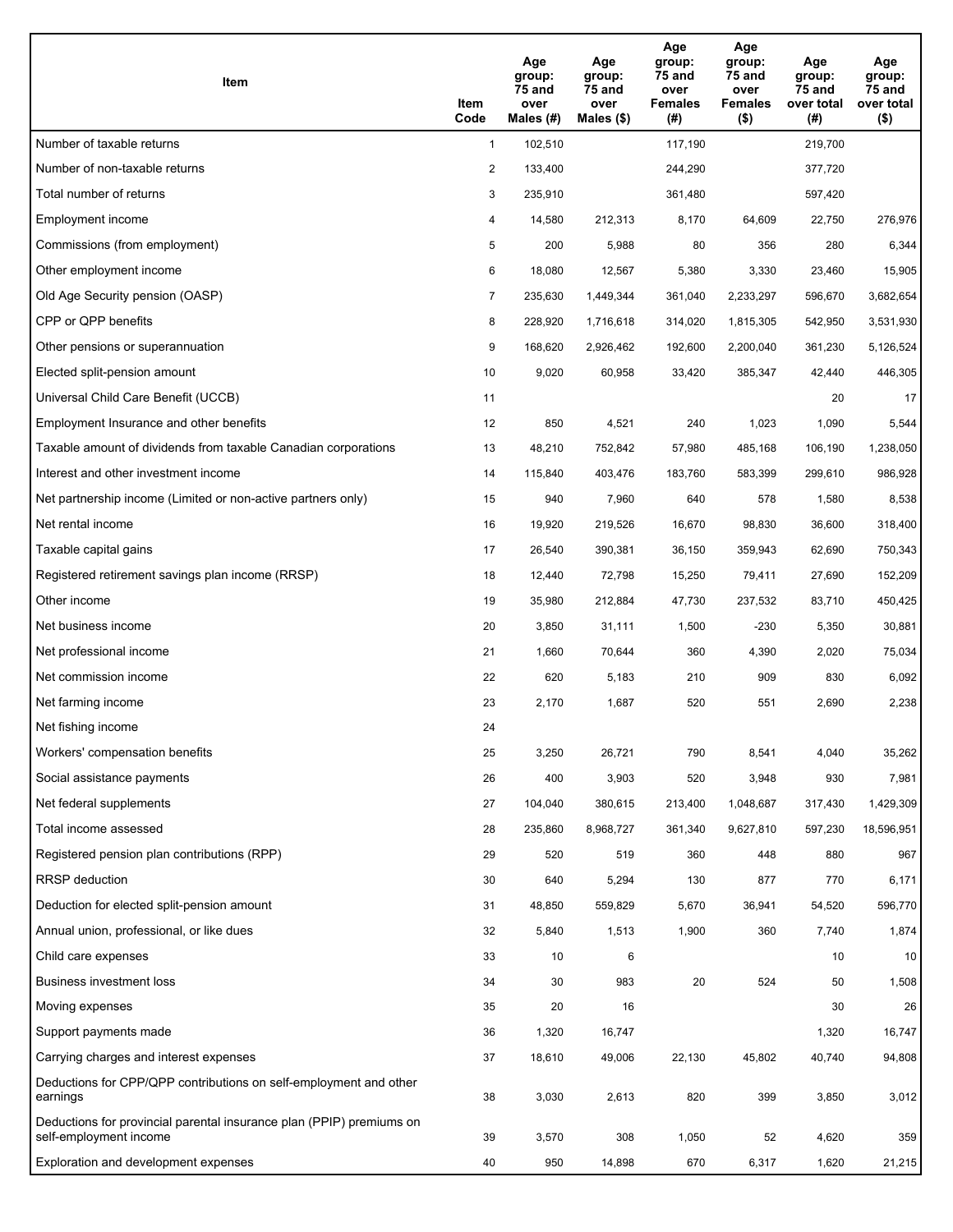| Item                                                              | Item<br>Code | Age<br>group:<br>75 and<br>over Males<br>(# ) | Age<br>group:<br>75 and<br>over Males<br>$($ \$) | Age<br>group:<br>75 and<br>over<br><b>Females</b><br>(#) | Age<br>group:<br>75 and<br>over<br><b>Females</b><br>$($ \$) | Age<br>group:<br>75 and<br>over total<br>(#) | Age<br>group:<br>75 and<br>over total<br>$($ \$) |
|-------------------------------------------------------------------|--------------|-----------------------------------------------|--------------------------------------------------|----------------------------------------------------------|--------------------------------------------------------------|----------------------------------------------|--------------------------------------------------|
| Other employment expenses                                         | 41           | 350                                           | 1,601                                            | 70                                                       | 222                                                          | 420                                          | 1,823                                            |
| Clergy residence deduction                                        | 42           | 140                                           | 910                                              |                                                          |                                                              | 150                                          | 933                                              |
| Other deductions                                                  | 43           | 4,400                                         | 40,546                                           | 6,700                                                    | 119,696                                                      | 11,100                                       | 160,242                                          |
| Total deductions before adjustments                               | 44           | 67,360                                        | 695,034                                          | 34,480                                                   | 211,754                                                      | 101,850                                      | 906,789                                          |
| Social benefits repayment                                         | 45           | 11,940                                        | 45,847                                           | 10,400                                                   | 35,429                                                       | 22,340                                       | 81,276                                           |
| Net income after adjustments                                      | 46           | 235,790                                       | 8,233,328                                        | 361,280                                                  | 9,387,198                                                    | 597,110                                      | 17,620,939                                       |
| Canadian Forces personnel and police deduction                    | 47           |                                               |                                                  |                                                          |                                                              |                                              |                                                  |
| Security options deductions                                       | 48           | 20                                            | 551                                              |                                                          |                                                              | 20                                           | 552                                              |
| Other payments deductions                                         | 49           | 106,280                                       | 410,990                                          | 214,130                                                  | 1,060,860                                                    | 320,420                                      | 1,471,986                                        |
| Non-capital losses of other years                                 | 50           | 70                                            | 1,876                                            | 40                                                       | 798                                                          | 110                                          | 2,674                                            |
| Net capital losses of other years                                 | 51           | 7,520                                         | 26,138                                           | 8,920                                                    | 20,424                                                       | 16,440                                       | 46,562                                           |
| Capital gains deduction                                           | 52           | 640                                           | 43,300                                           | 430                                                      | 22,349                                                       | 1,070                                        | 65,650                                           |
| Northern residents deductions                                     | 53           | 690                                           | 2,040                                            | 660                                                      | 1,846                                                        | 1,350                                        | 3,886                                            |
| Additional deductions                                             | 54           | 9,180                                         | 45,815                                           | 16,190                                                   | 139,845                                                      | 25,370                                       | 185,673                                          |
| Farming/fishing losses of prior years                             | 55           | 50                                            | 405                                              |                                                          |                                                              | 60                                           | 453                                              |
| Total deductions from net income                                  | 56           | 118,710                                       | 531,285                                          | 228,870                                                  | 1,246,186                                                    | 347,600                                      | 1,777,621                                        |
| Taxable income assessed                                           | 57           | 234,780                                       | 7,703,655                                        | 355,630                                                  | 8,151,396                                                    | 590,420                                      | 15,855,316                                       |
| Basic personal amount                                             | 58           | 235,910                                       | 2,550,013                                        | 361,480                                                  | 3,908,446                                                    | 597,420                                      | 6,458,784                                        |
| Age amount                                                        | 59           | 226,560                                       | 1,414,378                                        | 354,070                                                  | 2,268,587                                                    | 580,650                                      | 3,683,152                                        |
| Spouse or common-law partner amount                               | 60           | 29,410                                        | 73,740                                           | 2,530                                                    | 13,210                                                       | 31,930                                       | 86,955                                           |
| Amount for eligible dependant                                     | 61           | 140                                           | 657                                              | 600                                                      | 2,371                                                        | 740                                          | 3,029                                            |
| Amount for children 17 and under                                  | 62           | 180                                           | 511                                              | 50                                                       | 129                                                          | 230                                          | 640                                              |
| Amount for infirm dependants age 18 or older                      | 63           | 140                                           | 497                                              | 110                                                      | 363                                                          | 250                                          | 860                                              |
| CPP or QPP contributions through employment                       | 64           | 5,180                                         | 4,653                                            | 2,620                                                    | 1,922                                                        | 7,800                                        | 6,577                                            |
| CPP or QPP contributions on self-employment and other<br>earnings | 65           | 3,030                                         | 2,613                                            | 820                                                      | 399                                                          | 3,850                                        | 3,012                                            |
| Employment Insurance premiums                                     | 66           | 4,030                                         | 1,099                                            | 2,040                                                    | 473                                                          | 6,070                                        | 1,573                                            |
| PPIP premiums paid                                                | 67           | 5,540                                         | 678                                              | 2,710                                                    | 270                                                          | 8,250                                        | 949                                              |
| PPIP premiums payable on employment income                        | 68           | 140                                           | 19                                               | 50                                                       | 3                                                            | 190                                          | 22                                               |
| PPIP premiums payable on self-employment income                   | 69           | 3,590                                         | 397                                              | 1,050                                                    | 67                                                           | 4,650                                        | 464                                              |
| Volunteer firefighters' amount                                    | 70           | 10                                            | 33                                               |                                                          |                                                              | 20                                           | 48                                               |
| Canada employment amount                                          | 71           | 30,880                                        | 16,041                                           | 12,550                                                   | 5,989                                                        | 43,430                                       | 22,033                                           |
| Public transit amount                                             | 72           | 2,950                                         | 1,388                                            | 5,470                                                    | 2,197                                                        | 8,410                                        | 3,585                                            |
| Children's fitness amount                                         | 73           | 50                                            | 18                                               | 10                                                       | 2                                                            | 60                                           | 20                                               |
| Children's arts amount                                            | 74           |                                               |                                                  |                                                          |                                                              | 30                                           | 11                                               |
| Home buyers' amount                                               | 75           | 30                                            | 136                                              | 40                                                       | 182                                                          | 70                                           | 317                                              |
| Pension income amount                                             | 76           | 172,280                                       | 317,355                                          | 206,350                                                  | 369,001                                                      | 378,640                                      | 686,362                                          |
| Caregiver amount                                                  | 77           | 900                                           | 4,924                                            | 980                                                      | 4,711                                                        | 1,870                                        | 9,636                                            |
| Disability amount                                                 | 78           | 11,220                                        | 84,395                                           | 14,690                                                   | 110,358                                                      | 25,910                                       | 194,760                                          |
| Disability amount transferred from a dependant                    | 79           | 800                                           | 5,829                                            | 920                                                      | 6,667                                                        | 1,710                                        | 12,495                                           |
| Interest paid on student loans                                    | 80           |                                               |                                                  | 10                                                       | 6                                                            | 20                                           | 22                                               |
| Tuition, education, and textbook amounts                          | 81           | 400                                           | 217                                              | 750                                                      | 235                                                          | 1,150                                        | 452                                              |